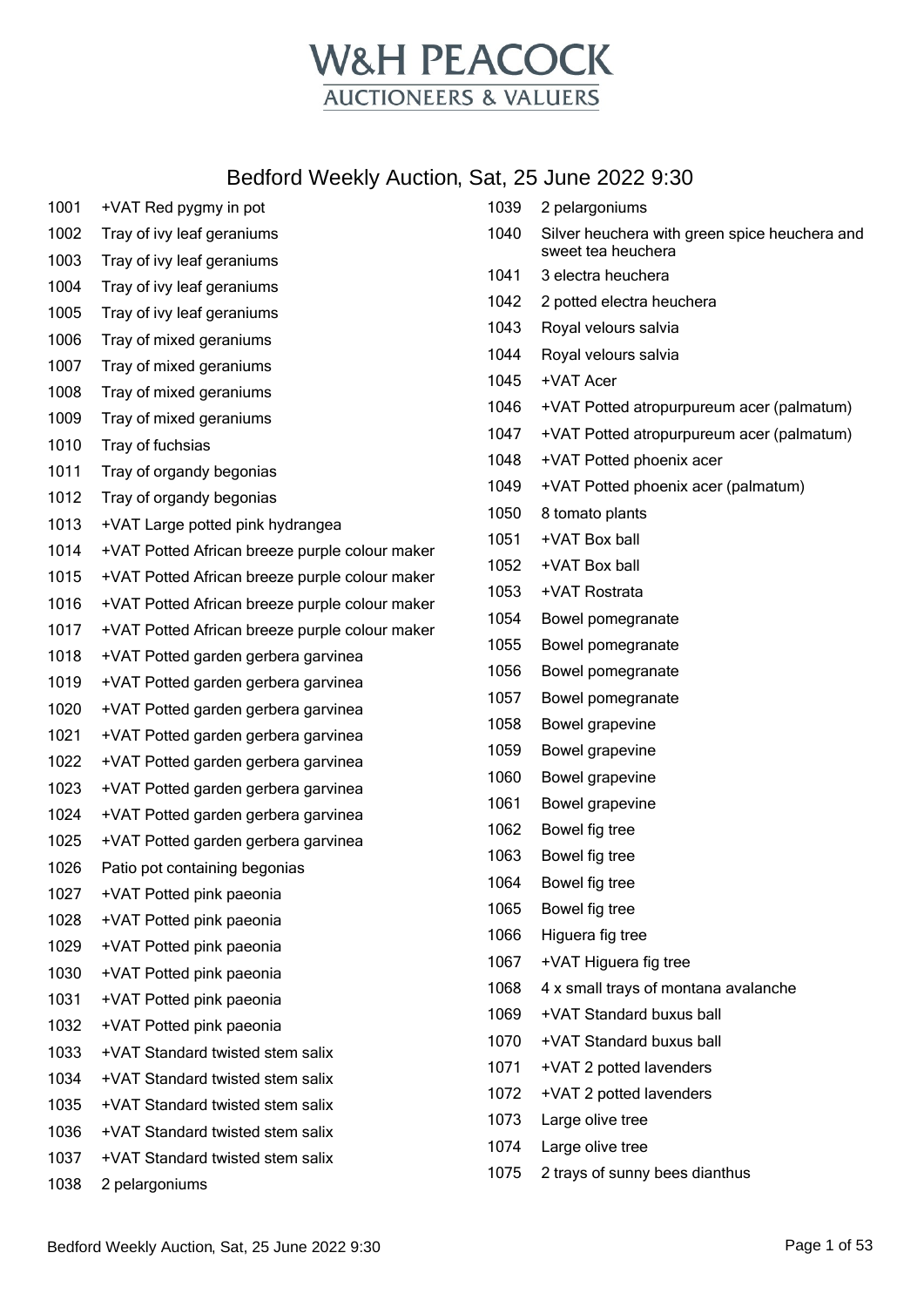

| 1076 | 2 trays of sunny bees dianthus                          |
|------|---------------------------------------------------------|
| 1077 | 2 trays of mixed pelargoniums                           |
| 1078 | 2 trays of mixed pelargoniums                           |
| 1079 | 2 hanging baskets of mixed plants                       |
| 1080 | 2 hanging baskets of mixed plants                       |
| 1081 | 2 petunia hanging baskets                               |
| 1082 | 2 petunia hanging baskets                               |
| 1083 | 2 trailing fuchsia hanging baskets                      |
| 1084 | 2 trailing fuchsia hanging baskets                      |
| 1085 | 2 fuchsia wind chime hanging baskets                    |
| 1086 | 2 fuchsia wind chime hanging baskets                    |
| 1087 | Large tray of double petunias                           |
| 1088 | Large tray of double petunias                           |
| 1089 | Large tray of double petunias                           |
| 1090 | Large tray of double petunias                           |
| 1091 | 5 potted gaura gambit rose                              |
| 1092 | 5 potted gaura gambit rose                              |
| 1093 | 5 potted gaura gambit rose                              |
| 1094 | 5 potted gaura gambit rose                              |
| 1095 | Large tray of express petunias                          |
| 1096 | Large tray of express petunias                          |
| 1097 | Large tray of express petunias                          |
| 1098 | Large tray of express petunias                          |
| 1099 | 4 small trays of quantum geraniums                      |
| 1100 | 4 small trays of horizon geraniums                      |
| 1101 | 2 trays of Kong premium shade coleus                    |
| 1102 | 2 trays of Kong premium shade coleus                    |
| 1103 | 4 small trays of crystal palace lobelia                 |
| 1104 | 4 small trays of runner beans                           |
| 1105 | 4 small trays of cuba nicotiana                         |
| 1106 | 4 small trays of Alaska nasturtium                      |
| 1107 | 4 small trays of mixed diablo dahlias                   |
| 1108 | 4 small trays of French flamenco marigolds              |
| 1109 | 4 small trays of fireball French marigolds              |
| 1110 | 3 wicker pots containing mixed plants                   |
| 1111 | 2 square plastic garden pots containing mixed<br>plants |
| 1112 | Fuchsia patio tub                                       |

Fuchsia patio tub

Fuchsia patio tub

- 1115 +VAT Large cordyline +VAT Potted cordyline
- +VAT Potted cordyline
- +VAT Potted cordyline
- +VAT Potted cordyline
- Blue for you floribunda rose
- Absolutely fabulous rose
- Red cordyline in terracotta pot
- Comtesse de bouchaud clematis
- Westerplatte clematis
- Jasminum humile
- Blue angel clematis
- Pillu clematis
- Salix tree
- Royal pink rosa
- Pre-planted hanging basket containing petunias and various mixed trailing plants
- Pre-planted hanging basket containing petunias, begonias, etc.
- Pre-planted hanging basket containing petunias and trailing plants
- Pre-planted hanging basket containing petunias and trailing plants
- Pre-planted hanging basket containing petunias and trailing plants
- Pre-planted hanging basket containing petunias and trailing plants
- Pre-planted hanging basket containing petunias and trailing plants
- Large tray of campanula
- 2 trays of sunnybees dianthus
- 3 wicker baskets of mixed plants
- 3 orchids
- 3 orchids
- Climbing claret rose
- Climbing rose
- Wooden patio pot of mixed plants
- Potted delphinium
- 2 climbing lathyrus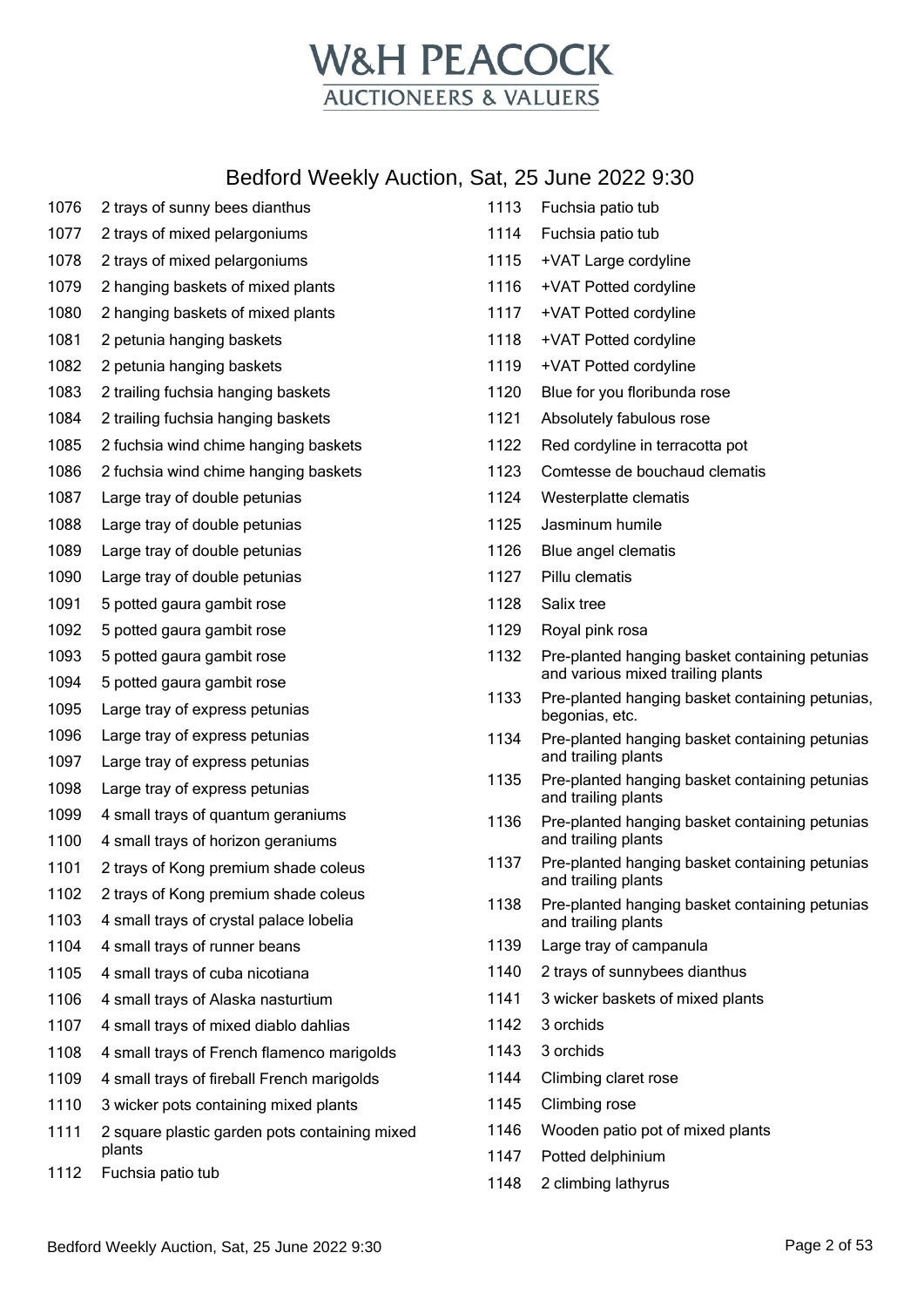

| 1149 | 2 climbing lathyrus                                        |
|------|------------------------------------------------------------|
| 1150 | 2 climbing lathyrus                                        |
| 1151 | 2 trays of hardy fuchsias                                  |
| 1152 | 2 fuchsia hanging baskets                                  |
| 1153 | Japanese jewel acer                                        |
| 1154 | Japanese jewel acer                                        |
| 1155 | Japanese jewel acer                                        |
| 1156 | Japanese jewel acer                                        |
| 1157 | Potted rose                                                |
| 1158 | Potted rose                                                |
| 1159 | Potted rose                                                |
| 1160 | Potted rose                                                |
| 1161 | Potted rose                                                |
| 1162 | Potted rose                                                |
| 1163 | Hydrangea                                                  |
| 1164 | Hydrangea                                                  |
| 1165 | Potted lilium                                              |
| 1166 | Tray of tumbling Tom red tomato plants                     |
| 1167 | 4 small trays of hot pepper plants                         |
| 1168 | 3 small trays of bean plants                               |
| 1169 | Large tray of mocca scarlet begonias                       |
| 1170 | Large tray of mocca scarlet begonias                       |
| 1171 | 2 conical shaped rattan hanging baskets of<br>mixed plants |
| 1172 | 2 potted orange pixie liliums                              |
| 1173 | 2 potted orange pixie liliums                              |
| 1174 | 2 potted lupins                                            |
| 1175 | 4 small trays of organdy begonias                          |
| 1176 | Potted orange phlox                                        |
| 1177 | Potted orange phlox                                        |
| 1178 | Potted purple amistad                                      |
| 1179 | Potted mixed hollyhock                                     |
| 1180 | Potted mixed hollyhock                                     |
| 1181 | Potted mixed hollyhock                                     |
| 1182 | Potted mixed hollyhock                                     |
| 1183 | Bill crane blue geranium                                   |
| 1184 | Bill crane blue geranium                                   |
| 1185 | Bill crane blue geranium                                   |

| 1186 | Bill crane blue geranium           |
|------|------------------------------------|
| 1187 | Bill crane blue geranium           |
| 1188 | Potted amethyst lips salvia        |
| 1189 | Potted cherry lips salvia          |
| 1190 | Potted sendrir leech salvia        |
| 1191 | Potted Oriental dove purple salvia |
| 1192 | Potted Javier lilac salvia         |
| 1193 | Greeggil lara pink salva           |
| 1194 | Peach cobbler salvia               |
| 1195 | Cool violet salvia                 |
| 1196 | Nuchi salvia                       |
| 1197 | Jamensis senorita leech salvia     |
| 1198 | Neon pink salvia                   |
| 1199 | Nachtuluvder purple salvia         |
| 1200 | Lamancha cream salvia              |
| 1201 | Nuchi peach salvia                 |
| 1202 | Nuchi peach salvia                 |
| 1203 | Laxton apple tree                  |
| 1204 | Laxton apple tree                  |
| 1205 | 2 trays of non stop begonias       |
| 1206 | 2 trays of non stop begonias       |
| 1207 | 2 trays of non stop begonias       |
| 1208 | 2 trays of non stop begonias       |
| 1209 | 2 trays of assorted fuchsias       |
| 1210 | 2 trays of assorted fuchsias       |
| 1211 | 2 trays of assorted fuchsias       |
| 1212 | 2 trays of assorted fuchsias       |
| 1213 | 2 trays of assorted fuchsias       |
| 1214 | 2 trays of assorted fuchsias       |
| 1215 | 2 trays of pot dahlias             |
| 1216 | 2 trays of pot dahlias             |
| 1217 | 2 trays of hardy fuchsias          |
| 1218 | 2 trays of hardy fuchsias          |
| 1219 | Large tray of express petunias     |
| 1220 | Large tray of express petunias     |
| 1221 | Large tray of express petunias     |
| 1222 | Large tray of express petunias     |
| 1223 | 4 small trays of sapphire lobelia  |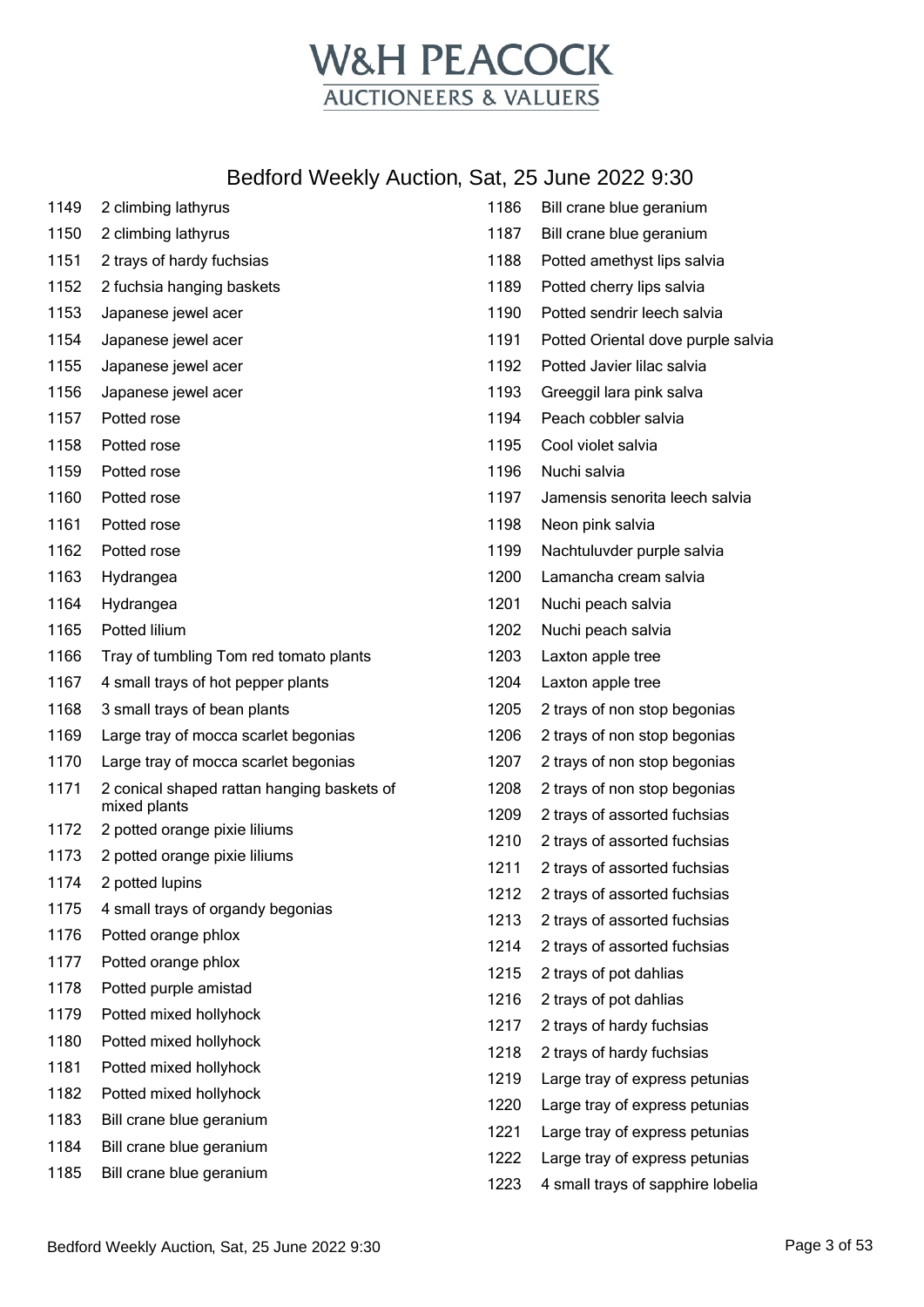

- 4 small trays of vanguard salvias 4 small trays of silver dust cineraria 4 small trays of beacon impatience 4 small trays of beacon impatience 4 small trays of yellow French marigolds 4 small trays of orange and yellow French marigolds 4 small trays of regatta lobelia 4 small trays of gazanias 3 small trays of tornado leeks Tray of red gauntlet strawberry plants Tray of red gauntlet strawberry plants 2 mixed hollyhocks 2 mixed hollyhocks 2 potted bronze leaf star ship lobelia 2 potted bronze leaf star ship lobelia 2 potted magic fountain mixed delphiniums 2 potted magic fountain mixed delphiniums 2 potted penstemon 2 potted penstemon 2 potted penstemon 2 potted penstemon Orange tree Orange tree Orange tree Orange tree Orange tree Lemon tree Lemon tree Lemon tree Lemon tree Lemon tree Potted palm tree Potted palm tree
	- +VAT Bag containing Sky TV box and routers, tablet cases, watch repair kit, remotes, cabling, etc
	- +VAT Bag containing smoking related accessories; rolling papers, trays, herb grinders, filters, etc

| 2003 | +VAT Trust spill resistant keyboard, TP-Link<br>AV600 WiFi extender, Trust mouse, headset<br>and laptop case |
|------|--------------------------------------------------------------------------------------------------------------|
| 2004 | +VAT Bag containing games, watch repair kits,<br>cabling, tablet cases, toner, etc                           |
| 2005 | +VAT Bag containing binoculars, tablet cases,<br>3D printer filament, etc                                    |
| 2006 | +VAT Bag containing Aukey VR headset,<br>cabling, BT router, tablet cases, etc                               |
| 2007 | +VAT Bag containing mobile phone cases and<br>covers                                                         |
| 2008 | +VAT Bag containing mobile phone accessories;<br>leads, cables, stands, chargers, etc                        |
| 2009 | +VAT Selection of portable power banks                                                                       |
| 2010 | +VAT Selection of portable power banks                                                                       |
| 2011 | +VAT Selection of portable power banks                                                                       |
| 2012 | +VAT Bag containing cables, leads and PSUs                                                                   |
| 2013 | +VAT Bag containing electrical related<br>devices/accessories; routers, adapters, fans,<br>webcams, etc      |
| 2014 | +VAT Bag containing loose costume and dress<br>jewellery                                                     |

- +VAT Bag containing keyboards, CD- Drive, joystick, CD drive, gaming console
- +VAT Bag containing power inverter, power supplies units, card reader unit, control module, etc
- +VAT Bag containing BT BT3110 cordless handset, headset, solar panel, Humax Freeview player, SilverCrest alarm clock, etc
- +VAT Bag containing 2x TP-Link AC1200 routers, TP-Link 5-Port Gigabit desktop switches, BT 4G Assure dongle and other routers
- +VAT 5x Plusnet Hub Two's and other Plusnet routers
- +VAT 4x BT Smart Hub 2's, 2x BT WiFi Disc's and one other BT router
- +VAT Various routers for BT, EE, TalkTalk
- +VAT 2x Sky TV boxes, Sky Q Hubs, Sky Booster and 2x Q-View mounts for Sky-Q 2TB models
- +VAT Box containing LP and 45 records to include Foo Fighters, Harry Styles, Abba, Kanye West and others
- +VAT Bag containing batteries in various sizes
- +VAT Bag containing DVD and Blu-Ray films/boxsets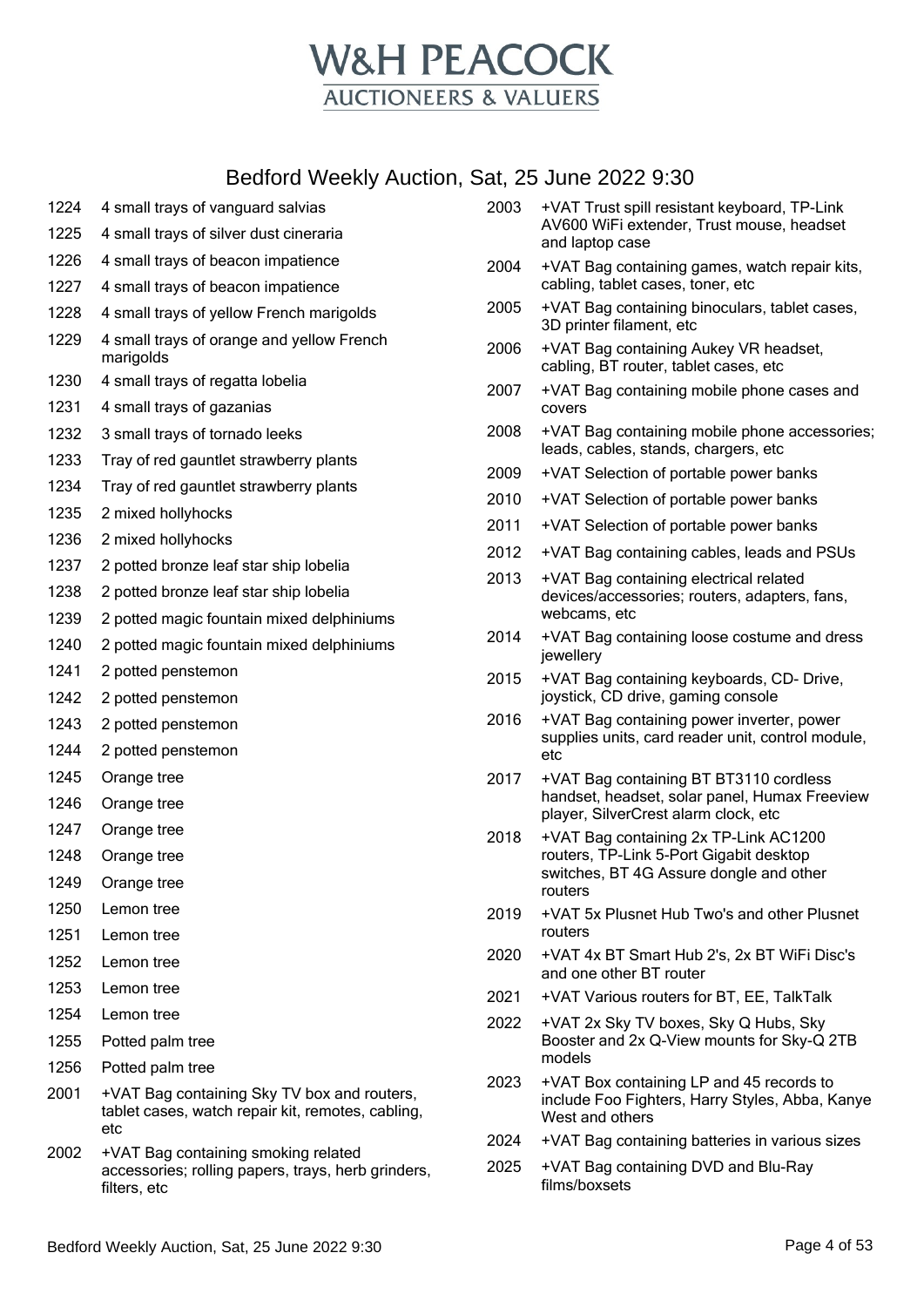

- 2026 +VAT Box containing LP and 45 records to include Louis Tomlinson, The Beach Boys, Skam and others
- 2027 +VAT Bag containing quantity of loose costume and dress jewellery
- 2028 +VAT Quantity of sunglasses, reading glasses and Bolle safety glasses
- 2029 +VAT Bag containing earphones, headphones and various headsets from JBL, Plantronics and Sennheiser
- 2030 +VAT Various digital and film cameras, spy camera pen and mixed camera accessories
- 2031 +VAT Bag containing mobile phone cases, covers and accessories; cables, adapters, chargers, earphones, etc
- 2032 +VAT Selection of various portable power banks
- 2033 +VAT Bag containing cables, leads and PSUs
- 2034 +VAT Bag containing various unboxed routers from DirectSave, BT, EE, etc
- 2035 +VAT Mixed lot containing LED dice, adapters, screens, webcam, remotes, etc
- 2036 +VAT Bang and Olufsen Play A2 bluetooth speaker with box and power supply
- 2037 +VAT Kindle E Reader with soft case cover
- 2038 +VAT Huawei P Smart 2019 edition, has a cracked screen
- 2039 +VAT Unbranded Android mobile phone, cracked screen
- 2040 +VAT Samsung Galaxy J6+ mobile phone with cracked screen
- 2041 +VAT Acer 7" tablet, 16GB storage with box
- 2042 Apple iPhone 6 with charging cable
- 2043 +VAT Galaxy A32 5G mobile phone with box
- 2044 +VAT Asus K513E laptop with OLED screen, Core i5 11th generation processor, 8GB RAM, 512GB storage, running Windows 10, comes with power supply
- 2045 +VAT Dell Latitude 5400 laptop, Intel i5 8th generation processor, 16GB RAM, 256GB storage, running Windows 10, includes power supply
- 2046 +VAT Apple MacBook Pro 2012 Edition A1398, Intel i7 processor, 8GB RAM, 256GB storage, running MacOS Catalina
- 2047 +VAT Apple MacBook Air 13" display, 2017 model A1466, i5 processor, 8GB RAM, 128GB storage, running macOS Sierra
- 2048 +VAT Asus Chromebook model C424M comes with Intel Celeron processor and foreign power supply
- 2049 +VAT HP Probook 440G5, Intel i5 8th generation laptop, 8GB RAM, 256GB storage, running Windows 10, includes power supply
- 2050 +VAT Asus Chromebook model C423N with Intel processor, comes with power supply
- 2051 +VAT HP Elitebook 840G5, Intel i5 8th generation laptop, 8GB RAM, 256GB storage, running Windows 10
- 2052 +VAT HP Pavilion X360 laptop, core i5 11th generation processor, 8GB RAM, 512GB storage, running Windows 11, includes power supply and box
- 2053 +VAT Dell OptiPlex 3080 Intel i5 10th generation desktop computer, 8GB RAM, 256GB storage, running Windows 10, comes with part power supply
- 2054 +VAT Razer Kraken gaming headset in box
- 2055 +VAT Sony PS4 500GB console with camo patterned controller and a copy of Ghosts of Tsushima game
- 2056 +VAT Sony PlayStation 4 console with two controllers and two games to include Fifa 19
- 2057 +VAT Aftershokz Air bone conduction headsets with box
- 2058 +VAT Aftershokz Air bone conduction headsets with box
- 2059 +VAT Aftershokz Air bone conduction headsets with box
- 2060 +VAT JLab wireless noise cancelling earphones with box
- 2061 +VAT LG tone free wireless earbuds with charging case and box
- 2062 +VAT LG tone free wireless earbuds with charging case and box
- 2063 +VAT Beats Studio buds wireless earbuds with charging case and box
- 2064 +VAT Philips 6000 Series sports headphones with box
- 2065 +VAT Mophie wireless 3in1 charging pad plus one other, unboxed
- 2066 +VAT Two Pocket Juice portable powerbanks together with in car phone mount and accessory kits (incomplete)
- 2067 +VAT MSI DS502 gaming headset together with keyboard and mouse combo set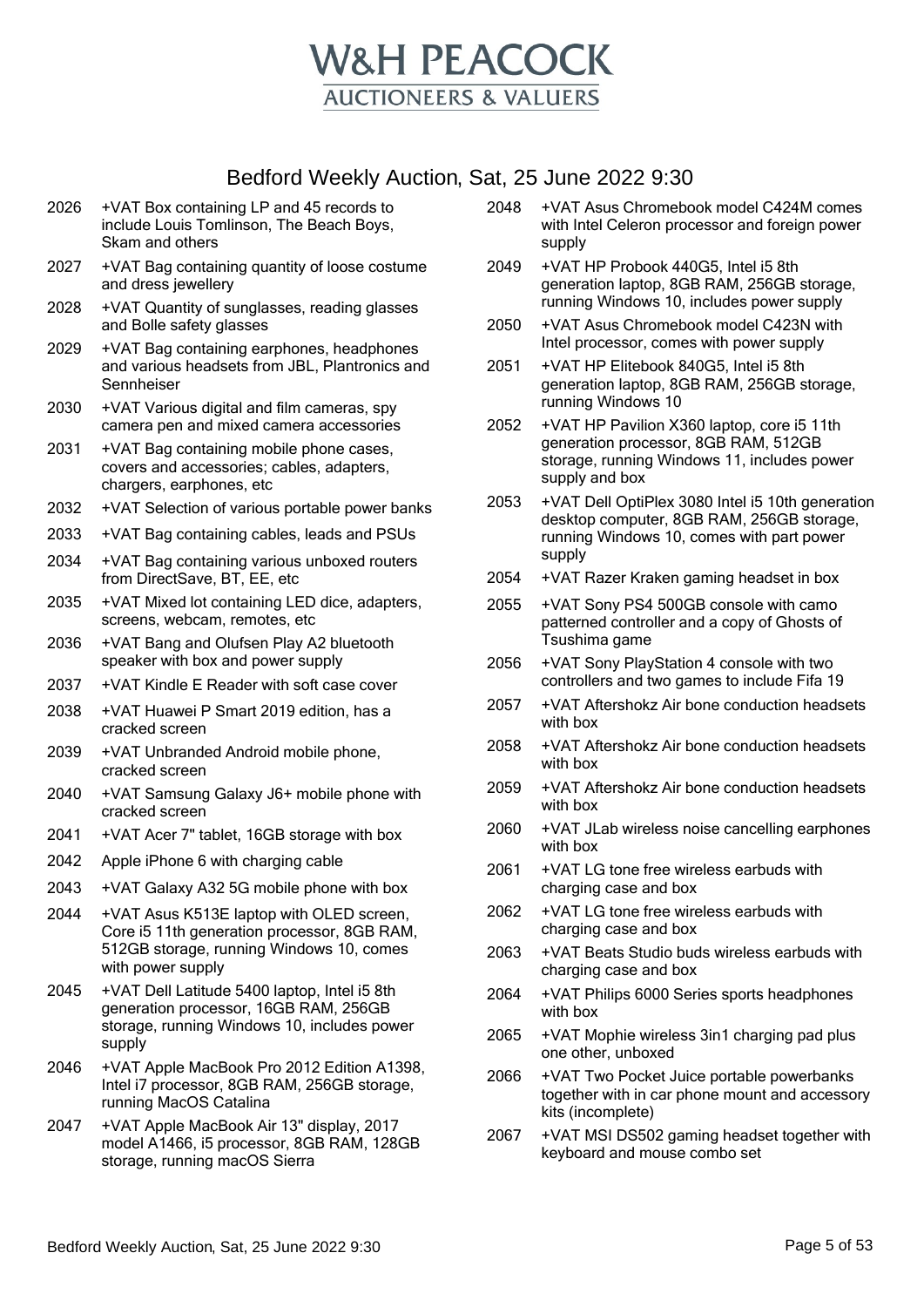

- 2068 +VAT HP Elitebook 840G6 laptop, Intel i5 8th generation processor, 8GB RAM, 256GB storage, running Windows 10
- 2069 +VAT HP Elitebook 840G6 laptop, Intel i5 8th generation processor, 8GB RAM, 256GB storage running Windows 10
- 2070 +VAT Gents Chronograph rotary wrist watch with leather strap
- 2071 +VAT Apple iPad 9th generation Wi-Fi only in silver model: A2602, 64gb unit in sealed box
- 2072 +VAT Lenovo tab M10HD tablet, no accessories
- 2073 +VAT Lenovo Duet Chromebook tablet with keyboard, cover and box
- 2074 +VAT Razer laptop core i7 10th generation processor, 16gb RAM, 512gb storage, RTX2070 super GPU, running Windows 11. Comes with power supply. Laptop has small issue along very bottom of the screen (Lines)
- 2075 +VAT HP touch screen laptop with a core i5 11th generation processor, 8gb RAM, 512gb storage, running Windows 11. Comes with power supply and box. Some keys missing
- 2076 +VAT Acer Chromebook CB315 with charger
- 2077 +VAT HP 24'' all in one desktop computer with core i5 8th gen cpu, 8gb ram, 1tb storage running Windows 10, includes wired keyboard and mouse
- 2078 +VAT Asus TUF gaming 27" curved screen monitor with box
- 2079 +VAT Asus R.O.G Strix gaming laptop model G513Q, AMD Ryzen 7 processor, 16GB RAM, 512GB storage, RTX3060 laptop running Windows 10, includes power supply and box. Missing various keys, six in total
- 2080 +VAT Acer Aspire 5 laptop core i3 11th generation processor, 8gb RAM, 256gb storage, running Windows 11. Comes with power supply and box
- 2081 +VAT LG Gram 14" display laptop with Intel core i7 11th generation processor, 16gb RAM, 512gb SSD, running Windows 10. Comes with power supply, box and stylus pen
- 2082 +VAT Acer Nitro 5 15'' gaming laptop with AMD Ryzen 5 cpu, 8gb ram, 512gb storage, RTX 3060 gpu, psu and box
- 2083 +VAT (R20 and B10) 43" LG TV model 43UP81006LR
- 2084 +VAT (R13 and B6) Samsung 43" TV 4k model UB43AU9010K
- 2085 +VAT (R21 and B11) 43" Panasonic TV model TX-43HX580B
- 2086 +VAT (R19 and B9) 50" Sony 4K TV model KD-50X89J
- 2087 +VAT (R35) LG 43'' TV model 43UP81006LR with remote and box B15 (TV has scratch to the left hand side of screen)
- 2088 +VAT Intey Astronomical telescope in box
- 2089 Telefunken reel to reel tape player/recorder
- 2090 Prinz Magnon LV cine projector
- 2091 Heurtier film projector
- 2092 Kershaw slide projector model 250
- 2093 Photosight by Camera System with trigger and shoulder mount
- 2094 Two Canon cameras to include an EOS 850 and an EOS 1000F
- 2095 Selection of Justin Timberlake Man of the Woods CD albums, sealed
- 2096 Rolex 8mm cinecam with carry case
- 2097 Velbon tripod
- 2098 Bentley Zoom 8 camera with carry case
- 2099 Nintendo DS games
- 2100 XBox One X console with box
- 2101 Sony PlayStation 4 console, for spares and repairs
- 2102 Sony PlayStation 4 console, for spares and repairs
- 2103 Sinclair ZX Spectrum Plus unit with an Ingersoll tape recorder and other Sinclair software to include various games
- 2104 XBox One S console, sold for spares and repairs
- 2105 XBox One console with two controllers
- 2106 Sega Megadrive 1st generation console, boxed. Comes with two controllers
- 2107 Sony PlayStation 1 first generation console with Amazon Echo speaker
- 2108 +VAT Logitech G920 driving force wheel for XBox One
- 2109 Dedakj portable oxygen concentrator
- 2110 Tray containing a selection of comic books to include Marvel
- 2111 Two metal detecting units to include a Tesoro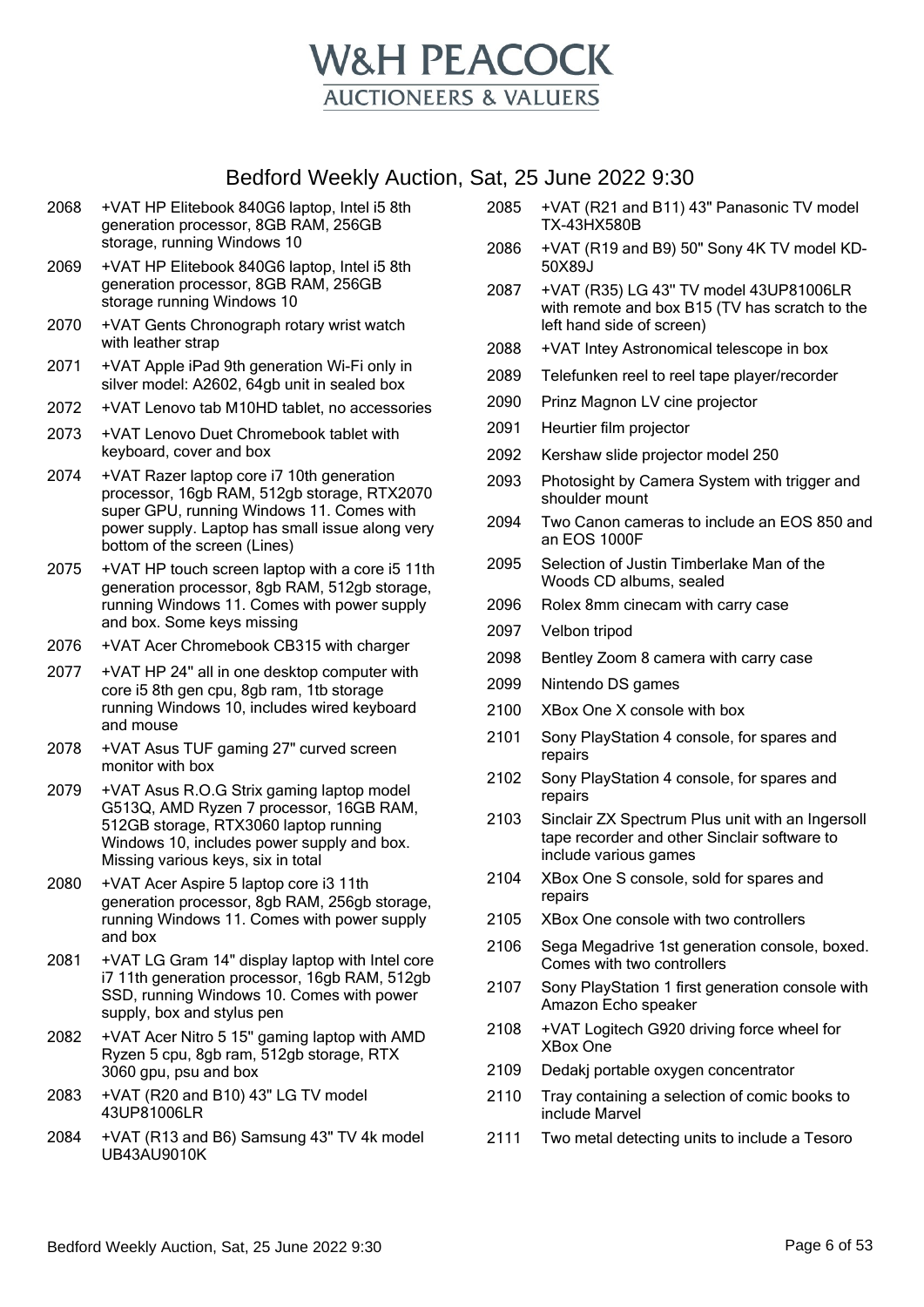

- 2112 Song PlayStation 2 console with various games to include some PS1 games such as Pandemonium, Die Hard trilogy and Destruction Derby 2
- 2113 Shelf of reference books incl. Routledge, Oxford and D.K.
- 2114 Shelf of novels, autobiographies and reference books
- 2115 Mixed books incl. childrens books and 9.8 CGC Eternals #1
- 2116 Shelf of reference books
- 2117 Selection of books incl. novels, etc.
- 2118 Quantity of childrens books and quantity of Jojo's Bizarre Adventure books
- 2119 +VAT 2 Samsung 27" monitors, to include 1 without stand and no PSU
- 2120 Iiyama 24" LCD monitor
- 2121 +VAT Bag containing various SSDs
- 2122 +VAT Bag containing various SSDs
- 2123 Quantity of comics and manga incl. Totoro plush
- 2124 Quantity of Harry Potter books
- 2125 Various anime Mangamania magazines and other manga
- 2126 Quantity of Star Trek collectors edition binders with contents, various DVDs and Star Trek novels incl. copy of Leonard Nimoy's, 'I am Spock' (personally signed and verified)
- 2127 +VAT HP colour laserjet printer, MFP179NW, boxed
- 2128 +VAT HP Office Jet Pro 9019E printer
- 2129 +VAT HP colour laserjet Pro MFP printer in box
- 2130 +VAT Colour laserjet MFP 179 FNW printer in box
- 2131 +VAT HP Envy photo 6243 printer
- 2132 +VAT Canon Pixma MX395 printer
- 2133 +VAT HP Envy photo 7830 printer
- 2134 2 PC power supplies with various loose PC power supply cables
- 2135 Quantity of smart cam Samsung accessories
- 2136 iPad and Microsoft Surface screen and parts incl. iPad batteries
- 2137 Quantity of Micro USB cables in black and white blister packs
- 2138 Raritan network switch with 2 port console, MCD-126
- 2139 +VAT HP laserjet Pro MFP M28W printer in box
- 2140 Dell Windows Vista tower PC with Dell monitor
- 2141 3 Dell notebook laptops, no power supplies incl. Inspiron Mini 1012
- 2142 2 laptops for spares and repairs incl. Dell XPS Core i7 P11F, no power supplies
- 2143 +VAT Hanns-G 19" LCD display monitor
- 2144 Quantity of IT sundries incl. cables, docks and 2 GPUs
- 2145 +VAT Asus laptop for parts only
- 2146 2035 Star Leaf Touch telepresence device with Star Leaf 330 group telepresence device
- 2147 Gigabyte PC tower case, missing components incl. core i5 2nd generation processor
- 2148 Apple iMac 20" with 240GBSSD, 4GB RAM with keyboard and mouse
- 2149 Pair of Beats Solo 2 headphones in red, boxed
- 2150 Beats Solo 2 headphones in pink
- 2151 Beats Solo 2 headphones in white
- 2152 Razer Kraken gaming headset, boxed (damaged volume controller)
- 2153 Pair of MSI DS502 headphones with damaged cable
- 2154 +VAT Lenovo smart display Google Assistant device with box
- 2155 Vivitar 16MP bridge camera, white
- 2156 +VAT Dahua IP camera
- 2157 +VAT Pair of Apple AirPods 1st generation with charging case in box
- 2158 TP-Link Deco smart wifi home mesh system in box
- 2159 Box containing various tablets for spares and repairs (mostly Android tablets)
- 2160 Box of Apple tablets and mobiles for spares and repairs
- 2161 2 boxed sets of Freestyle Libre glucose monitor kits in boxes
- 2162 Box containing vintage mobiles incl. Nokia, Motorola, etc.
- 2163 +VAT Tank Girl magazines and comics incl. letter published by Lucky Chap Entertainment by Michaela Coel, baring the signature of Margot Robbie (unverified)
- 2164 +VAT Lenovo Duet Chromebook, boxed
- 2165 +VAT R45,R46 50" TCL 4K TV, 50P720K incl. box (B23)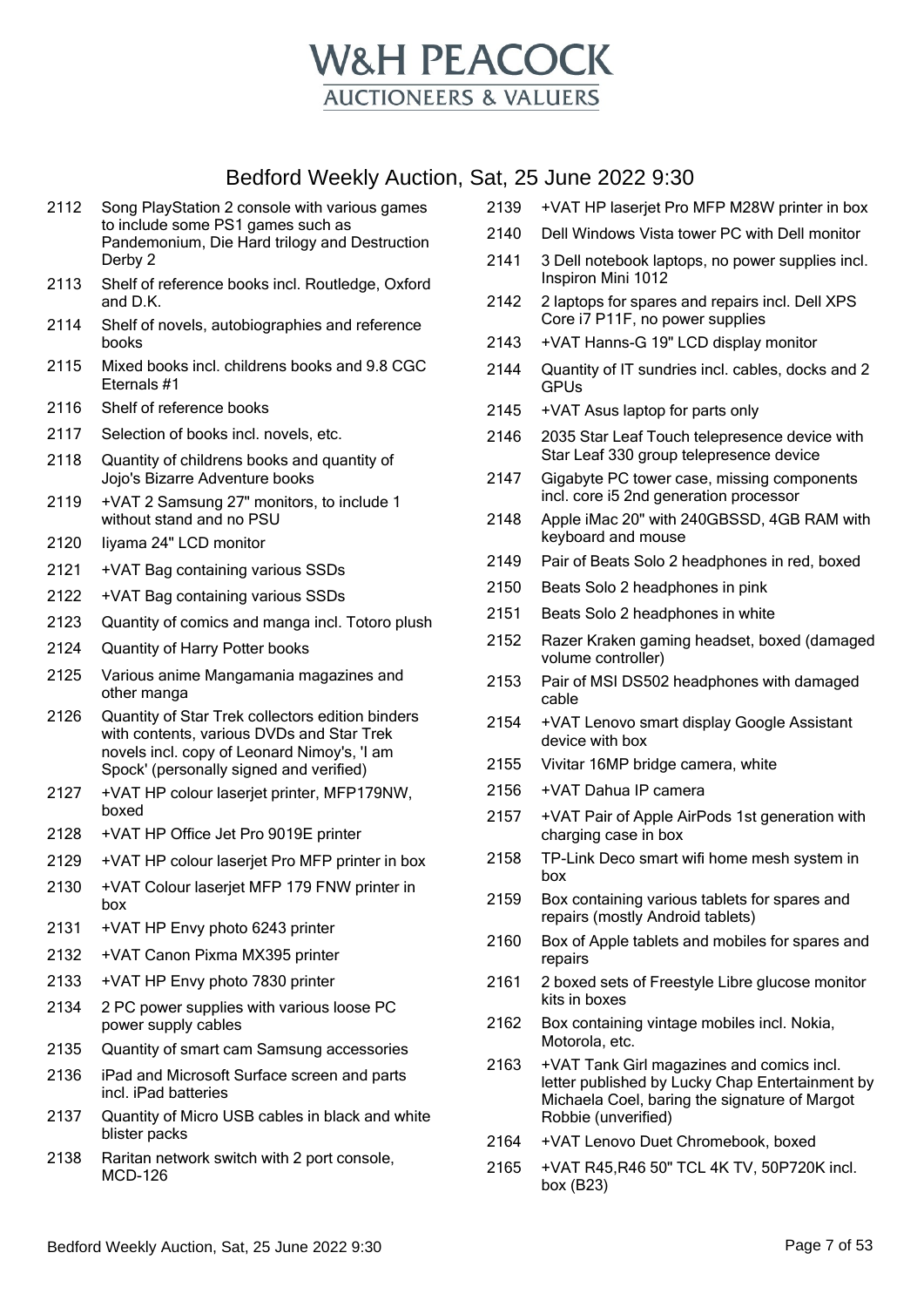

| 2167 | +VAT 55" Sony TV Model number KD-<br>55XH8196 include remote control - no stand            |
|------|--------------------------------------------------------------------------------------------|
| 2168 | +VAT (R47) Hisense 55" TV model<br>55A7100FTUK (no stand)                                  |
| 2169 | +VAT R47 50" Hisense TV, 50A7GQTUK (B24)                                                   |
| 2170 | Toshiba 32" TV with DVD player built in,<br>32D1533DB, no stand or remote                  |
| 2171 | LG43" TV, 43UN71006LB incl. remote and box,<br>no stand                                    |
| 2172 | Sony 32" TV 32WE613 incl. power supply                                                     |
| 2173 | Toshiba LCD TV 40" 40BB702B with remote                                                    |
| 2174 | +VAT (R10 and B3) 32" Toshiba TV model<br>32LL3C63DB                                       |
| 2175 | +VAT R39 32" Toshiba TV 32WK3C63DB (B19)                                                   |
| 2176 | +VAT R40 32" Toshiba TV 32LL3C63DB with<br>line on screen (B20)                            |
| 2177 | +VAT R41 32" Sharp TV LC-32D13221KW, LCD<br>damage - lines on screen (B21)                 |
| 2178 | R42 Avtex 27" digital TV with remote (no stand<br>or power supply)                         |
| 2179 | +VAT (R14&15 and B7) 43" TCL TV model<br>43C720K, no stand                                 |
| 2180 | +VAT R43, R44 43" TCL 4K TV 43C720K (B22)                                                  |
| 2181 | +VAT R34 TCL 43" TV 43C720K with damaged<br>screen                                         |
| 2182 | +VAT HP 27" monitor M27F with box                                                          |
| 2183 | +VAT HP X27QC curved screen gaming monitor<br>in box                                       |
| 2184 | +VAT Sony MHCV72D speaker                                                                  |
| 2185 | Mirror edged beach feature with box                                                        |
| 2186 | Clint Eastwood Sudden Impact Spanish poster<br>with film cell cut outs (framed and glazed) |
| 2187 | +VAT Yamaha MusicCast network speaker in<br>black with power cable                         |
| 2188 | Apple Macbook Pro A2159 for spares and<br>repairs (cracks to screen)                       |
| 2189 | Ted Baker sunglasses MAE1606, no case                                                      |
| 2190 | Samsung S3 mini in box                                                                     |
| 2191 | Samsung S3 mini in box                                                                     |
| 2192 | Samsung Galaxy Young mobile phone in box                                                   |
| 2193 | Apple iPad Mini A1489 (possibly locked to<br>iCloud account)                               |
|      |                                                                                            |

+VAT (R23 & B13) 55" LG 4K TV model

55UP81009LR, no stand

- Apple iPad Mini A1432 (possibly locked to iCloud account)
- Acer LED mini projector, no power adaptor
- +VAT Lenovo ThinkPad E550 laptop with Intel i3 -5005U, 8GB RAM, 256GB SSD, Windows 10, mouse, PSU and laptop backpack
- +VAT Samsung Galaxy Tab-A SM-T510 32GB tablet
- +VAT Sony PS4 Pro 1TB console (unit only)
- +VAT Amazon Fire TV Stick 4K
- +VAT Sony PS4 console unit, 2 controllers and 4 games
- +VAT Xbox 360 4GB console with box and accessories
- +VAT Fierce PC ASUS Build tower with Intel i5- 10400F, 16GB RAM, 500GB SSD, NVidia RTX3060-12GB, Windows 10 and cabling
- +VAT JCD-201M Desk Top Microphone
- +VAT OX4 guitar pickup and Danelectro Pepperoni Phaser pedal
- +VAT Cross Mercedes ballpoint pen and Parker pen
- +VAT HP DeskJet 3760 wireless printer
- +VAT Klim Ultimate laptop cooling stand
- +VAT Portable vocal booth
- +VAT NV001 digital night vision binoculars
- +VAT Tapo Home Security WiFi Camera
- +VAT Hey Smart Power Strip
- +VAT Hey Smart Power Strip
- +VAT 400X70 terrestrial astronomical telescope
- +VAT Mitre Impel football bearing various signatures
- +VAT Vintage Swaine Hunting Whip/Riding Crop with antler handle
- +VAT HP 207a toner cartridge
- +VAT Benq ZA12-B gaming mouse
- +VAT SanDisk 1TB Portable SSD
- +VAT Samsung Galaxy Buds Pro
- +VAT JBL Free II wireless earphones
- +VAT \*Sealed\* JayBird Vista 2 wireless earphones
- +VAT Airpods Pro and Airpods 1st Gen
- +VAT Beats Studio Buds wireless earphones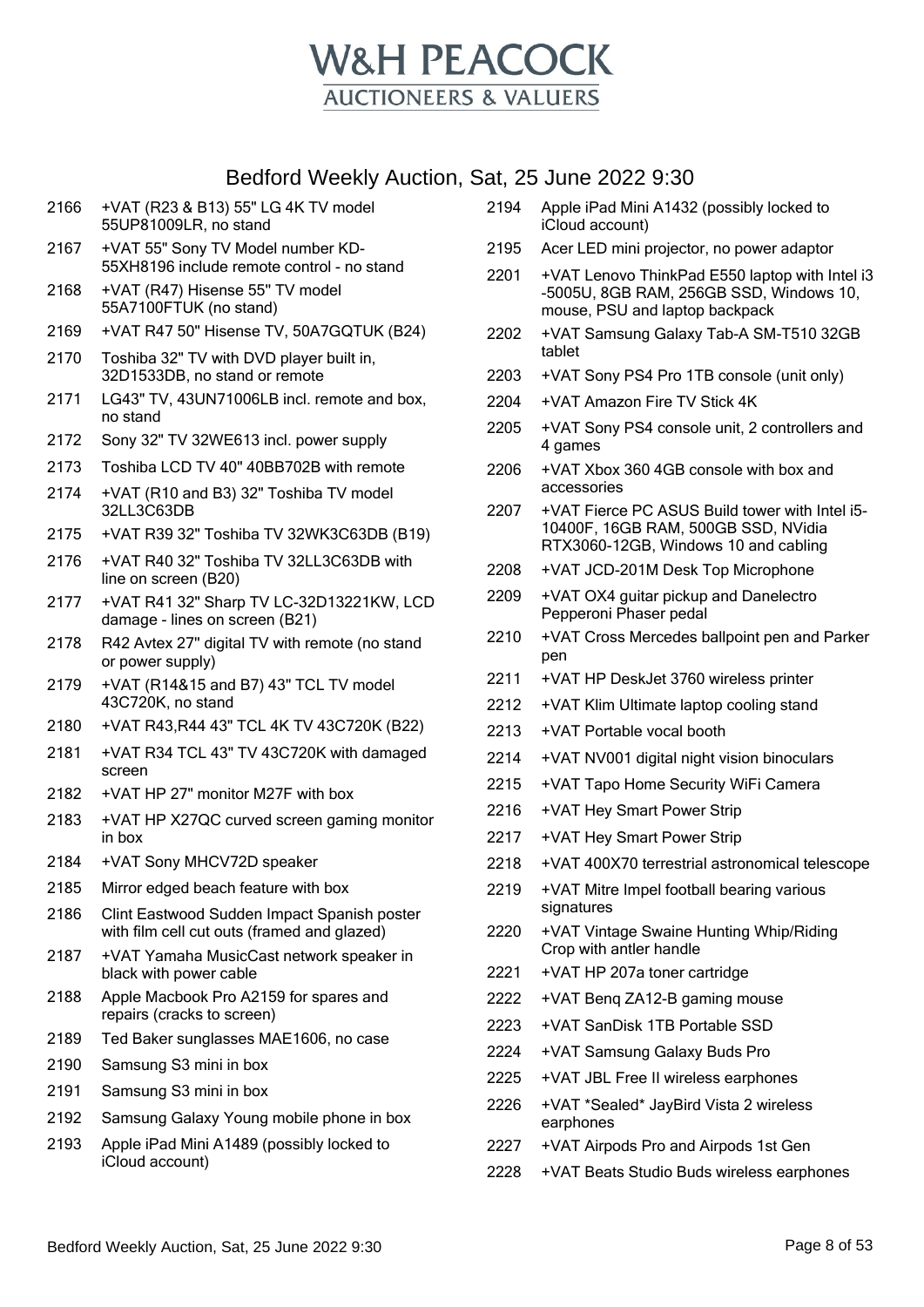

| 2229 | +VAT 9ct ring with gems and small 9ct loop<br>earrings                                                                              |
|------|-------------------------------------------------------------------------------------------------------------------------------------|
| 2230 | +VAT Selection of white and gold tone jewellery                                                                                     |
| 2231 | +VAT Selection of sterling silver items; vesta<br>case, little bo peep theme locket, rabbit theme<br>pin cushion and perfume funnel |
| 2232 | +VAT Selection of brand jewellery from<br>Pandora, Monica Vinader and Vivienne<br>Westwood                                          |
| 2233 | +VAT Versus Versace Echo Park VSP1P0221<br>gents wristwatch with box                                                                |
| 2234 | +VAT Assorted ladies and gents wristwatches /<br>smartwatches                                                                       |
| 2235 | +VAT Hitachi CP-AX2504 LCD Projector                                                                                                |
| 2236 | +VAT Apple Magic Keyboard A1843 Space<br>Gray                                                                                       |
| 2237 | +VAT Yale Front Door WiFi Camera SV-DAFX-<br>B                                                                                      |
| 2238 | +VAT Yale Access Module + Yale Connect WiFi<br><b>Bridge</b>                                                                        |
| 2239 | +VAT Reolink Argus PT 4MP camera                                                                                                    |
| 2240 | +VAT Elgato HD60 S                                                                                                                  |
| 2241 | +VAT SkyLoong mechanical gaming keyboard                                                                                            |
| 2242 | +VAT Cooler Master CK530 V2 RGB<br>mechanical gaming keyboard                                                                       |
| 2243 | +VAT Cadeve 9122 keyboard and mouse set                                                                                             |
| 2244 | +VAT Sennheiser HD 206 and Turtle Beach<br>Recon 200 headset                                                                        |
| 2245 | +VAT 3x XD Colleciton Elite foldable wireless<br>headphones                                                                         |
| 2246 | +VAT 2x BT Essential Digital Home Phones                                                                                            |
| 2247 | +VAT BT Diverse 7450 Plus Cordless DECT<br>Phone                                                                                    |
| 2248 | +VAT Sunmi V2 wireless data POS system                                                                                              |
| 2249 | +VAT Vretti Mini Printer                                                                                                            |
| 2250 | +VAT 2x Harry Styles Harry's House CD box set<br>and Bob Dylan Bootleg Springtime in New York<br>Series Vol. 16                     |
| 2251 | +VAT 4x PS5 games, 12x PS4 games, 6x Xbox<br>One games                                                                              |
| 2252 | +VAT Blade Blu-Ray DVD                                                                                                              |
| 2253 | +VAT Hugo Boss HB.411.1.34.3622 wristwatch<br>with box                                                                              |
| 2254 | +VAT Various wristwatches                                                                                                           |

2255 +VAT Selection of various collectable and commemorative coins

- 2256 +VAT Amazon Echo 3rd Gen R9P2A5
- 2257 +VAT Logitech Ultimate Ears MegaBoom S-00147 wireless speaker
- 2258 +VAT Fitbit Sense health watch
- 2259 +VAT Fitbit Inspire 2 fitness tracker
- 2260 +VAT Magload Nexus Pro 12
- 2261 +VAT Nikon D5600 DLSR camera with 4x lenses; Nikkor 55-300mm DX, 55-200mm DX VR, 18-55mm DX VR, 18-55mm DX, plus Sunpak flash, timer remote, charger, microSD card adapter and camera backpack
- 2262 +VAT Olympus OM-D E-M5 mirrorless digital camera
- 2263 +VAT PALM gimbal camera
- 2264 +VAT Kodak Printomatic instant camera
- 2265 +VAT Fujifilm Finepix HS10 digital camera
- 2266 +VAT Zomei M8 camera tripod
- 2267 +VAT HP 15-DW1023NA laptop with Intel Celeron N4020, 4GB RAM, 1TB Storage, Windows 10
- 2268 +VAT Powerbeats Pro wireless earphones
- 2269 +VAT B&O portable wireless speaker
- 2270 Next Book tablet with charging cable
- 2271 Apple AirPods 1st generation with charging case and box and loose pair of AirPods, no case
- 2272 Wireless earbuds with charging case and box
- 2273 MPOW Cheetah bluetooth headphones in box
- 2274 Samsung Fino 105 Super Camera in box x2
- 2275 AfterShokz Air bone conduction headsets in carry case
- 2276 AfterShokz Air bone conduction headsets in carry case
- 2277 Jabra Elite 3 wireless ear buds with charging case in box
- 2278 HD Ghost 1080p camera, no accessories or mount
- 2279 Selection of mobile phone accessories to include KitVision spares, universal power banks and a selection of Top Trumps cards in packs
- 2280 Over 40 Nokia Fibre optic transceivers, 6g/4g SFP+ 300m 850nm Modules. Sealed and Unsealed units.
- 2281 Bag containing mobile phones for spares and repairs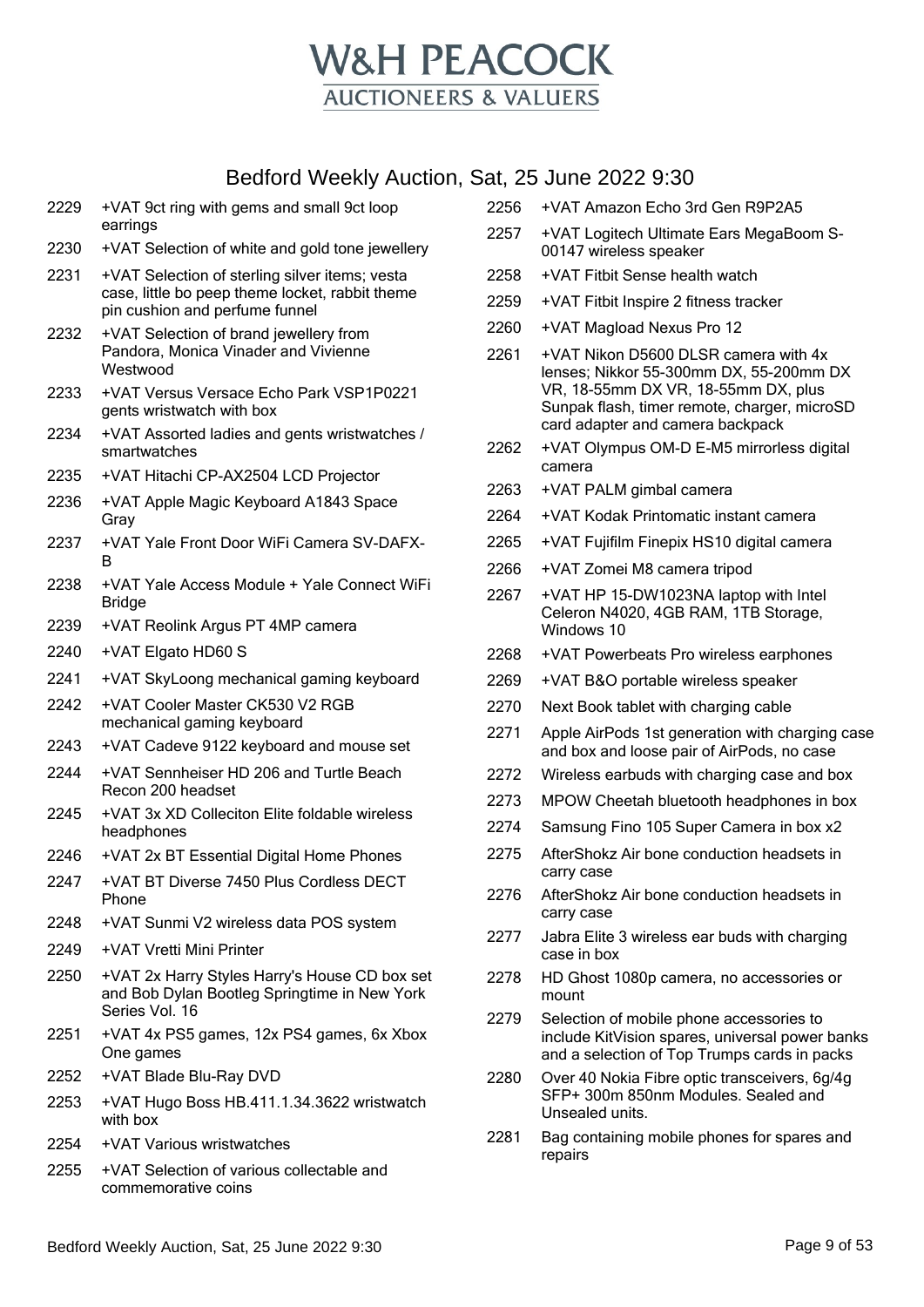

- Umarex CPS Sport pellet gun, gas powered with pellets
- Nokia 105 mobile phone
- 6 JCB and other leather wallets
- Canon G12 camera with box and carry case
- Rog Strix B450-F gaming motherboard with Ryzen 5 processor in box
- AfterShokz bone conduction headset in box
- AfterShokz bone conduction headset in box
- LG Tone Flex bluetooth earpiece in box
- 3x PlayStation 4 games and a copy of Halo : Reach for Xbox 360
- Bag containing 3 pairs of wireless earbuds with charging cases
- +VAT Madison Enigma MCL22S570 goggles and 3x other Bolle goggles
- +VAT BT Advanced Digital Home Phone
- Hamar Cold Start rig
- Chinon 35-200mm lens
- 2 mobile phones for spares and repairs incl. LG Nexus
- +VAT USB powered gaming headset
- Selection of Australian stamps from various dates incl. 1990s-2020
- Tray of various post cards
- 61 mint GB presentation packs
- Ace Universal stamp album with contents and Abria stock book with contents
- Large box of stamp first day covers
- Tray of vintage and other post cards
- Box of stamp albums with some loose
- Stamp collection in old tins plus 2 old albums
- Collection of GB First Day covers in 5 albums
- Large box of stamp albums with contents
- Box of stamps in albums, loose, etc.
- Box containing various stamp stock books binders with contents
- Large box of stamp materials, booklets, etc.
- Box containing stamp stock book albums First Day Cover binders with contents
- LNG 40x70 binoculars with damaged case and eye piece
- Prinz 10x50 binoculars
- Ajax 10x50 binoculars with case
- Pathescope 7-16x40 field binoculars with case
- Pair of Tasco 12x35 binoculars with case
- Clubman 8x30 coated binoculars
- Caribou stamp album with contents plus Globemaster collectors stock book album
- Various old film camera equipment incl. Canon Shaw Shot AF7
- Canon VC200 colour video camera
- Polaroid Swinger land camera with box with Halina portable camera
- Pair of Socialmatic Polaroid Zinc cameras
- Box containing Manchester United review souvenir programs
- Football league souvenir programmes incl. 1950s Arsenal football club programmes
- Box containing Spurs programmes from 1960s home and away, cup finals and others (approx. 170)
- Tray containing match day football souvenir programmes incl. Aston Villa, Newcastle and others
- 3 boxes containing OO gauge Hornby railways and other accessories
- Tray containing OO gauge rolling stock
- Tray containing mainline and air fix OO gauge engines, rolling stock and carriages (some boxed)
- OO gauge Airfix, Mainline and Tri-Ang rolling stock
- Rolling stock incl. 1 Hornby railways OO gauge engine (some boxed)
- The Man from Uncle complete series DVD set in case
- Electrical items incl. Android TV boxes, mini projectors, Roku box, etc.
- Tray containing various gift ware items
- Picture Mate portable printer by Epson
- Box containing 007 DVDs
- Large box containing costume jewellery
- OO gauge, track side accessories, track and other diecast vehicles
- 2 trays of blu-ray discs incl. Sherlock Holmes, The Hobbit, Terminator Salvation and others
- Various hobby control kit modules and repair kits for Hornby Scalextric kits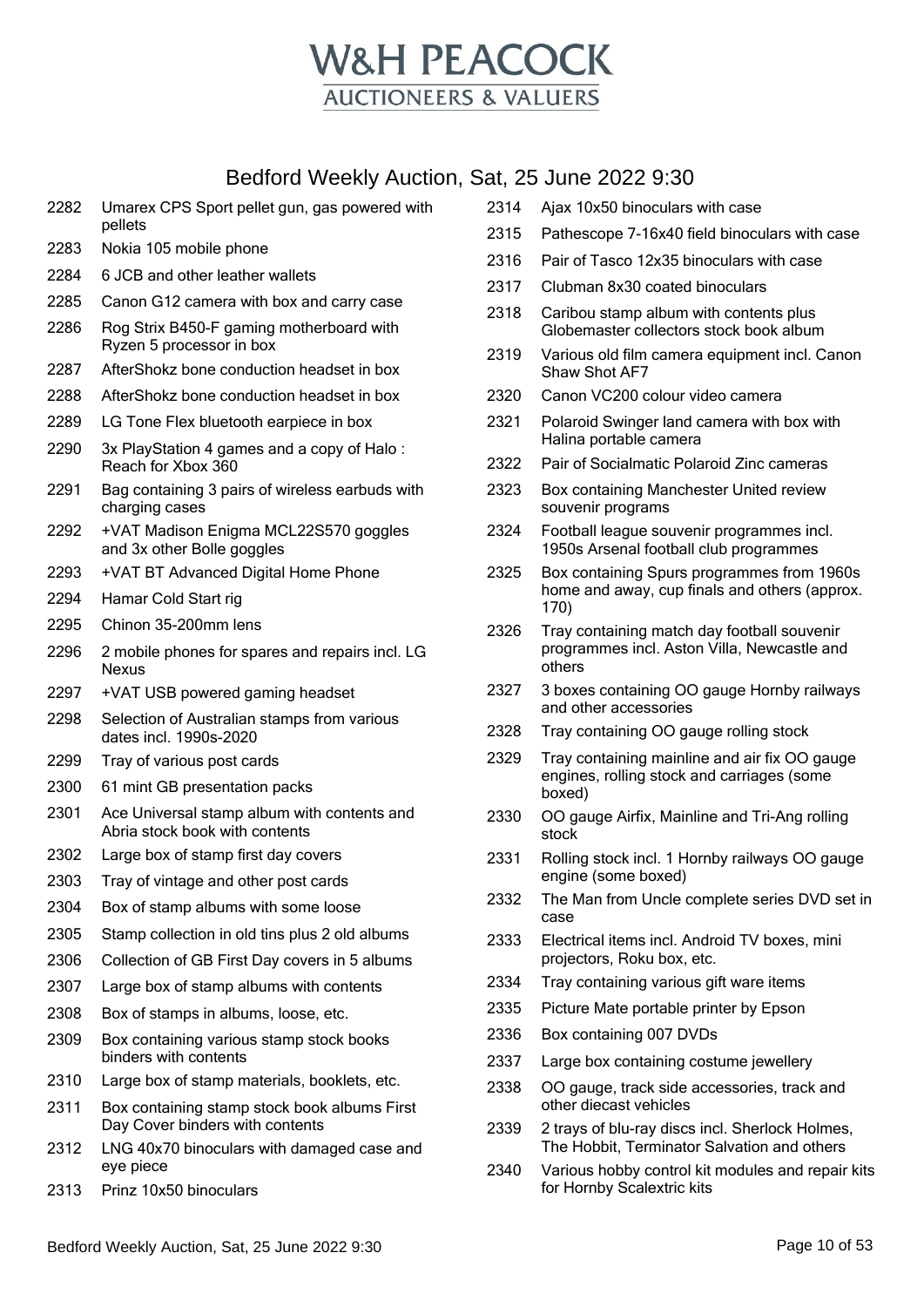

- Box containing 6 1:18 scale model diecast vehicles incl. Audi TT Roadster
- Railway hat with badges and a Periflex cameras
- 6 Hornby train coaches
- Quantity of N gauge continental rolling stock and engines
- Quantity of N gauge British outline coaches and rolling stock
- Wowwee Alive Elvis bust figure with interactive remote control
- Job lot of classic Star Wars toys including Jar Jar Binks
- Job lot of Hornby train scenery
- 3 vintage modelmaking kits to include a Martin Marauder and a C1196 flying boxcar by Aurora
- Corgi diecast models to include Vauxhall nova, ford escort
- Various boxed agricultural and other vehicles
- Britain's tractor toys in box
- Hornby Airfix and other track side accessories and scale model kits
- Box containing Hornby Dublo vintage track pieces
- Various OO gauge accessories and signals, some by Merit
- Plastic tray containing Hornby Dublo 3 rail track
- Box containing various diecast busses 1:76 scale
- Box of various boxed diecast vehicles to include corgi limited edition Morris vans
- Bag of various electrical cables
- Bag containing a large quantity of blu-ray discs
- Bag containing a large quantity of blu-ray discs
- Bag containing a large quantity of blu-ray discs
- Bag containing a large quantity of blu-ray discs
- Box containing various track side accessories
- Tray containing various fishing accessories
- Tray containing various pen cartridges by LAMY and others
- Tray of various apple watch replacement straps
- Bag containing various jewellery items including watches by AVIA and Elgin £20-30
- Silver necklace and other £25-35
- ATV Motor club badge
- Tray containing various EPNS silver spoons and other items
- three boxes of various costume jewellery items and wrist watches etc
- Various costume jewellery items in two boxes
- Bag containing various costume jewellery items
- Bag containing various costume jewellery items
- Costume jewellery box containing various wrist watches etc
- Box containing costume jewellery items and EPNS items
- Bag containing various loose wrist watches
- Two paper weights and a Smiths Empire cased pocket watch
- Selection of Polette sunglasses (some in soft cases)
- 2381 Poletti reading glasses and sunglasses frames
- Bag containing various costume jewellery items to include Cameo and various brooches plus a selection of vintage pens to include a fountain pen
- Costume jewellery items to include oriental fan and jewellery box
- Silver handled carving set together with 925 Goblet
- Bag of loose costume jewellery items and a young and sons portable scale set with one missing weight
- 8 boxed ladies watches
- 3 cases of costume jewellery items
- Small box of various costume jewellery items some cased
- Bag containing a Vegas light roulette wheel
- Big track programable toy together with a radio shack sergio toy
- 2 cases of costume jewellery
- Railking train set in box
- Incomplete boxes of respirator and aviation respiratory filter system
- 2 trays containing various costume jewellery
- Various items inc. paper weights, jewellery items etc.
- Star Trek clock, damaged with a RC F1 car
- Various Corgi Classic buses in boxes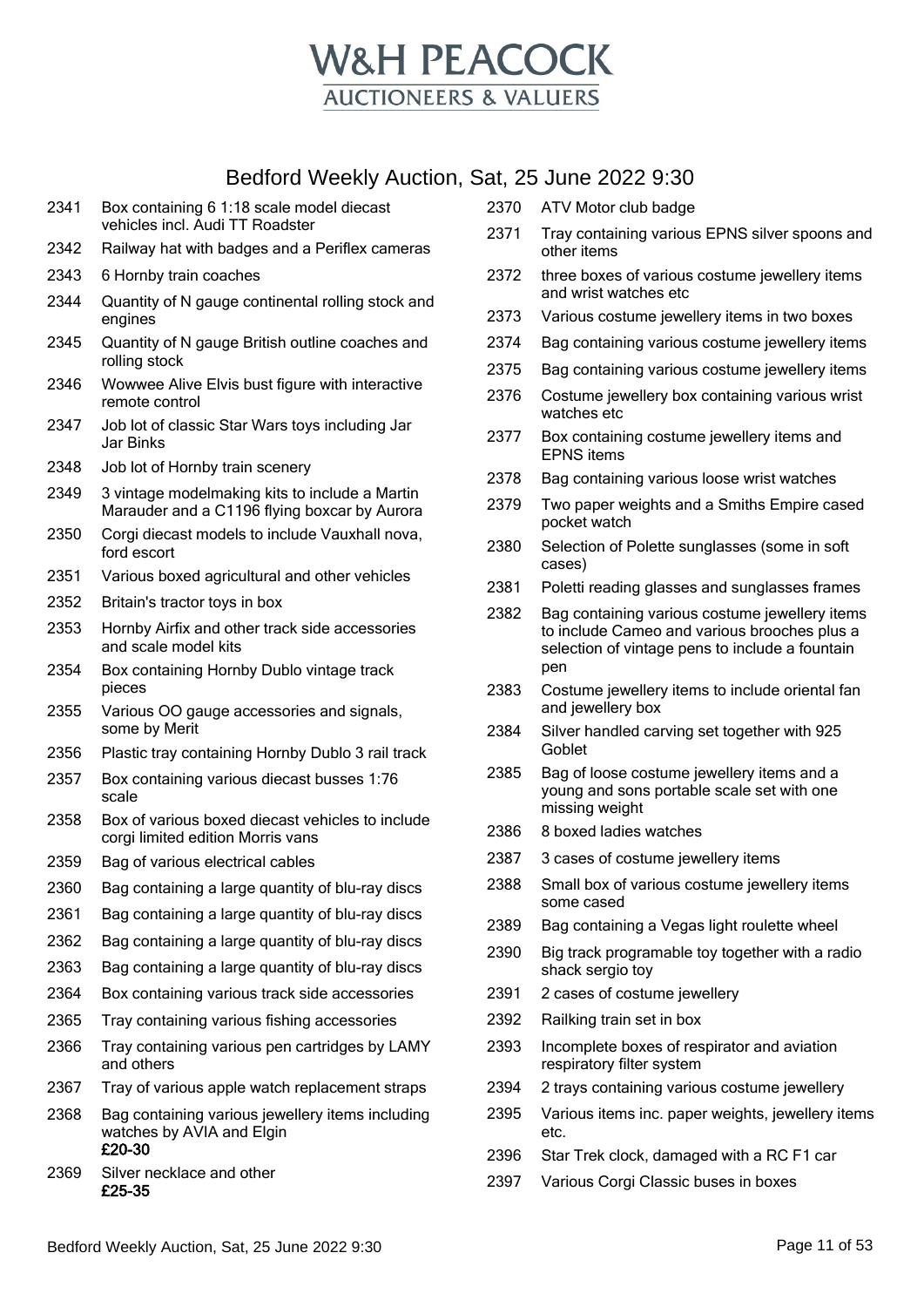

- 2398 Tray containing various items inc. collectibles
- 2399 Models of Yesteryear die cast vehicles
- 2400 Box containing costume jewellery items
- 2401 Various Bells whiskey and other collectible bottles inc. Chivas Royal Salute bottles
- 2402 Plastic crate containing large quantity of wildlife figurines
- 2403 Plastic crate containing selection of costume jewellery items and Hogwarts laptop case
- 2404 Bag of various costume jewellery items and other watches
- 2405 Sony DVD player with remote and one other in bag
- 2406 Hitachi DVD and compact disc player unit
- 2407 Bag containing various remote controls inc. replacements
- 2408 Bag of various costume jewellery items inc. earrings
- 2409 Jigsaw puzzles
- 2410 Philips 3 component hifi set to include stereo tuner, turntable and amplifier
- 2411 +VAT JVC mobile entertainment unit system in box
- 2412 LG 37" TV, no remote or stand
- 2413 Boxed conference room camera
- 2414 Boxed conference room camera
- 2415 Boxed conference room camera
- 2416 +VAT LG Xboom PN7 portable bluetooth speaker, boxed
- 2417 +VAT Sonos Beam wifi speaker in box
- 2418 Maxtek 10" portable DVD player
- 2419 Ad Astra RM60 bluetooth mixer amplifier
- 2420 +VAT 2 full motion TV wall mounts for up to 90" TVs, some components missing
- 2421 Pioneer Audio Video stereo receiver SXV200
- 2422 Panasonic DVD video recorder
- 2423 National Panasonic music centre with turntable radio and cassette player
- 2424 Phillips 943 home music centre system with tape player, radio
- 2425 Pure Chronos iDock radio in box
- 2426 Pure Chronos iDock radio in box
- 2427 Wagner CB receiver system
- 2428 Outdoor aerial system booster unit
- 2429 +VAT Elinchrom 202 Professional Studio flash system
- 2430 Ion Powerplay LP uSB recording turntable
- 2431 NEC projector together with New Sonic projector
- 2432 Fostex MC102 keyboard mixer with tape deck
- 2433 Karaoke mixer amplifier
- 2434 +VAT Seal turntable together with a JVC stereo tuner
- 2435 4 digital satellite receiver and DVD tuners
- 2436 Bush 28" HD ready LED TV with built in DVD player
- 2437 +VAT Telescope high quality refractor telescope in box
- 2438 Selection of various GB crowns inc, 1977 Jubilee crown, decimal coin sets, and Mexican 1968 Olympic pattern coin
- 2439 Selection of coins from various reigns inc. Victoria, Edward VII, George V and George VI, copper and silver coins, 1902 crown, 2 x FOB coins
- 2440 1935 Coronation coin with various other British coins inc. 1977 Jubilee crown
- 2441 4 x Victorian crowns, and 3 Victorian double florins
- 2442 Bag containing various GB coins, £2 coins,, 1977 Jubilee crown, £1 note and others £30-40
- 2443 Box containing large quantity of GB early decimal coinage £30-40
- 2444 Tin containing various coins inc. 1953 5shilling coin
- 2445 Various replica coin and other bank notes inc. 2015 crown, and pen £20-30
- 2446 Cigarette card album of various flag and other cigarette cards
- 2447 Box containing large quantity of GB coinage inc. small tub of 1940s and other decimal coins
- 2448 Night Stage Scalextric rally set with extra track pieces in box
- 2449 Selection of comic books, Captain Scarlet game, and other toys in box
- 2450 Tray of various micro machine and other playset pieces
- 2451 4 trays of various diecast play worn vehicles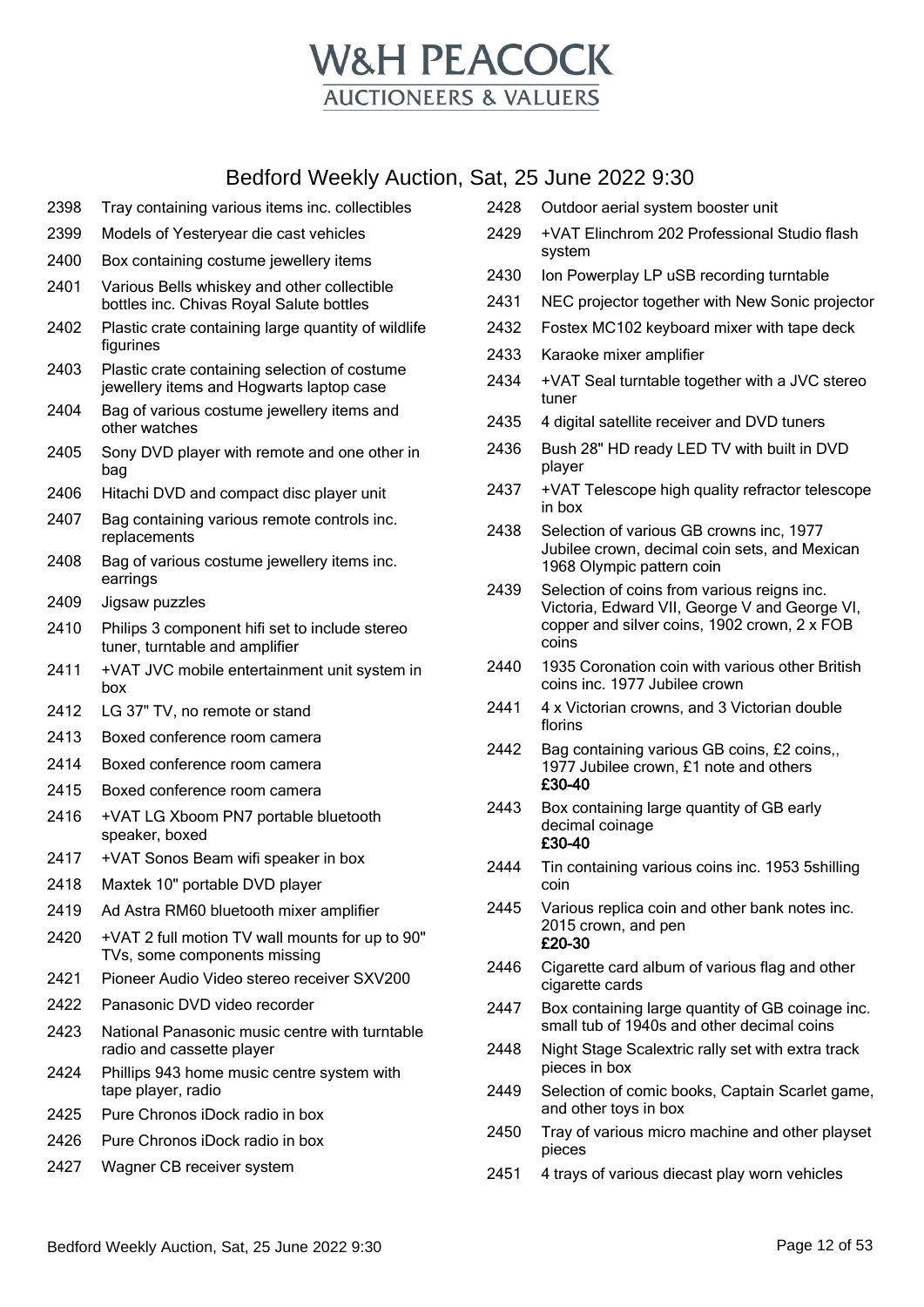

| 2455 | +VAT Intey astronomical telescope in box                                                                    |
|------|-------------------------------------------------------------------------------------------------------------|
| 2456 | Selection of Mighty Max monster playsets                                                                    |
| 2457 | +VAT 12 Targus USBC-USBA adaptors                                                                           |
| 2458 | Bag containing various toys inc. Buzz Lightyear<br>toy                                                      |
| 2459 | Blue plastic crate containing slide viewer<br>projector system, Ilford camera and Kenwood<br>HiFi component |
| 2460 | +VAT 2 Passive Wharfedale Pro DJ speakers                                                                   |
| 2461 | Pioneer AV receiver Model SC-LX73                                                                           |
| 2462 | Denon HD Transport bluray disc player                                                                       |
| 2463 | +VAT Marantz AV HDMI surround sound<br>receiver                                                             |
| 2464 | +VAT Onkyo AV receiver                                                                                      |
| 2465 | Hornby Virgin Trains 125 set                                                                                |
| 2466 | Pair of Technics SV-HD81 speakers with soft<br>covers                                                       |
| 2467 | Pioneer turntable                                                                                           |
| 2468 | +VAT Samsung soundbar A530 with subwoofer,<br>and psu                                                       |
| 2469 | +VAT Yamaha ASTC200 soundbar                                                                                |
| 2470 | +VAT TCL wireless soundbar and subwoofer kit<br>with remote                                                 |
| 2471 | +VAT Pair of Monitor Audio floorstanding<br>loudspeakers with covers                                        |
| 2472 | Pioneer A9 amplifier with remote                                                                            |
| 2473 | +VAT LG Music Flow HS7 with remote and psu                                                                  |
| 2474 | Box containing selection of vinyl records inc.<br>Moody Blues etc.                                          |
| 2475 | Selection of old office sundry spares, portable<br>DVD player and an Amstrad E-mailer Plus                  |
| 2476 | Yamaha digital keyboard YPT-200                                                                             |
| 2477 | Large diameter horn system with damaged<br>cabling                                                          |
| 2478 | +VAT Touchdown Audio sound speaker with<br>wireless charging                                                |
| 2479 | +VAT Touchdown Audio sound speaker with                                                                     |

Various vintage toys inc. Meccano, die cast

Nightmare on Elm Street 3 figure

6 trays of various DVDs

Railways

vehicles, 00 gauge track accessories, Neca

Box containing various DVDs inc. British Steam

| 2480 Pair of Mission LX3 floor standing speakers with |
|-------------------------------------------------------|
| floor spikes and boxes                                |

- Pair of Quad 22L2 floor standing speakers with soft covers, and Quad amplifier, no pre-amp
- Selection of Beatles LP presentation discs inc. LPS and CDs, Hard Day's Night
- Selection of various presentation pack CDs and LPs inc. Elvis Presley, Led Zeppelin etc.
- Vicfirth practice drum together with sticks
- Woodwind instrument with various spare components
- Clarinet with 3 pieces, missing mouthpiece
- 3-piece flute with case
- Bose Hill instruments tuba, no mouthpiece
- 3-piece wooden recorder by Moeck
- Aulos 3-piece flute with slip case
- Vintage violin, no strings or bow in case
- Student violin with 2 bows and fitted case
- Roland EM-55 keyboard, no psu
- GA20 guitar amplifier in box
- +VAT Oasis Studio reverb unit
- +VAT N-Audio USB mixing station
- +VAT Boss GT8 guitar effects processor
- Yamaha 6-string acoustic guitar with hard case
- 6-string electro-acoustic guitar by Elevation with 2 practice speakers and various guitar magazines
- Line 6 guitar amplifier
- 6-string acoustic guitar by Encore
- Yamaha Portatone PSR22 keyboard with box
- Teisco DM307 microphone on vintage stand with Vox valve track speaker
- +VAT 4 adjustable ratchet stands with trolley wheels with cross member bars
- +VAT DeLonghi PrimaDonna Soul coffee machine
- +VAT Delonghi Magnifica Evo espresso coffee machine
- +VAT Delonghi Magnifica Evo espresso coffee machine
- +VAT Delonghi Magnifica Evo espresso coffee machine
- +VAT Delonghi Magnifica Evo espresso coffee machine

wireless charging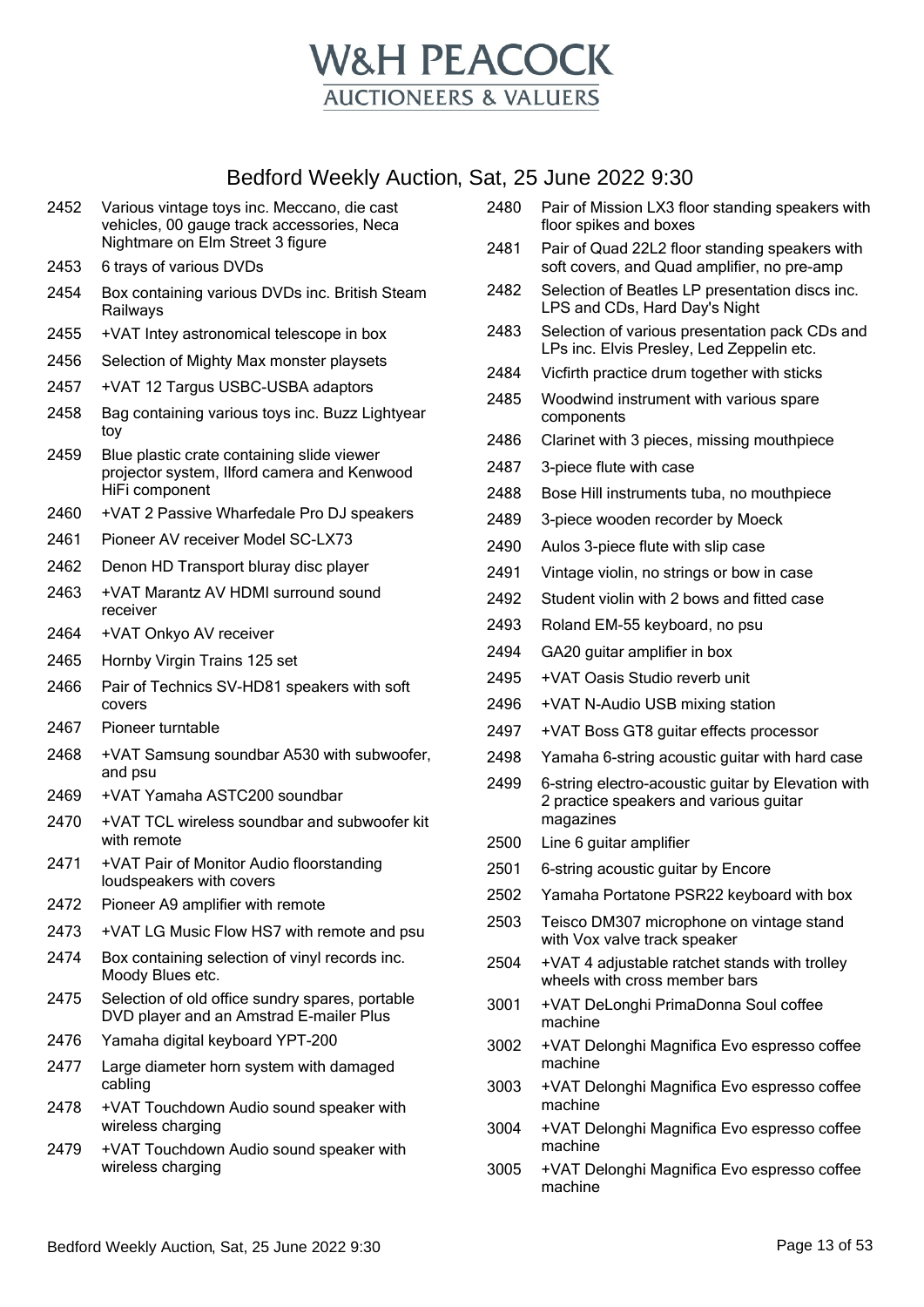

| 3006 | +VAT DeLonghi Magnifica S Smart coffee<br>machine                                  | 3038 | +VAT Gourmia 5.7L digital air fryer                                                       |
|------|------------------------------------------------------------------------------------|------|-------------------------------------------------------------------------------------------|
| 3007 | +VAT DeLonghi Magnifica S Smart coffee                                             | 3039 | +VAT Gourmia 5.7L digital air fryer                                                       |
|      | machine                                                                            | 3040 | +VAT Gourmia 5.7L digital air fryer                                                       |
| 3008 | +VAT Nespresso Magimix Vertuo Next coffee                                          | 3041 | +VAT Gourmia 5.7L digital air fryer                                                       |
| 3009 | machine                                                                            | 3042 | +VAT Gourmia 5.7L digital air fryer                                                       |
|      | +VAT Nespresso Magimix Vertuo Next coffee<br>machine                               | 3043 | +VAT Gourmia 5.7L digital air fryer                                                       |
| 3010 | +VAT Nespresso Magimix Vertuo Next coffee<br>machine                               | 3044 | +VAT Box of mixed kitchenware to include a<br>toaster, coffee machine etc.                |
| 3011 | +VAT Nespresso Magimix Vertuo Next coffee                                          | 3045 | Box of mixed household items                                                              |
|      | machine                                                                            | 3046 | +VAT Bag of mixed drinking bottles                                                        |
| 3012 | +VAT Nespresso Magimix Vertuo Next coffee<br>machine                               | 3047 | +VAT Kirkland heavy-duty laundry detergent                                                |
| 3013 | +VAT Nespresso Magimix Vertuo Next coffee<br>machine                               | 3048 | +VAT 3 boxes of crystal clear cutlery and a<br>multitasking laptray                       |
| 3014 | +VAT Sage Barista Pro coffee machine                                               | 3049 | +VAT Box containing hand towels                                                           |
| 3015 | +VAT Sage Barista Express coffee machine                                           | 3050 | 3 boxes of mixed kitchenware, irons, blender<br>accessories etc.                          |
| 3016 | +VAT Large bag of mixed items to include<br>infrared thermometer, knee sleeve etc. | 3051 | +VAT Bag of garden gloves                                                                 |
| 3017 | +VAT 2.2kg bag of Scimx Pro V-Gain vegan                                           | 3052 | +VAT 2 boxed digital scales plus one unboxed                                              |
|      | protein, vanilla flavour                                                           | 3053 | +VAT 2 Philips steam irons                                                                |
| 3018 | +VAT Large bag of ladies LA seamless briefs                                        | 3054 | +VAT 2 mango wood saladbowls                                                              |
| 3019 | +VAT Gourmia 6.7L digital air fryer                                                | 3055 | +VAT Braun MultiQuick 9 hand whisker                                                      |
| 3020 | +VAT Gourmia 6.7L digital air fryer                                                | 3056 | +VAT Braun MultiQuick 9 hand whisker                                                      |
| 3021 | +VAT Gourmia 6.7L digital air fryer                                                | 3057 | +VAT Braun MultiQuick 9 hand whisker                                                      |
| 3022 | +VAT Gourmia 6.7L digital air fryer                                                | 3058 | +VAT 2 Food&Friends lazy susan sets                                                       |
| 3023 | +VAT Gourmia 6.7L digital air fryer                                                | 3059 | +VAT Kirkland Signature cookware set                                                      |
| 3024 | +VAT Gourmia 6.7L digital air fryer                                                | 3060 | +VAT Nescafe Dolce Gusto mini-me coffee                                                   |
| 3025 | +VAT Gourmia 6.7L digital air fryer                                                | 3061 | machine<br>+VAT 2 OttLite LED desklamps                                                   |
| 3026 | +VAT Gourmia 6.7L digital air fryer                                                | 3062 | +VAT DeLonghi 4-slice toaster                                                             |
| 3027 | +VAT Gourmia 6.7L digital air fryer                                                | 3063 | +VAT Instant Vortex Plus dual airfryer                                                    |
| 3028 | +VAT Gourmia 6.7L digital air fryer                                                | 3064 | +VAT Instant Vortex Plus dual airfryer                                                    |
| 3029 | Gourmia 6.7L digital air fryer                                                     | 3065 | +VAT Instant Vortex Plus dual airfryer                                                    |
| 3030 | +VAT Gourmia 6.7L digital air fryer                                                | 3066 | +VAT Instant Vortex Plus dual airfryer                                                    |
| 3031 | +VAT Gourmia 6.7L digital air fryer                                                | 3067 | +VAT Instant Vortex Plus dual airfryer                                                    |
| 3032 | +VAT Gourmia 6.7L digital air fryer                                                | 3068 | +VAT Instant Vortex Plus dual airfryer                                                    |
| 3033 | +VAT Gourmia 5.7L digital air fryer                                                | 3069 |                                                                                           |
| 3034 | +VAT Gourmia 5.7L digital air fryer                                                | 3070 | +VAT Instant Vortex Plus dual airfryer<br>Bag of mixed ladies lingerie and other clothing |
| 3035 | +VAT Gourmia 5.7L digital air fryer                                                | 3071 |                                                                                           |
| 3036 | +VAT Gourmia 5.7L digital air fryer                                                |      | +VAT Small box of small saucers plus 3x boxes<br>of sugar paste                           |
| 3037 | +VAT Gourmia 5.7L digital air fryer                                                | 3072 | +VAT 4 boxes of Aqua water filters                                                        |
|      |                                                                                    |      |                                                                                           |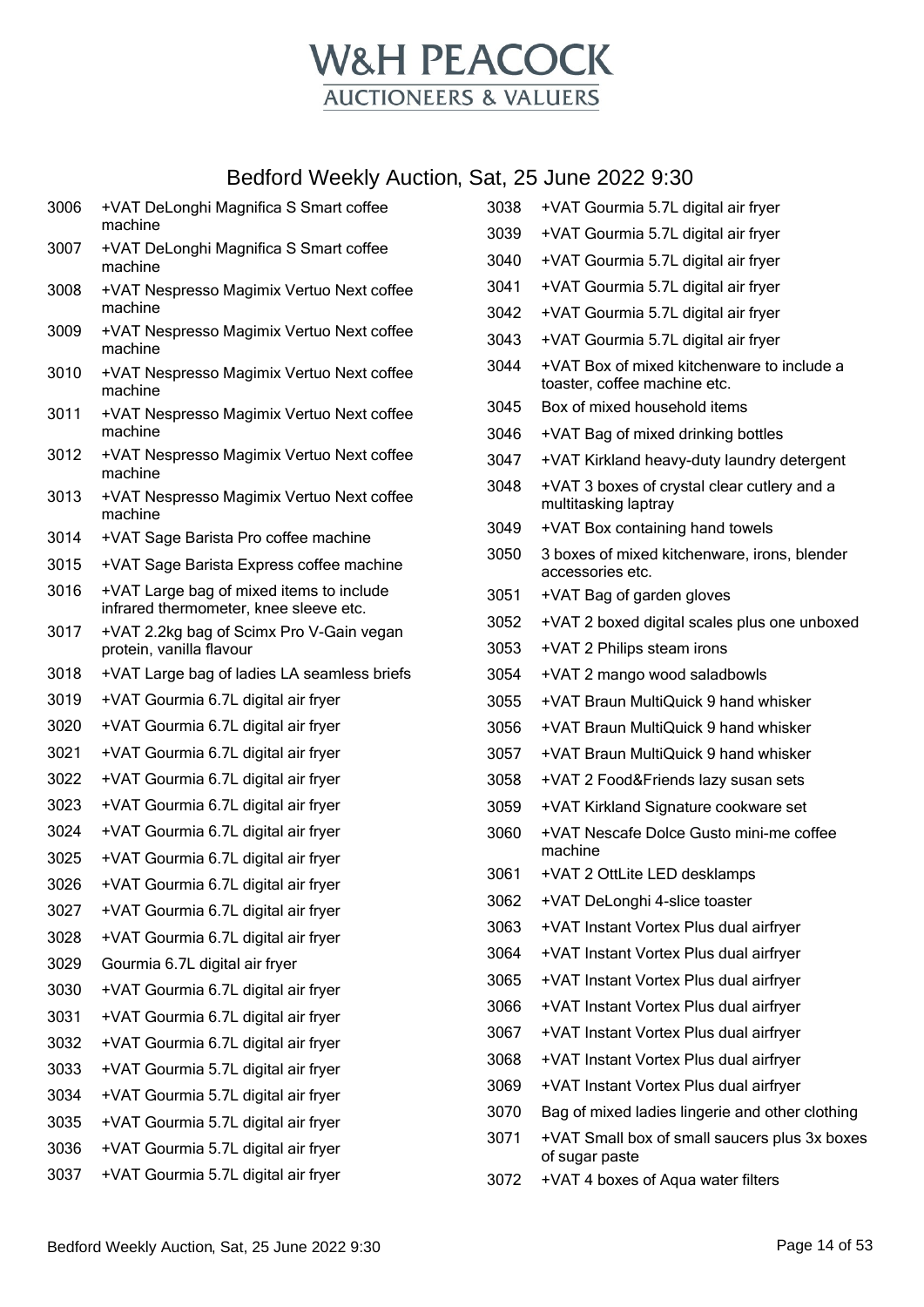

| 3073 | +VAT Mixed kitchen items to include Gourmia<br>airfryer, coffee machines, Instant pot etc.                   |
|------|--------------------------------------------------------------------------------------------------------------|
| 3074 | +VAT 2 Master Coach WiFi smart body-fat<br>scales                                                            |
| 3075 | +VAT Box of mixed glassware, mugs, dishracks<br>etc.                                                         |
| 3076 | +VAT Kenwood MultiPro Compact food<br>processor                                                              |
| 3077 | Candy Catcher machine                                                                                        |
| 3078 | +VAT Tefal easy soupmaker, unboxed                                                                           |
| 3079 | +VAT 2 unboxed Instant Vortex Plus dual<br>airfryer                                                          |
| 3080 | +VAT Instant pot dual gourmet multi-use<br>pressure cooker                                                   |
| 3081 | +VAT Instant pot multi-use pressure cooker                                                                   |
| 3082 | +VAT Sage coffee machine                                                                                     |
| 3083 | +VAT Unboxed Sage Barista Express coffee<br>machine with mug, filter basket etc.                             |
| 3084 | +VAT Starfrit 'the Rock' cookware set                                                                        |
| 3085 | +VAT Kenwood MultriPro Compact food<br>processor                                                             |
| 3086 | Verismo Starbucks coffee machine                                                                             |
| 3087 | +VAT Panasonic automatic breadmaker                                                                          |
| 3088 | +VAT Sistema food storage container set plus<br>multi-purpose bowls                                          |
| 3089 | Tassimo-style Bosch coffee machine                                                                           |
| 3090 | +VAT Compact buffet server and warming tray                                                                  |
| 3091 | Unboxed Melitta Solo coffee machine                                                                          |
| 3092 | Unboxed Melitta Solo coffee machine                                                                          |
| 3093 | +VAT Tefal filter fryer                                                                                      |
| 3094 | +VAT Small bag of pet toys and 4 pet cooling<br>mats                                                         |
| 3095 | +VAT Eurocast professional series cookware set                                                               |
| 3096 | +VAT Kenwood MultiPro Compact food<br>processor with attachments                                             |
| 3097 | +VAT Bath rug plus a garden mat                                                                              |
| 3098 | +VAT Tefal filter fryer, laundry basket, kitchen<br>appliances etc.                                          |
| 3099 | +VAT Tefal filter fryer                                                                                      |
| 3100 | +VAT 2 Seville Classics chopping boards and a<br>Viners cutlery set                                          |
| 3101 | +VAT Gemini foil press, boxed button press,<br>foiling machine, and 2 Gemini crafter's<br>companion machines |

| 3102 | +VAT Monolith paper cutter 2-in-1, quantity of |
|------|------------------------------------------------|
|      | Tonic guillotine machines, various Tonic and   |
|      | other chopping boards, Cutter Pillar Pro scrap |
|      | book and craft paper trimmer, etc.             |
|      |                                                |

- 3103 +VAT 6 various Ellesee embroidery stands
- 3104 +VAT Small underbay of artificial flower arranging products
- 3105 +VAT 4 Spectrum Noir carry cases
- 3106 +VAT 3 Sizzix Big Shot Plus machines
- 3107 +VAT 3 Sizzix Big Shot Plus machines
- 3108 +VAT 2 Sizzix Big Shot cutting and embossing machines
- 3109 +VAT 2 Sizzix Big Shot cutting and embossing machines
- 3110 +VAT 3 Sizzix electric shape cutting and embossing machines
- 3111 +VAT 2 Sizzix electric shape cutting and embossing machines
- 3112 +VAT Small box of various Sizzix card stock and cutting accessories
- 3113 +VAT Bag of Sizzix dies and cutting accessories
- 3114 +VAT Bag of Sizzix dies and cutting accessories
- 3115 +VAT Bag containing quantity of mainly Sizzix crafting accessories
- 3116 +VAT 2 clear plastic storage towers and variety of other storage organisers
- 3117 +VAT Ottlite HD worklight, and 2 further Ottlite desk lamps
- 3118 +VAT 2 brown leather craftsmans aprons by Woodland Leather
- 3119 +VAT 4 Knitty Critters Christmas themed projects
- 3120 +VAT 3 PureLight A4 LED Ultra thin light boxes, 2 x PureLight rechargeable handy lamps, and quantity of various sized paper takers
- 3121 +VAT Large bag containing quantity of various paints, glitter, beads, dies, and adhesives,
- 3122 +VAT Large bag containing quantity of various paints, glitter, beads, dies, and adhesives,
- 3123 +VAT Large bag containing quantity of various paints, glitter, beads, dies, and adhesives,
- 3124 +VAT Large bag containing quantity of various paints, glitter, beads, dies, and adhesives,
- 3125 +VAT Large bag containing quantity of various paints, glitter, beads, dies, and adhesives,
- 3126 +VAT Large bag containing quantity of various paints, glitter, beads, dies, and adhesives,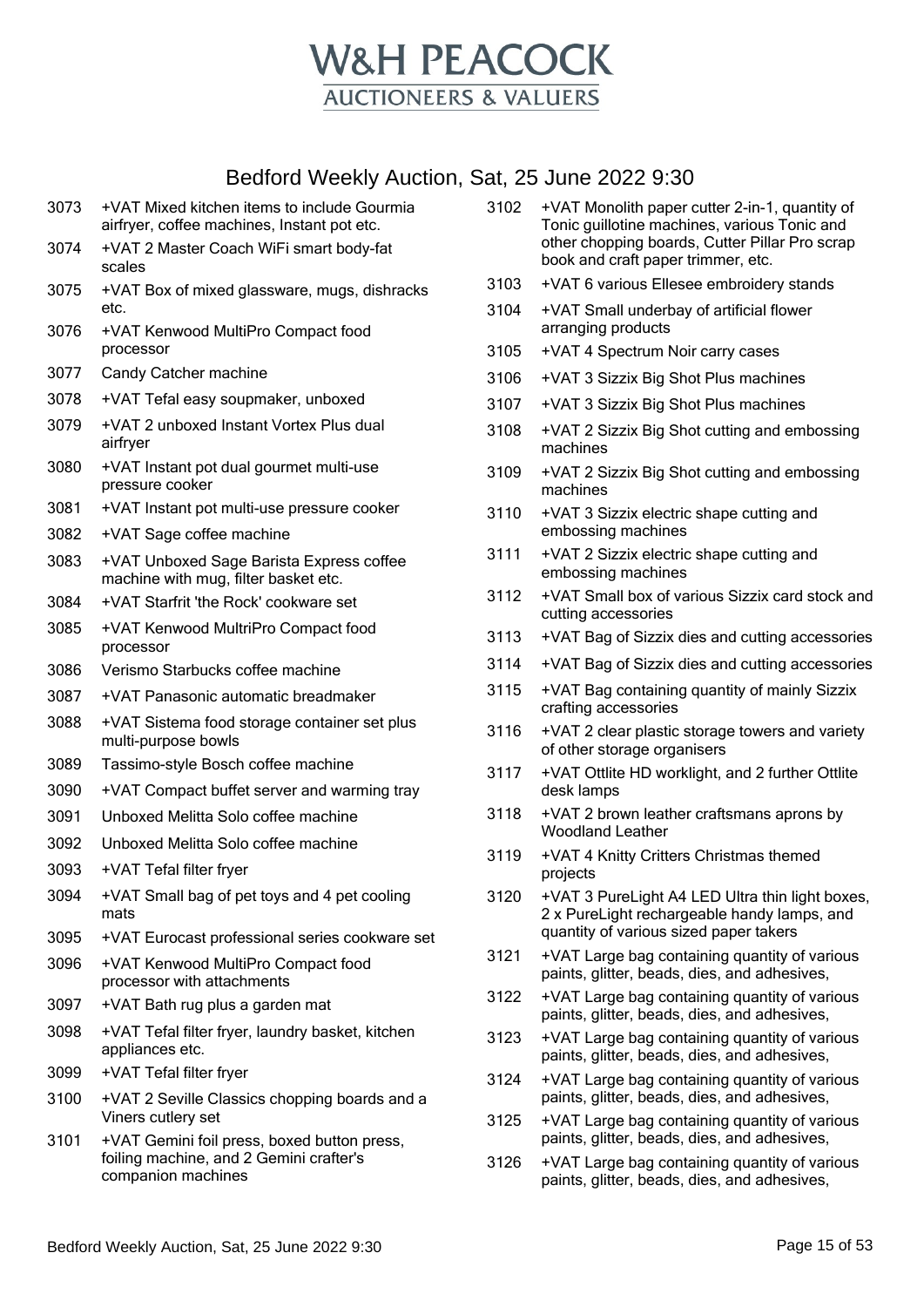

- 3127 +VAT Large bag containing quantity of various paints, glitter, beads, dies, and adhesives,
- 3128 +VAT Hello Amigurumi set together with 2 boxed Latch Hook rug kits
- 3129 +VAT Bag containing quantity of Caron by Yarnspirations and other yarns
- 3130 +VAT Bag of various yarn
- 3131 +VAT Bag of various fabric
- 3132 +VAT Bag of various fabric
- 3133 +VAT Bag of various metallic foils, ribbons, and related items
- 3134 +VAT 3 Dylusions creative journals with one smaller, and various accessories, 4 Filofax A5 notepads and sketchbook of Dreams
- 3135 +VAT Quantity of DIY Crystal art kits, together with marbling sets, and crystal art holders
- 3136 +VAT 2 x Spectrum Noir pen holders, 6 small packs of Spectrum Noir art liner pens, various pastels, shimmer pens, and calligraphy pens
- 3137 +VAT Quantity of Crafters Companion stock inc. card making sets, ring binders, and paper library
- 3138 +VAT Box containing quantity of kids and other crafting accessories, tapes, etc. with box of Tattered Lace parchment pens
- 3139 +VAT Speedy Press 36" steam ironing press Model Professional 91HD, together with 2 Speedy Press telescopic stands, boxed
- 3140 +VAT Approx. 16 packs of AC card stock 12x12"
- 3141 +VAT Approx. 31 packs of Crafters Companion textured card stock 12x12"
- 3142 +VAT 3 Spectrum Noir Colour Creation kits, together with 1 smaller set of triblend pens, and 3 felt tip pen sets
- 3143 +VAT 2 boxes of various Shake and Gilt liquid gilt, other decorative liquids, dies, and Imagination Craft DVDs
- 3144 +VAT 9 various patterned craft storage boxes
- 3145 +VAT Collection of Bee themed craft storage bags and boxes
- 3146 +VAT Quantity of Sloth themed storage bags, folders, and cases
- 3147 +VAT Quantity of various cutting mats in different sizes
- 3148 +VAT Large box of KanBan crafts card stock
- 3149 +VAT Crate containing quantity of Paper Boutique paper stock
- 3150 +VAT Crate containing quantity of The Paper Tree paper stock
- 3151 +VAT Collection of felt crafting bags
- 3152 +VAT Shelf of 6 various crafting bags, and storage boxes
- 3153 +VAT Shelf of 7 various patterned craft bags
- 3154 +VAT Shelf of 5 various patterned craft bags
- 3155 +VAT Shelf of 3 similar Hobby Gift patterned knitting bags together with 2 larger patterned crafting bags
- 3156 +VAT Shelf of various patterned storage boxes
- 3157 +VAT 3 Hobby Gift heart patterned knitting bags, 1 butterfly pattern, and Must Make Stuff hessian bag
- 3158 +VAT Cut'em'Easy embossing and cutting machine together with a 3" machine
- 3159 +VAT Bag of various Kit 'n' Caboodle crafting tools, together with 2 A4 magnetic boards, 3 die cutting machines, and 2 carry cases
- 3160 +VAT Tools A5 die cut and embossing machine
- 3161 +VAT Singer heavy duty mechanical extension table, Gopress foil Couture Creations hot foil and letter press machine, various loose machines for parts inc. Brother scan and cut
- 3162 +VAT 4 packs of Craft Buddy paint by numbers 40x50cm
- 3163 +VAT Large Cutter Pillar Glow ultra crafting and uplight floor standing lamp, HD desk lamp, and Workwell twistable desk lamp
- 3164 +VAT Screen Sensation MYOS280 screen printing machine, and tube of various dies
- 3165 +VAT Kit n Caboodle Pro Cut machine, with A4 die cut and embossing machine
- 3166 +VAT 3 Kit n Caboodle Pro Cut A4 die cutting and embossing machines
- 3167 +VAT Collection of cardboard artists portfolio holders in various sizes
- 3168 +VAT Sizzix Shot Switch Plus machine, boxed
- 3169 Small stack of crafting books inc. Backpack making templates, Make It Simple etc.
- 3170 +VAT 2 Snap Craftwell crafting made simple machines
- 3171 +VAT 2 stacks of The Paper Boutique decorative papers
- 3172 +VAT Tray of various acetate folders, storage pages, scrap rack leaves, etc.
- 3173 +VAT Boxed rollaway craft and sewing table
- 3174 +VAT Studio Designs Eclipse sewing table
- 3175 +VAT Studio Designs Hobby Centre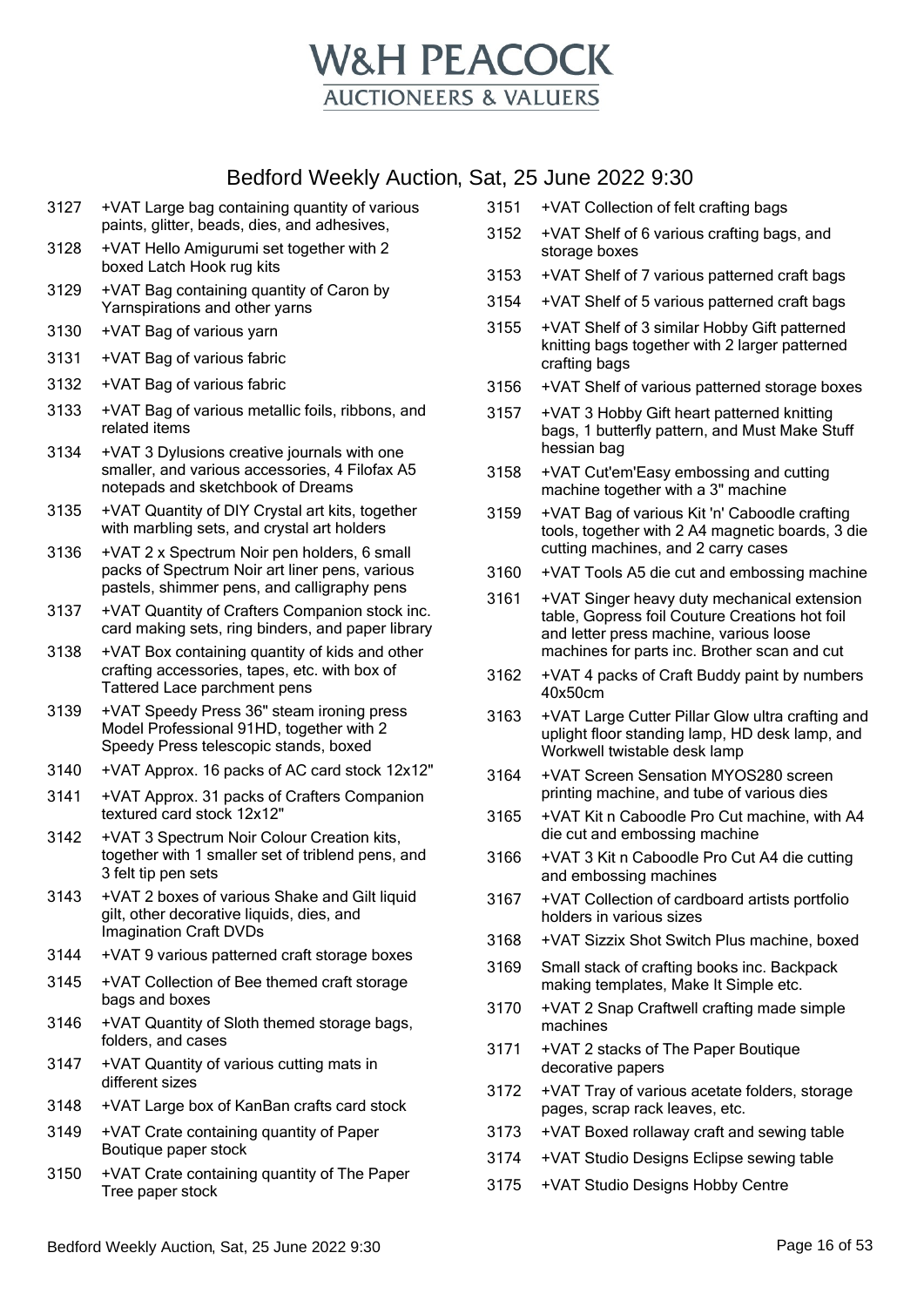

- 3176 +VAT Studio Designs Eclipse sewing table
- 3177 +VAT Small stack of artificial flower arranging accessories
- 3178 +VAT Box containing quantity of Cinch We R memory keepers binding wires
- 3179 +VAT Gemini foil press, Professional heat press folding system, foiling platform, Gemini rotating disc for Gemini Pro, and GoPress and Emboss Couture Creations machine
- 3180 +VAT 2 small boxes of Sizzix card stock and crafting accessories
- 3181 +VAT 2 boxes of wood cut crafting kits, and similar items
- 3182 +VAT Small box of various power supplies for cutting and embossing machines
- 3183 +VAT Bag containing various knitting and crochet, and felting kits and accessories
- 3184 +VAT Bee themed sewing bag, dark grey felt bag, and 3 Pinflare jute bag crafting kits
- 3185 +VAT 3 owl themed Hobby Gift bags, and 2 matching quilters multimats
- 3186 +VAT 2 zebra themed Hobby Gift bags, 4 small Maker's Gonna Make bags, and 4 decorative sewing boxes
- 3187 +VAT Shelf of wooden craft storage units, and box making kits
- 3188 +VAT Shelf of floral crafting carry bags, owl themed portable quilters multimats, and other bags
- 3189 +VAT Shelf of 3 various knitting bags, and 2 tote bags
- 3190 +VAT Bag of felting kits, and crosstich and craft kits
- 3191 +VAT Bag of various patterned fabric
- 3192 +VAT Stack of Tonic Studios A2 glass cutting mats, and variety of smaller mats and accessories
- 3193 +VAT Shallow pallet box containing large quantity of mixed card stocks, crafting tools, and cutting machine accessories
- 3194 +VAT Shallow pallet box containing large quantity of mixed paper and card stocks
- 3195 +VAT Shallow pallet box containing large quantity of mixed card stocks, crafting tools, and cutting machine accessories
- 3196 +VAT Shallow pallet box containing large quantity of paper and card stock
- 3197 +VAT Shallow pallet box containing large quantity of mixed card stocks, crafting tools, and cutting machine accessories
- 3198 +VAT Shallow pallet box containing large quantity of mixed card stocks, crafting tools, and cutting machine accessories
- 3199 +VAT Shallow pallet box containing large quantity of mixed card stocks, crafting tools, and cutting machine accessories
- 3200 +VAT Shallow pallet box containing large quantity of mixed card stocks, crafting tools, and cutting machine accessories
- 3201 +VAT Shallow pallet box containing large quantity of mixed card stocks, crafting tools, and cutting machine accessories
- 3202 +VAT Shallow pallet box containing large quantity of mixed card stocks, crafting tools, and cutting machine accessories
- 3203 +VAT Shallow pallet box containing large quantity of mixed card stocks, crafting tools, and cutting machine accessories
- 3204 +VAT Shallow pallet box containing large quantity of mixed card stocks, crafting tools, and cutting machine accessories
- 3205 +VAT Shallow pallet box containing large quantity of mixed card stocks, crafting tools, and cutting machine accessories
- 3206 +VAT Shallow pallet box containing large quantity of mixed card stocks, crafting tools, and cutting machine accessories
- 3207 +VAT Shallow pallet box containing large quantity of mixed card stocks, crafting tools, and cutting machine accessories
- 3208 +VAT Pallet containing approx. 24 boxes of KanBan card making kits
- 3209 +VAT Pallet containing approx. 24 boxes of KanBan card making kits
- 3210 +VAT Pallet containing approx. 28 boxes of KanBan card making kits
- 3211 +VAT Pallet containing approx. 25 boxes of KanBan card making kits
- 3212 +VAT Pallet containing approx. 28 boxes of KanBan card making kits
- 3213 +VAT Pallet containing approx. 28 boxes of KanBan card making kits
- 3214 +VAT Pallet containing approx. 27 boxes of KanBan card making kits
- 3215 +VAT Pallet containing approx. 21 boxes of KanBan card making kits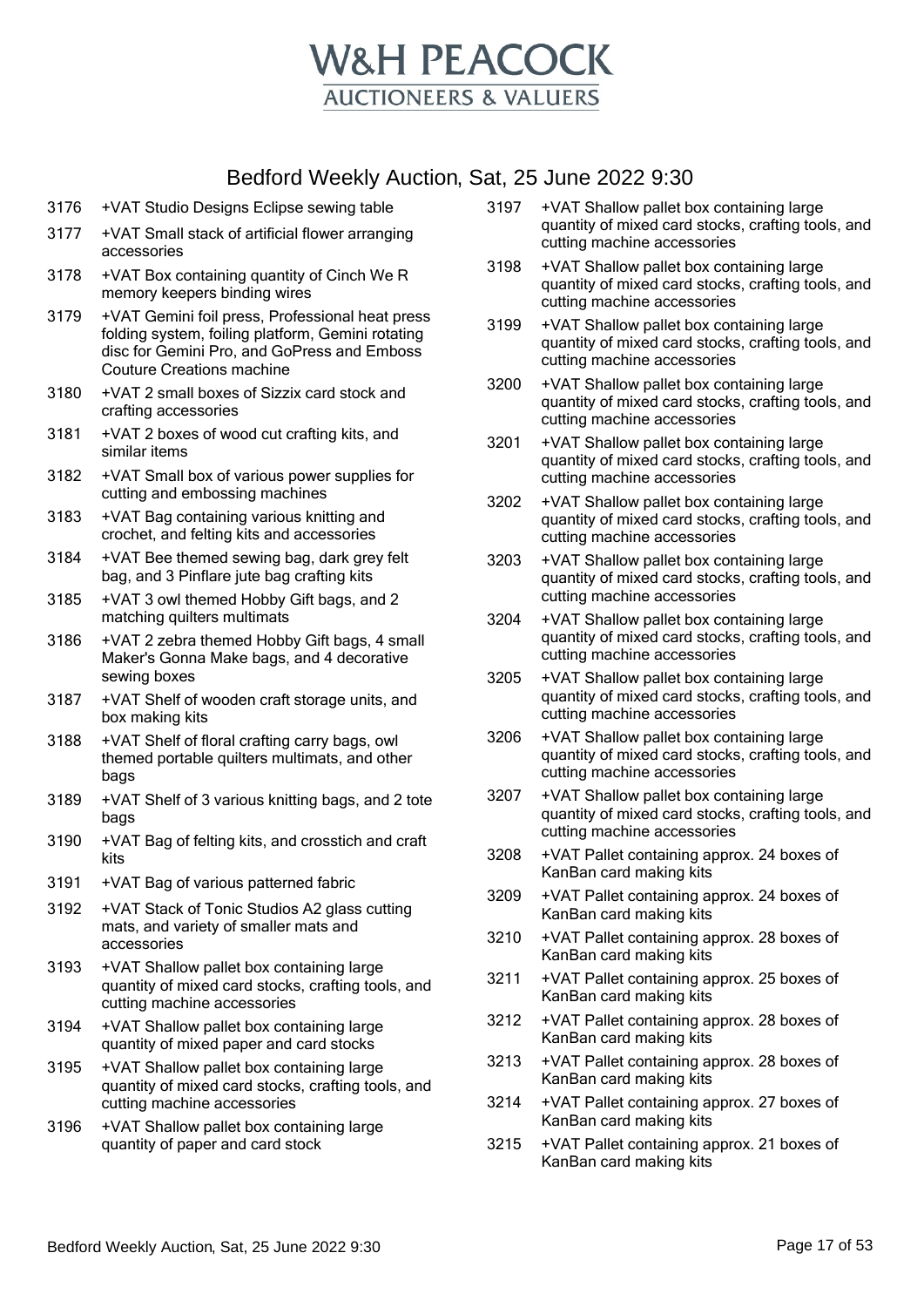

- 3216 +VAT Pallet containing approx. 18 boxes of KanBan card making kits
- 3217 +VAT Pallet containing approx. 28 boxes of KanBan card making kits
- 3218 +VAT Pallet containing approx. 21 boxes of KanBan card making kits
- 3219 +VAT Pallet containing large quantity of KanBan card making kits together with other loose padded envelopes and crafting accessories
- 3220 +VAT Pallet containing approx. 24 boxes of KanBan card making kits
- 3221 +VAT Pallet containing a large quantity of loose KanBan card making kits
- 3222 +VAT Pallet containing a large quantity of loose KanBan card making kits
- 3223 +VAT Pallet containing a large quantity of loose KanBan card making kits
- 3224 +VAT Pallet containing a large quantity of loose KanBan card making kits
- 3225 +VAT Multi-purpose bowls and a Food&Friends lazy susan set
- 3226 +VAT Philips steamer iron
- 3227 +VAT Braun MultiQuick 9 hand whisker
- 3228 +VAT Gordon Ramsey Royal Doulton tableware set
- 3229 +VAT Instant Pot Gourmet Crisp + Air fryer
- 3230 +VAT Starfrit 'the Rock' cookware set
- 3231 +VAT Unboxed Panasonic automatic breadmaker
- 3232 +VAT Box of stoneware bowls and an Atmos diffuser
- 3233 +VAT Circulon bakeware set
- 3234 +VAT Unboxed Sage Barista Express coffee machine
- 3235 +VAT CampChef 2-burner cooking system
- 3236 +VAT Unboxed DeLonghi coffee machine
- 3237 +VAT Kenwood food processor and a Rabbit wine set, all unboxed
- 3238 3 boxes of various pint glasses
- 3239 +VAT Approx. 9 unboxed Gourmia digital airfryers
- 3240 +VAT 8 unboxed Gourmia digital airfryers plus a Tefal fryer and an Instant Pot
- 3241 +VAT Box of 6 Aqua water filters
- 3242 Nestling juicer
- 3243 +VAT Bowl set plus 2 Kilner glass jar dispensers
- 3245 Tefal Select grill 3246 +VAT Instant Pot Vortex Plus dual airfryer, unboxed 3247 +VAT Instant Pot multi-use pressure cooker 3248 +VAT Tramontina ProLine chafing dish 3249 +VAT Starfrit 'the Rock' grill pan and griddle set 3250 Ice machine 3251 +VAT Kenwood MultiPro Compact Plus food processor 3252 +VAT KitchenAid 4.3L mixer with 3 attachments 3253 Pinter beerpump 3254 +VAT Unboxed DeLonghi Magnifica S Smart coffee machine 3255 +VAT 3 Nescafe Dolce Gusto mini-me coffee machines 3256 Box containing mini baby picture frames and another box of kitchenware to include DeLonghi coffee machine, Nescafe etc. 3257 Small stack of Starfrit 'The Rock' pots and pans 3258 +VAT Sabatier expandable dishrack 3259 +VAT Samsung Jet 90-Series cordless stick vacuum with box and accessories 3260 +VAT Samsung Jet 70-Series cordless stick vacuum with box and accessories 3261 +VAT Samsung Jet 70-Series cordless stick vacuum with box and accessories 3262 +VAT Shark upright cordless anti-hairwrap vacuum 3263 +VAT Unboxed Samsung Jet 70-Series cordless stick vacuum with pole, head, 2 attachments and charger 3264 +VAT Unboxed Samsung Jet 70-Series cordless stick vacuum with pole, head, 2 attachments and charger 3265 +VAT Unboxed Samsung Jet 70-series cordless stick vacuum with pole, head and charger, no attachments 3266 +VAT Unboxed Samsung Jet 70-series cordless stick vacuum with pole, head and charger, no attachments

3244 +VAT Philips steamer iron plus another

- 3267 +VAT Handheld Dyson DC35 vacuum with pole, head, 2 attachments and charger
- 3268 +VAT Bissell Icon 25v cordless vacuum with pole and head, no attachments or charger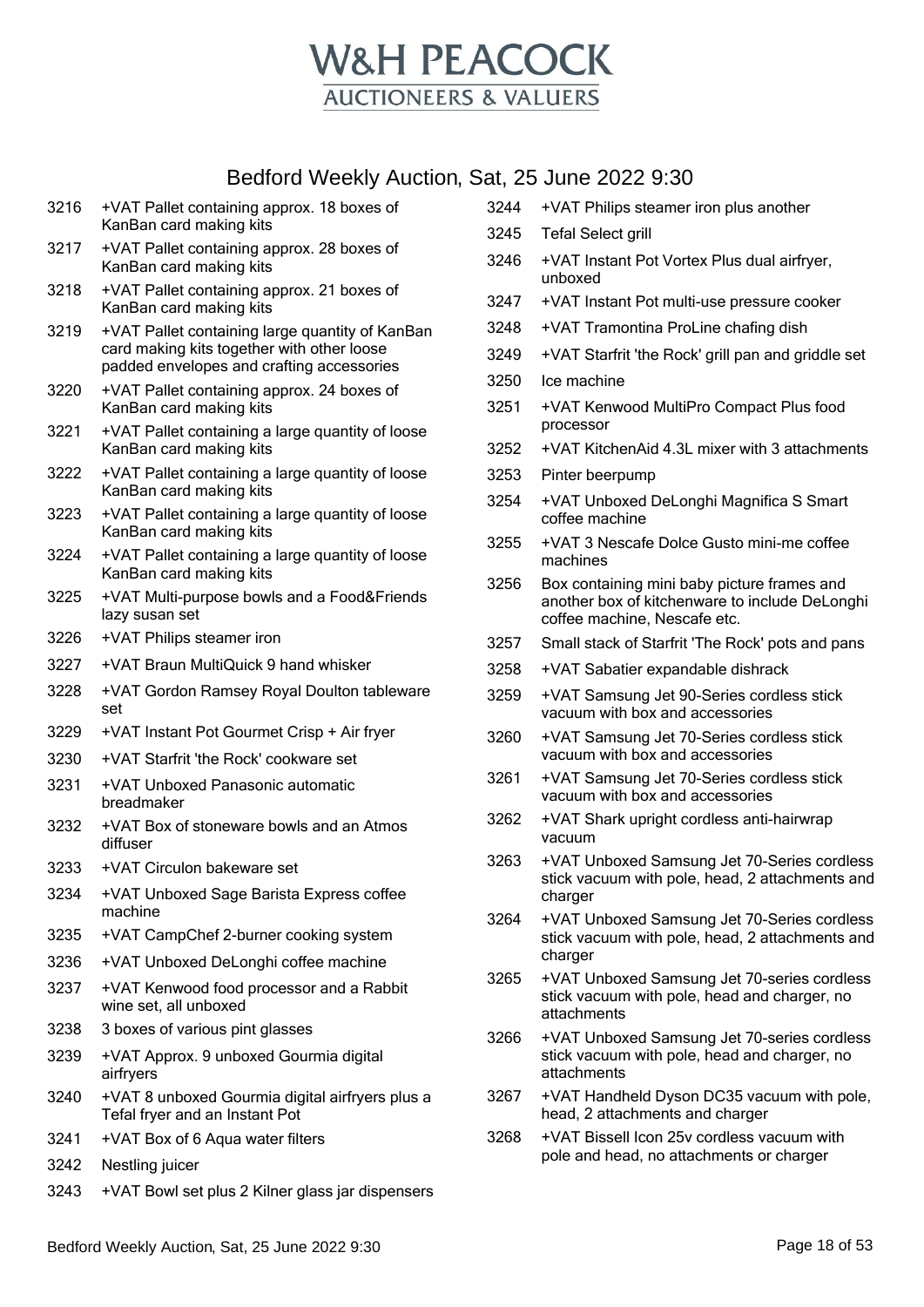

|      | 00.010 TTOONTY / 100.101.1, OCH, LO 00.110 LULL 0.00                          |              |                                                                          |
|------|-------------------------------------------------------------------------------|--------------|--------------------------------------------------------------------------|
| 3269 | Cordless vacuum plus another, no chargers or<br>attachments                   | 3299         | Vax upright vacuum cleaner                                               |
| 3270 | +VAT Bissell SpotClean ProHeat                                                | 3300         | Bissell steam mop                                                        |
|      | carpet/upholstery washer                                                      | 3301         | +VAT Bissell upright multi-surface cleaning<br>system                    |
| 3271 | Cordless wet or dry vacuum cleaner                                            | 3302         | +VAT Sharp DualClean anti-hairwrap vacuum                                |
| 3272 | +VAT Vibra upright fan                                                        |              | cleaner                                                                  |
| 3273 | +VAT Vibra upright fan                                                        | 3303         | Upright Vax vacuum cleaner                                               |
| 3274 | +VAT 4 H-Handy vacuums plus 3 unboxed                                         | 3304         | +VAT Bissell carpet cleaner                                              |
| 3275 | +VAT Meaco room air-circulating fan                                           | 3305         | +VAT Dualpower pedestal fan, no PSU or                                   |
| 3276 | +VAT Duracool mid tower fan                                                   |              | remote                                                                   |
| 3277 | +VAT Bag of various DeLonghi coffee                                           | 3306<br>3307 | +VAT Vax upright vacuum cleaner<br>Pallet of small clear food containers |
|      | accessories                                                                   |              |                                                                          |
| 3278 | +VAT Seville Classics tilting fan                                             | 3308         | 4 boxed Shark upright steam mops                                         |
| 3279 | +VAT Halo handheld vacuum cleaner                                             | 3309         | Lego Friends set in display box                                          |
| 3280 | +VAT 1 boxed and 1 unboxed WooZoo desktop<br>fans                             | 3310         | +VAT Cosmetic mirror                                                     |
| 3281 | +VAT 2 boxed WooZoo desktop fans                                              | 3311         | +VAT 12 men's Callaway golf polo tops                                    |
| 3282 | +VAT Large quantity of loose upright Shark                                    | 3312         | +VAT Box of 60 Sharpie highlighter pens                                  |
|      | steam mops                                                                    | 3313         | +VAT 2 aromatherapy diffuser sets                                        |
| 3283 | Box of assorted kitchenware to include coffee                                 | 3314         | +VAT Box of 20 sunglasses                                                |
|      | machines, pans etc.                                                           | 3315         | 5 pair of men's heavy-duty trousers                                      |
| 3284 | +VAT Henry Micro vacuum cleaner with pole                                     | 3316         | +VAT 2 boxes of reading glasses                                          |
| 3285 | +VAT Bag of Bissell cleaner detergents                                        | 3317         | +VAT Joseph Joseph kitchen knife set                                     |
| 3286 | Box of mini picture frames                                                    | 3318         | Damascus steel knife set, cased                                          |
| 3287 | Tug-along vacuum with box<br>£10-20                                           | 3319         | +VAT Large hard shelled Samsonite suitcase<br>and blue fabric case       |
| 3288 | Room fan                                                                      | 3320         | Large hard shelled Samsonite suitcase                                    |
| 3289 | Tug-along vacuum cleaner                                                      | 3321         | Large hard shelled Samsonite suitcase                                    |
| 3290 | +VAT Gtech AirRam upright vacuum, no battery<br>or charger                    | 3322         | +VAT Large hard shelled American Tourister<br>suitcase                   |
| 3291 | +VAT Gtech AirRam upright vacuum with<br>charger, no battery                  | 3323         | +VAT Large hard shelled American Tourister<br>suitcase                   |
| 3292 | Gtech AirRam upright vacuum with battery and<br>charger                       | 3324         | +VAT Large hard shelled American Tourister<br>suitcase                   |
| 3293 | Gtech AirRam upright vacuum, no charger                                       | 3325         | +VAT Large hard shelled American Tourister                               |
| 3294 | Dyson DC50 upright vacuum cleaner                                             |              | suitcase                                                                 |
| 3295 | Dyson DC50 upright vacuum cleaner                                             | 3326         | +VAT Large hard shelled American Tourister                               |
| 3296 | +VAT Bosch 25.2v upright vacuum cleaner, no                                   | 3327         | suitcase<br>+VAT Large hard shelled American Tourister                   |
|      | charger                                                                       |              | suitcase                                                                 |
| 3297 | +VAT Aircraft upright cordless hard-floor<br>cleaner, no battery or charger   | 3328         | +VAT Large hard shelled American Tourister<br>suitcase                   |
| 3298 | +VAT Aircraft upright cordless hard-floor cleaner<br>with battery and charger | 3329         | +VAT Large hard shelled American Tourister<br>suitcase                   |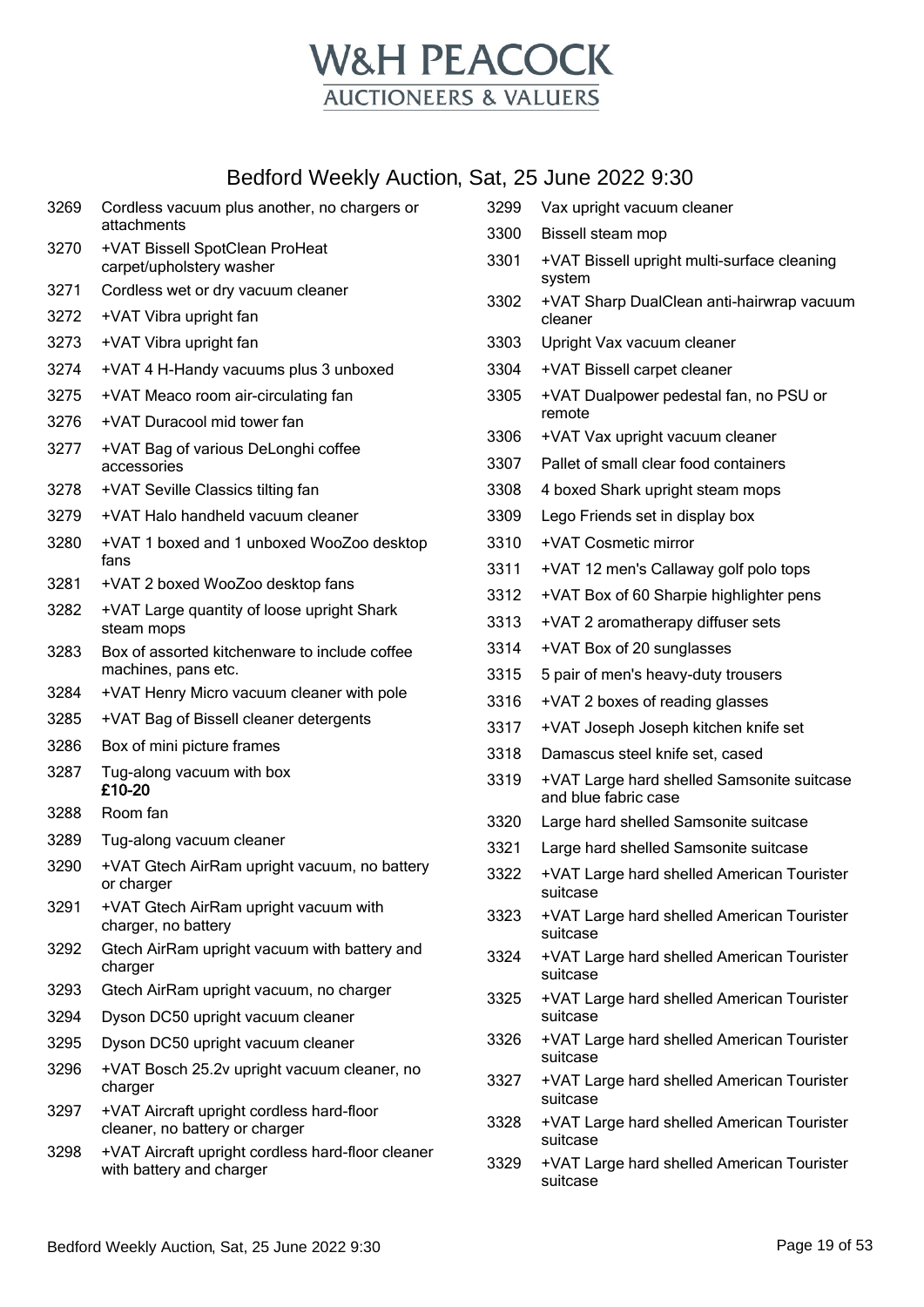

| 3330 | +VAT Large hard shelled American Tourister<br>suitcase                                     |
|------|--------------------------------------------------------------------------------------------|
| 3331 | +VAT Large hard shelled American Tourister<br>suitcase                                     |
| 3332 | Off white Fartech t shirt                                                                  |
| 3333 | Pair of D Squared 2 jeans                                                                  |
| 3334 | Black V neck jumper                                                                        |
| 3335 | +VAT Optisense pillow, plus Sanderson pillow                                               |
| 3336 | +VAT Titan deep freeze bag, plus one other<br>small bag                                    |
| 3337 | +VAT 3 Hotel Grande pillows, towel, and cool<br>bag                                        |
| 3338 | +VAT 6 mini hard shelled suitcases                                                         |
| 3339 | +VAT Tray of small storage caddies                                                         |
| 3340 | Pronuptia wedding dress                                                                    |
| 3341 | +VAT Snuggledown Premium and duck down<br>duvet                                            |
| 3342 | One Tree Hill bag                                                                          |
| 3343 | House of Holland underwear in bag                                                          |
| 3344 | 2 cushions and 2 cable management systems                                                  |
| 3345 | +VAT large grey dog mat                                                                    |
| 3346 | 3 Knitty Critters easy Crochet teddy bear sets                                             |
| 3347 | 3 pairs of black trousers                                                                  |
| 3348 | +VAT 12 duck feather pillows                                                               |
| 3349 | +VAT Titan deep freeze bag, Puma backpack,<br>and Bahama outdoor blanket                   |
| 3350 | 2 boxes of PJ mask headphones                                                              |
| 3351 | Pet stair gate                                                                             |
| 3352 | Box of Ergo book iPad air covers                                                           |
| 3353 | Box of sleeping eye masks                                                                  |
| 3354 | 3 boxes of hairbands, and 2 boxes of hair clips                                            |
| 3355 | 2 boxes of skinny sleeve 11" Macbook Air<br>covers                                         |
| 3356 | 2 Boxes containing phone cases, and 2 boxes of<br>velvet style picture frames              |
| 3357 | Boxes of velcro lampshades, and large quantity<br>of black sink cables                     |
| 3358 | 2 large packs of anti-bacterial handgel                                                    |
| 3359 | 5 boxes of wall mounted hooks                                                              |
| 3360 | 3 Monsters University breakfast bowl sets, and 3<br>boxes of Sky Everest small snack boxes |
| 3361 | Box of Major padded laptop sleeve covers                                                   |

|      | at, 25 June 2022 9:30                                                             |
|------|-----------------------------------------------------------------------------------|
| 3362 | Box of Magners long sleeved tshirts in L                                          |
| 3363 | Box of tie hangers                                                                |
| 3364 | Box of hand cleansers                                                             |
| 3365 | Bag of vacuum bags, and box containing various<br>folders, files etc              |
| 3366 | Box of various kids shoes, assorted sizes, One<br>Direction bags, etc.            |
| 3367 | Box of mixed style bags                                                           |
| 3368 | Box of mixed assorted kids and adult shoes in<br>various styles                   |
| 3369 | Box of various womens shoes, bags etc.                                            |
| 3370 | Box containing briefcase, white shirts                                            |
| 3371 | Box of assorted kids shoes                                                        |
| 3372 | Box of assorted kids shoes                                                        |
| 3373 | 7 boxes of poster rolls                                                           |
| 3374 | +VAT Desk riser                                                                   |
| 3375 | +VAT Hiking backpack                                                              |
| 3376 | Bag of ladies Sketcher tshirts                                                    |
| 3377 | Bag of ladies Sketcher tshirts                                                    |
| 3378 | Bag of ladies Sketcher tshirts                                                    |
| 3379 | Box of children's light blue tops with another box<br>containing shoe inner soles |
| 3380 | Large hard-shelled Samsonite suitcase                                             |
| 3381 | +VAT Large hard shelled Samsonite suitcase                                        |
| 3382 | 3 tubs of heavy duty laundry detergent                                            |
| 3383 | Box and bag containing various mixed style<br>bags                                |
| 3384 | 2 boxes of Wizarding World figurines                                              |
| 3385 | +VAT Box of small folded boxes                                                    |
| 3386 | 5 boxes of adult comfort protective underwear                                     |
| 3387 | Bag of various ladies clothing and lingerie                                       |
| 3388 | Box of various branded kids clothing                                              |
| 3389 | +VAT 6 mixed style sofa cushions, and 3 loose<br><b>Hotel Grande pillows</b>      |
| 3390 | Box of various style scarves                                                      |
| 3391 | 3 rolls of mixed style material                                                   |
| 3392 | Singer sewing machine with pedal                                                  |
| 3393 | Brother sewing machine with pedal                                                 |
| 3394 | +VAT Crib mattress                                                                |
| 3395 | 15 Fila and Adidas tshirts                                                        |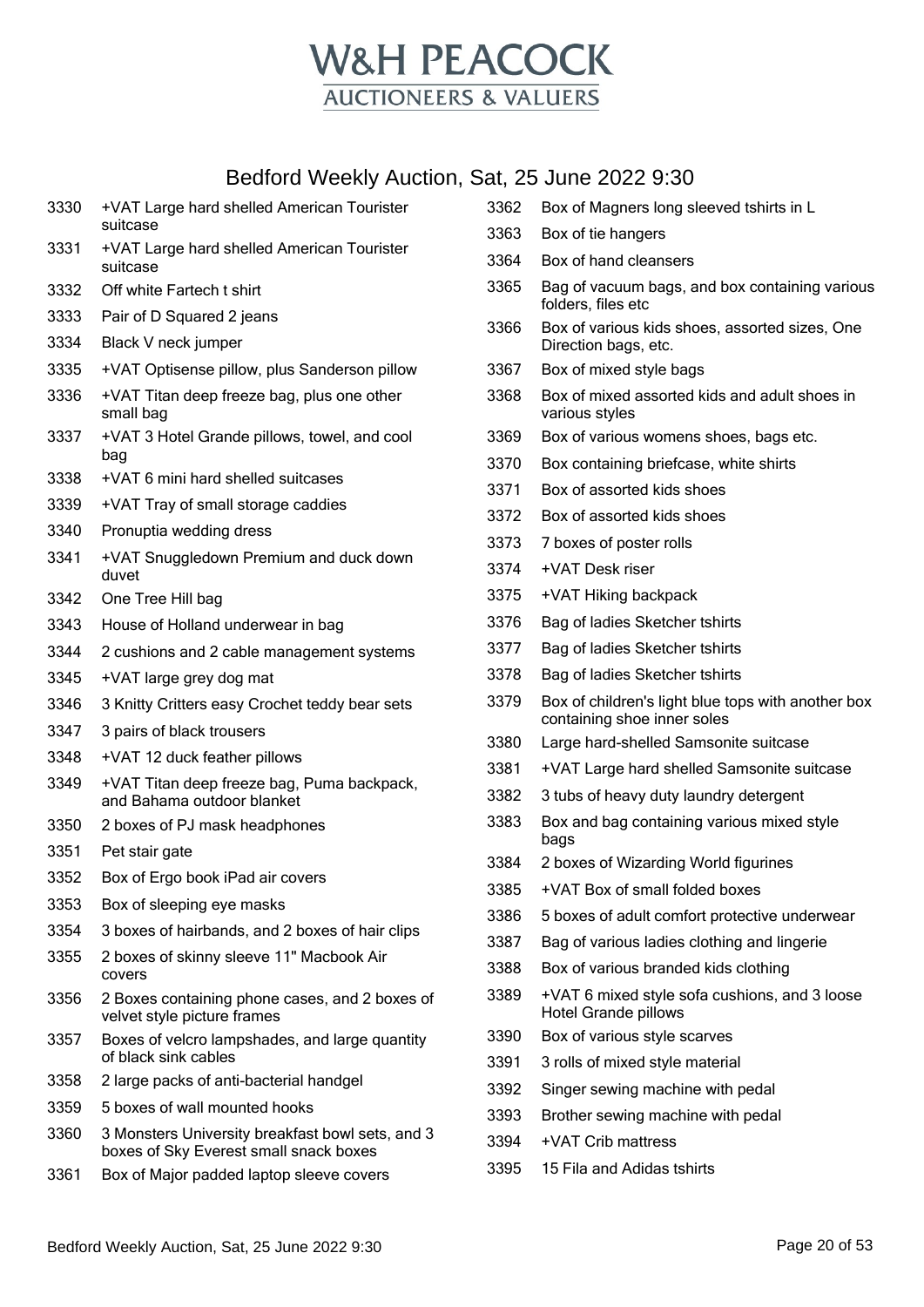

| 3396 | 15 Fila and Puma tshirts                                                    | 3429                                                      | 6 boxes of mixed assorted clothing to include                                           |
|------|-----------------------------------------------------------------------------|-----------------------------------------------------------|-----------------------------------------------------------------------------------------|
| 3397 | 11 Callaway golf polo tops                                                  | 3430                                                      | hoodies, tops etc and another box of bin bags<br>+VAT Boxed and unboxed Sealy airbeds   |
| 3398 | 15 ladies Fila tshirts                                                      | 3431                                                      |                                                                                         |
| 3399 | Large roll of material                                                      | 3432                                                      | Cross trainer plus a gym ball<br>Exercise bike                                          |
| 3400 | Black floor lamp bases                                                      | 3433                                                      | Pure design rowing machine                                                              |
| 3401 | Frister & Rossum sewing machine with pedal                                  |                                                           |                                                                                         |
| 3402 | Bag of tablet covers                                                        | 3434                                                      | Bag containing cricket bats, tennis rackets,<br>badminton etc                           |
| 3403 | Large bag of fashion scarves                                                | 3435                                                      | +VAT Fashion Rise weight belts                                                          |
| 3404 | Box containing 2 Le Creuset pots and dish                                   | 3436                                                      | +VAT Electric folding treadmill                                                         |
| 3405 | Grey rug and silver Carefoam mattress                                       | 3437                                                      | +VAT Pro-Form treadmill                                                                 |
| 3406 | Assorted mixed style bags                                                   | 3439                                                      | +VAT Full zipped hooded Andrew Mark ladies                                              |
| 3407 | +VAT Folding wagon/cart                                                     |                                                           | coat size XL                                                                            |
| 3408 | +VAT Igloo max cold cooler box                                              | 3440                                                      | +VAT 2 ladies reversible gilets                                                         |
| 3409 | Round floor cushion                                                         | 3441                                                      | +VAT 3 ladies reversible gilets                                                         |
| 3410 | +VAT Ultimate smart cutting machine                                         | 3442                                                      | +VAT 3 ladies reversible gilets                                                         |
| 3411 | +VAT Long grey cushion                                                      | 3443                                                      | 4 children's full zipped hooded coats                                                   |
| 3412 | +VAT Sharper image body scan massage chair<br>pillow                        | 3444                                                      | +VAT Men's full zipped Dickies jacket plus a<br>gilet and fleece jacket                 |
| 3413 | +VAT Brookstone heated throw and weighted                                   | 3445                                                      | +VAT 2 Jachs NY men's buttoned jackets                                                  |
|      | blanket                                                                     | 3446<br>+VAT Mixed lot containing 2 ladies gilets, jacket |                                                                                         |
| 3414 | +VAT 4 Disney princess beanbags                                             | 3447                                                      | and 2 full zipped green hooded jackets<br>+VAT Full zipped ladies Andrew Mark coat size |
| 3415 | +VAT 60 Sharpie highlighter pens                                            |                                                           | S plus a full zipped jacket size M                                                      |
| 3416 | Box of milk lotions                                                         | 3448                                                      | +VAT Heritage full zipped coat size XL                                                  |
| 3417 | +VAT WaterPik water flosser                                                 | 3449                                                      | V-tech touch and learn activity desk and a Leap                                         |
| 3418 | 6 trampoline nets                                                           | 3450                                                      | Frog globe<br>+VAT Boxed pair of Columbia shoes plus a pair                             |
| 3419 | Box of clip badges and statement books plus<br>another box of table numbers |                                                           | of Puma men's trainers and a pair of Sketcher<br>trainers                               |
| 3420 | 3 boxes of LED 5.2w lights                                                  | 3451                                                      | +VAT Badminton racket plus a 24Kg dumbbell                                              |
| 3421 | 2 breast pumps                                                              |                                                           | set                                                                                     |
| 3422 | Box containing various children's watches etc                               | 3452                                                      | +VAT 9 mixed kites                                                                      |
| 3423 | Box containing solar friends toys, 'When in                                 | 3453                                                      | +VAT Large stuffed cuddly bunny                                                         |
|      | Rome' sets etc plus another box containing<br>mixed children's games        | 3454                                                      | +VAT Large stuffed cuddly bunny                                                         |
| 3424 | Box containing easy grip baby bottle holders,                               | 3455                                                      | +VAT Large stuffed cuddly bunny                                                         |
|      | feeding cups etc                                                            | 3456                                                      | +VAT Large stuffed cuddly bunny                                                         |
| 3425 | Box containing various stationery, calculators,<br>USB cables etc           | 3457                                                      | +VAT Large stuffed cuddly bunny                                                         |
| 3426 | +VAT 2 clothes airers                                                       | 3458                                                      | +VAT Large stuffed cuddly bunny                                                         |
| 3427 | 3 boxes of mixed assorted bags                                              | 3459                                                      | +VAT Large stuffed cuddly bunny                                                         |
| 3428 | Box containing children's animal hairbands plus                             | 3460                                                      | +VAT Shelf of mixed assorted toys                                                       |
|      | another box of fancy dress                                                  | 3461                                                      | Mixed assorted Lego, Lego boat etc                                                      |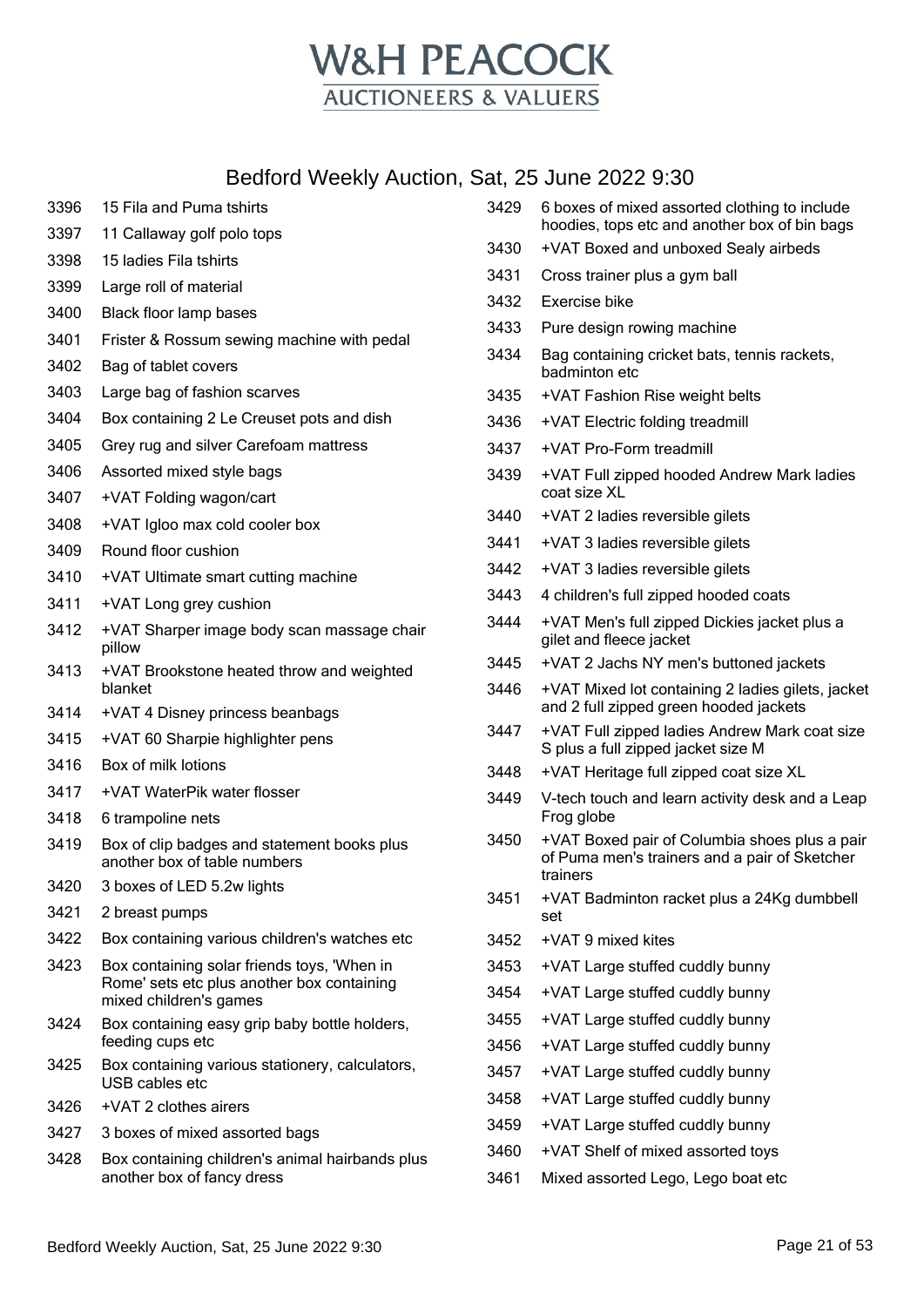

| 3462 | Razer electric folding scooter in box                                                |
|------|--------------------------------------------------------------------------------------|
| 3463 | Mixed assorted puzzles, Arcade alley ball game<br>etc                                |
| 3464 | +VAT Box of soft touch balls                                                         |
| 3465 | Big Bang Theory anti stress doll                                                     |
| 3466 | Quantity of children's bedroom ocean mats                                            |
| 3467 | +VAT Easy Set Intex swimming pool                                                    |
| 3468 | +VAT 4 swing ball sets                                                               |
| 3469 | Box containing a large quantity of mixed scale<br>model cars to include Dub City etc |
| 3470 | +VAT Life time basket ball stand and hoop                                            |
| 3471 | 3 boxes of mixed items to include puzzles, wools<br>and yarn etc                     |
| 3472 | +VAT Mixed assorted water slides, swimming<br>pools etc                              |
| 3473 | +VAT Bag of Wilson MBA basketballs                                                   |
| 3474 | +VAT Lot of swimming pools, water slides etc                                         |
| 3475 | Zanussi fridge freezer                                                               |
| 3476 | Hotpoint washing machine                                                             |
| 3477 | Beko under the counter fridge                                                        |
| 3478 | Candy 9kg tumble dryer                                                               |
| 3479 | Beko under the counter fridge                                                        |
| 3480 | +VAT Panasonic inverter microwave                                                    |
| 3481 | +VAT Panasonic inverter microwave                                                    |
| 3482 | +VAT Black Panasonic microwave                                                       |
| 3483 | +VAT Samsung tumble dryer                                                            |
| 3484 | Bosch dishwasher                                                                     |
| 3485 | Bosch series 6 washing machine                                                       |
| 3486 | +VAT Sharp microwave                                                                 |
| 3487 | <b>Breville microwave</b>                                                            |
| 3488 | Beko under counter freezer                                                           |
| 3489 | Chest freezer                                                                        |
| 3490 | Proline fridge freezer                                                               |
| 3491 | Table top fridge                                                                     |
| 3492 | Under counter Beko fridge                                                            |
| 3493 | Table top fridge                                                                     |
| 3494 | +VAT Small spin dryer                                                                |
| 3495 | Single door freezer                                                                  |
| 3496 | New World under the counter fridge                                                   |
| 3497 | Under the counter Logik fridge                                                       |

|      | Sat, 25 June 2022 9:30                                                                                                                  |
|------|-----------------------------------------------------------------------------------------------------------------------------------------|
| 3498 | Table top fridge                                                                                                                        |
| 3499 | Future Hotpoint under the counter freezer                                                                                               |
| 3500 | +VAT Eco sensible living pedal bin                                                                                                      |
| 3501 | +VAT Jon Buoy inflatable Horseshoe                                                                                                      |
| 3502 | +VAT Selection of various flavour coffee beans<br>including Pact, Climpson & sons, Kirkland and<br>others                               |
| 3503 | +VAT 24 boxes each containing 100 Twinings<br>The Earl Grey Classic blend tea bags                                                      |
| 3504 | +VAT Large selection of various flavour coffee<br>beans including Pact, Climpson & Sons, Blue<br>Coffee Box, Square Mile and others     |
| 3505 | +VAT Large selection of various flavour ground<br>coffee beans including Pack, Perky Blenders,<br>Send Coffee, Assembly and others      |
| 3506 | +VAT Nespresso, Roar Gill & Grind coffee<br>capsules                                                                                    |
| 3507 | +VAT 2 boxes of Starbucks Caffe Verona<br>Ristretto by Nespresso coffee pods & 5 packs of<br>Tassimo Kenco coffee pods                  |
| 3508 | +VAT Selection of protein & supplement shakes<br>including My Protein, Vivo Life, PHD, So Body<br>Co and others                         |
| 3509 | +VAT 2 x 340g tubs of Steens Raw Manuka<br>Honey UMF20+                                                                                 |
| 3510 | +VAT 2 x 500g tubs of Manuka Doctor Manuka<br>Honey 55MGO                                                                               |
| 3511 | +VAT USN Hardcore All in One Anabolic 40<br>scoops Muscle fuel                                                                          |
| 3512 | +VAT SIS Rego Rapid Recovery 1.6kg & My<br>Protein Clear Whey Isolate Tropical Dragon<br>Fruit 500g                                     |
| 3513 | +VAT Nuzest Clean Lean Protein, My Vegan<br>Clear Vegan Protein, Command Nootropic & 2 x<br><b>Empower Creatine</b>                     |
| 3514 | +VAT Selection of Tea Bags & Loose Tea<br>including Fortnum & Mason                                                                     |
| 3515 | +VAT 1350g tin Confit De Canard, Fortnum &<br>Mason tea biscuits, Gingerbread, Pure Vanilla<br>Extract and 2 Zero Calorie flavour syrup |
| 3516 | +VAT Skin cleansing foam, sun protection,<br>shaving gel, Athlete's foot spray, Deep heat etc                                           |
| 3517 | +VAT Large bag of hair products including<br>Regain, hair sprays, Mousse, dry shampoo, root<br>restorer etc                             |

 +VAT Large bag containing anti-perspirants, deodorants and body mist fragrance sprays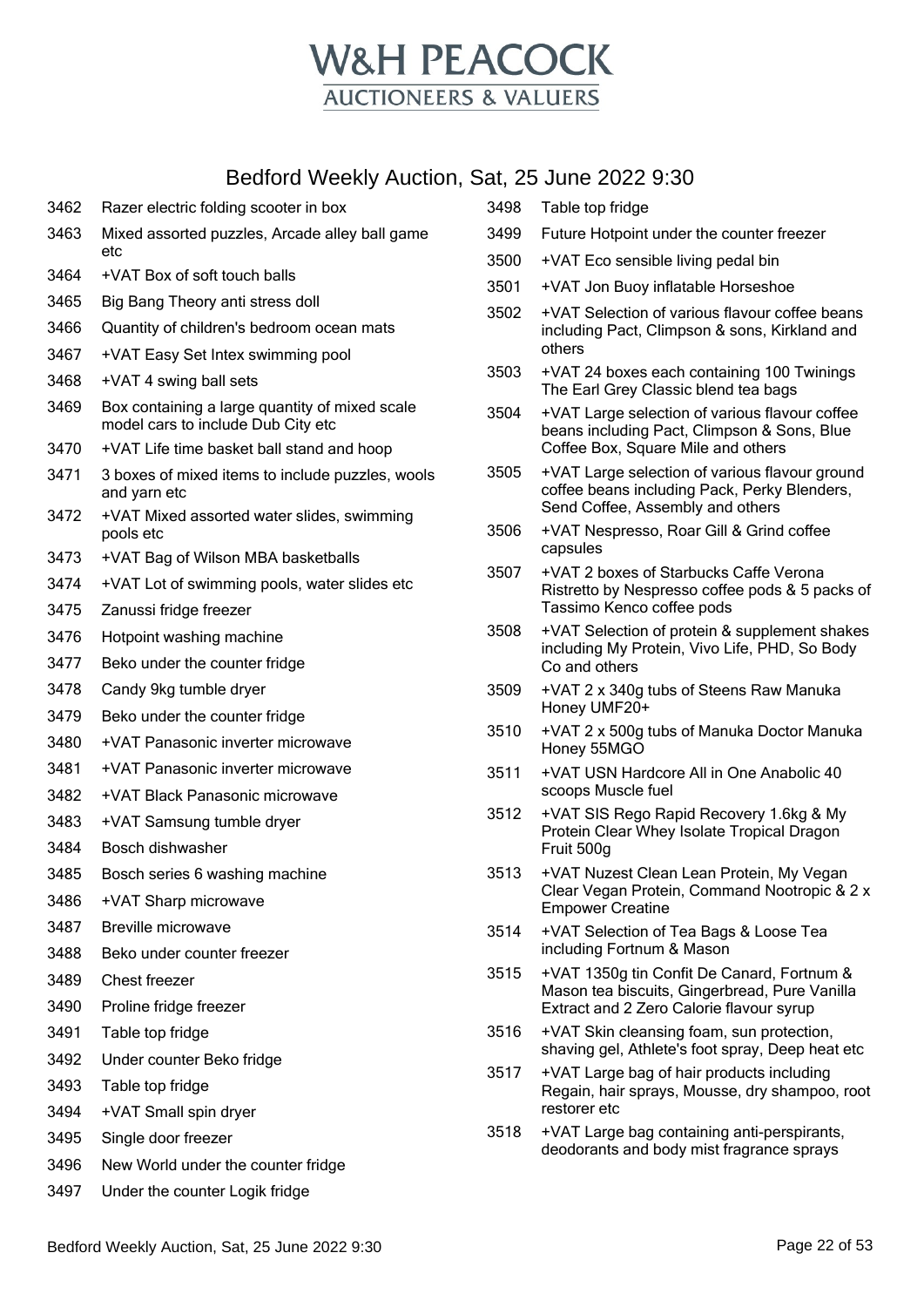

- 3519 +VAT Bag containing carpet fresh, air fresheners, spray starch, Scotchgard, glass cleaner, fabric waterproof, foam cleaner etc
- 3520 +VAT Ant, Fly & creepy crawly killer sprays, Groom Away Equine showing black spray and Tar Plast sprays
- 3521 +VAT Approx 30 fragrances including Next, Avon, Ann Summers, Baylis & Harding etc
- 3522 +VAT Large selection of perfume samples / tester bottles including YSL, Paco Rabanne, Gucci, Dior, Jo Malone and many more
- 3523 +VAT Approx 70 bottle of perfume and fragrances including Next,, Ann Summers, Avon, Versace, Impulse and more (some part used and missing tops - a/f)
- 3524 +VAT 6 x Federico Mahora Pure Royal parfum 50ml
- 3525 +VAT 7 x Federico Mahora Pure Royal Homme parfum 50ml and 2 x Pheromone 50ml
- 3526 +VAT 15 x Federico Mahora Pure Royal Femme parfum 50ml and 2 x Pheromone 50ml
- 3527 +VAT Selection of Federico Mahora fragrances (unboxed)
- 3528 +VAT Clive Christian Addictivearts Hypnotic 'Chase the Dragon 75ml fragrance in presentation box
- 3529 +VAT 2 x Club de Nuit Intense Man eau de toilette 105ml
- 3530 +VAT Armaf Club de Nuit Intense Man parfum Limited Edition 105ml in presentation box
- 3531 +VAT Jo Malone Pomegranate Noir Cologne 50ml
- 3532 +VAT Jo Malone Red Roses Cologne 100ml
- 3533 +VAT Jo Malone Osmanthus Blossom Cologne 100ml
- 3534 +VAT Jo Malone Nectarine Blossom & Honey 100ml cologne & Red Roses bath oil 30ml
- 3535 +VAT 2 x Story of Flower for Women eau de parfum 50ml
- 3536 +VAT 2 x Story of Flower for Women eau de parfum 50ml
- 3537 +VAT W by William Hunt Saville Row eau de toilette 100ml
- 3538 +VAT 2 x Hugo Boss Bottled Tonic eau de toilette 200ml
- 3539 +VAT Hugo Boss eau de toilette : Bottled 200ml, Bottled Night 200ml & Bottled Unlimited 100ml
- 3540 +VAT Diptyque Emulsion Velours L'Art Du Soin Velvet hand lotion 350ml
- 3541 +VAT Diptyque Emulsion Velours L'Art Du Soin Velvet hand lotion 350ml
- 3542 +VAT Roja Parfums Elysium 50ml men's Parfum
- 3543 +VAT Selection of Ted Baker fragrances and body sprays
- 3544 +VAT Selection of various fragrances including Eden, The Essence Vault, Similar Scent etc
- 3545 +VAT Selection of branded fragrances including YSL, Gucci, Chanel, Prada and more (part used & missing tops a/f)
- 3546 +VAT Paul Smith eau de parfum : Woman 100ml & Rose 100ml
- 3547 +VAT 2 x Yves Saint Laurent Black Opium eau de parfum 50ml
- 3548 +VAT Mont Blanc Explorer eau de parfum 60ml & Legend Spirit eau de toilette 100ml
- 3549 +VAT Giorgio Armani : Si eau de parfum 100ml & Si perfumed body lotion 200ml
- 3550 +VAT Giorgio Armani Acqua Di Gio eau de parfum Recharge refill 150ml & 15ml
- 3551 +VAT Giorgio Armani Stronger Than You Intensly eau de parfum 100ml & Armani Code eau de toilette 15ml
- 3552 +VAT Aesop Karst eau de parfum 50ml
- 3553 +VAT Ded Cool 'Milk' Uni-Sex layering fragrance spray 50ml
- 3554 +VAT Ded Cool '03' Uni-Sex layering fragrance spray 50ml
- 3555 +VAT Adam Grooming Anatolia eau de parfum 75ml
- 3556 +VAT Adam Grooming Black Sea eau de parfum 75ml
- 3557 +VAT Elie Saab La Parfum eau de parfum 50ml
- 3558 +VAT Dr. Vranjes Firenze Rosso Nobile
- 3559 +VAT Ikon 511 eau de parfum 100ml
- 3560 +VAT Dunhill Icon eau de parfum 100ml
- 3561 +VAT Bag of approx 40 fragrances including Missguided, Avon, The Essence Vault etc
- 3562 +VAT Selection of Arabian Oud fragrances including Lattafa and others
- 3563 +VAT Afnan Une Modest Pour Homme eau de parfum 100ml
- 3564 +VAT Afnan Supremacy in Oud extrait de parfum 100ml
- 3565 +VAT Lattafa Ameer Al Oudh eau de parfum 100ml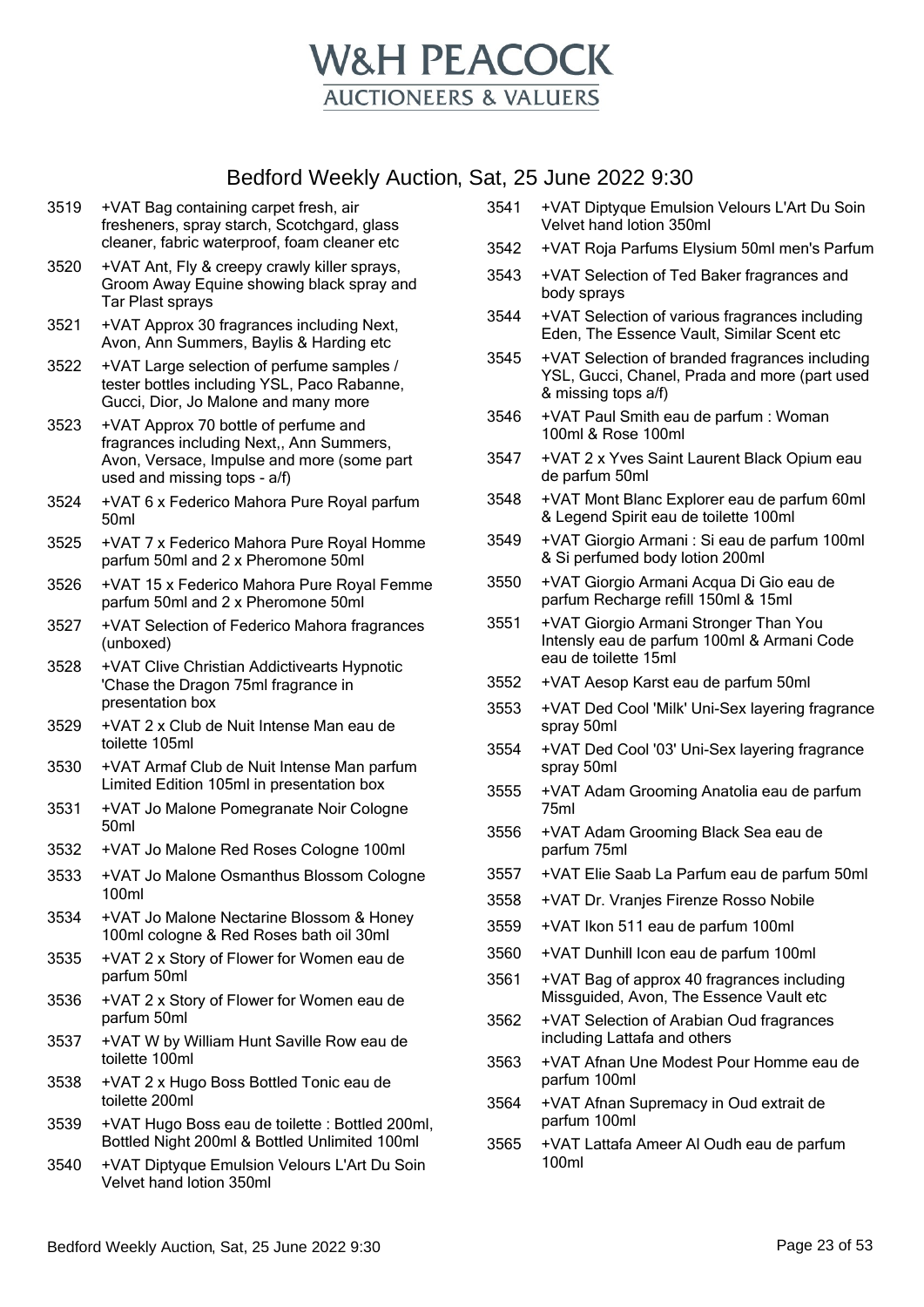

- 3566 +VAT Maison Lancome Oud Bouquet eau de parfum 100ml
- 3567 +VAT Confessions of a Rebel F\*ck Mondays eau de parfum 100ml
- 3568 +VAT Yodeyma eau de parfum : 2 x Iris 100ml & 50ml and Vivacity 50ml
- 3569 +VAT 6 various Calvin Klein fragrances including Euphoria, Reveal, Summer, Obession etc
- 3570 +VAT 2 x Dior Addict eau de parfum 100ml
- 3571 +VAT 2 x Dior Sauvage : eau de parfum 60ml & eau de toilette 100ml
- 3572 +VAT 2 x Dior Fahrenheit : parfum 75ml & eau de toilette 100ml
- 3573 +VAT 2 x Jean Paul Gaultier 'Le Male' eau de parfum Intense 125ml & Eau de toilette 40ml together with Vent Interdite 100ml Tester bottle
- 3574 +VAT Issey Miyake L'eau D'Issey pour homme eau de toilettte 100ml & Shades of Kolam eau de toilette 125ml
- 3575 +VAT 3 x Jimmy Choo Illicit eau de parfum 2 x 100ml & 1 x 60ml
- 3576 +VAT Paco Rabanne Invictus eau de parfum 100ml
- 3577 +VAT Paco Rabanne Olympea eau de parfum 80ml
- 3578 +VAT Paco Rabanne Pure XS shower gel 200ml, 1 Million eau de parfum 100ml tester bottle and 2 x Lady Million eau de parfum 5ml
- 3579 +VAT Dolce & Gabbana : Light Blue Forever eau de parfum 100ml & L'Imperatrice eau de toilette 100ml
- 3580 +VAT Gucci Guilty eau de toilette 30ml & Gucci Guilty Black eau de toilette 50ml
- 3581 +VAT Ralph Lauren Polo Red eau de toilette 125ml & Viktor & Rolf SpiceBomb Extreme eau de parfum 90ml
- 3582 +VAT Marc Jacobs Daisy Dream eau de parfum 50ml, Elizabeth Arden Splendor eau de parfum 30ml & Vera Wang Look eau de parfum 100ml
- 3583 +VAT Lacoste Touch of Pink eau de toilette 90ml, Tommy Girl Summer eau de toilette 100ml & 1881 Cerrute eau de toilette 100ml
- 3584 +VAT DKNU Woman eau de parfum 100ml & Be Delicious eau de toilette 50ml
- 3585 +VAT Carolina Herrera 212 Men Heroes Forever Yound eau de toilette 90ml & Bad Boy eau de toilette 50ml
- 3586 +VAT Tiffany & Co eau de parfum 50ml
- 3587 +VAT Dolce & Gabbana L'Imperatrice eau de toilette 100ml
- 3588 +VAT Narciso Rodriquez Pure Musc for her eau de parfum 100ml
- 3589 +VAT Bvlgari Omnia Amethyst eau de toilette 65ml, Lancome Idole Le Parfum 50ml & Chloe eau de parfum 50ml
- 3590 +VAT Thierry Mugler Angel eau de parfum 25ml and cosmetic bag
- 3591 +VAT Aventus Creed 100ml
- 3592 +VAT Tom Ford Noir De Noir eau de parfum 100ml
- 3593 +VAT Tom Ford For Men eau de toilette 100ml
- 3594 +VAT Approx 25 assorted fragrances including Dior, Mariah Carey, Bentley, Versace, Perfumers Choice, Clarins and others
- 3595 +VAT 2 Playmobil model kits and 7 various design & size jigsaws
- 3596 +VAT Fancy dress costumes and accessories
- 3597 +VAT Selection of soft toys including TY, Jellycat, Elf on a Shelf etc
- 3598 +VAT 20 games including Catan, Dragomino, Pandemic, Nerf Lazer Ops, Tangled Up, Ludo etc
- 3599 +VAT Selection of toys including V-tech Switch & Go Dinos, Nature Fun, Game Bounce, Magic painting books, Aerobies etc
- 3600 +VAT Large bag of art & craft, stationery, colouring pens, pencils, party accessories etc
- 3601 +VAT 2 Meerkat Baby Oleg & grub soft toys and Safari Oleg
- 3602 +VAT Barbie collectable doll 'Winter Concert'
- 3603 +VAT 5 Lego model kits including City, Brick Headz, Duplo etc and Lego Explorer magazines
- 3604 +VAT Selection of card games including Tarot, Oracle, Cards Against Humanity etc
- 3605 +VAT 7 Collectable Pop! vinyl figures including Classic Sonic, Walking Dead Jesus, Batman, Jiang Li etc
- 3606 +VAT Selection of games including Monogamy, Walkie Talkies, Sherlock Holmes detective game, Snakes & Ladders, Spiderman backpack etc
- 3607 +VAT 3 x Walt Dinsey Showcase Collectables comprising : Tinker Bell Marionette, Marionette Donald and Marionette Stand
- 3608 +VAT Bag of novelty toys, fidget pads, water guns, medals etc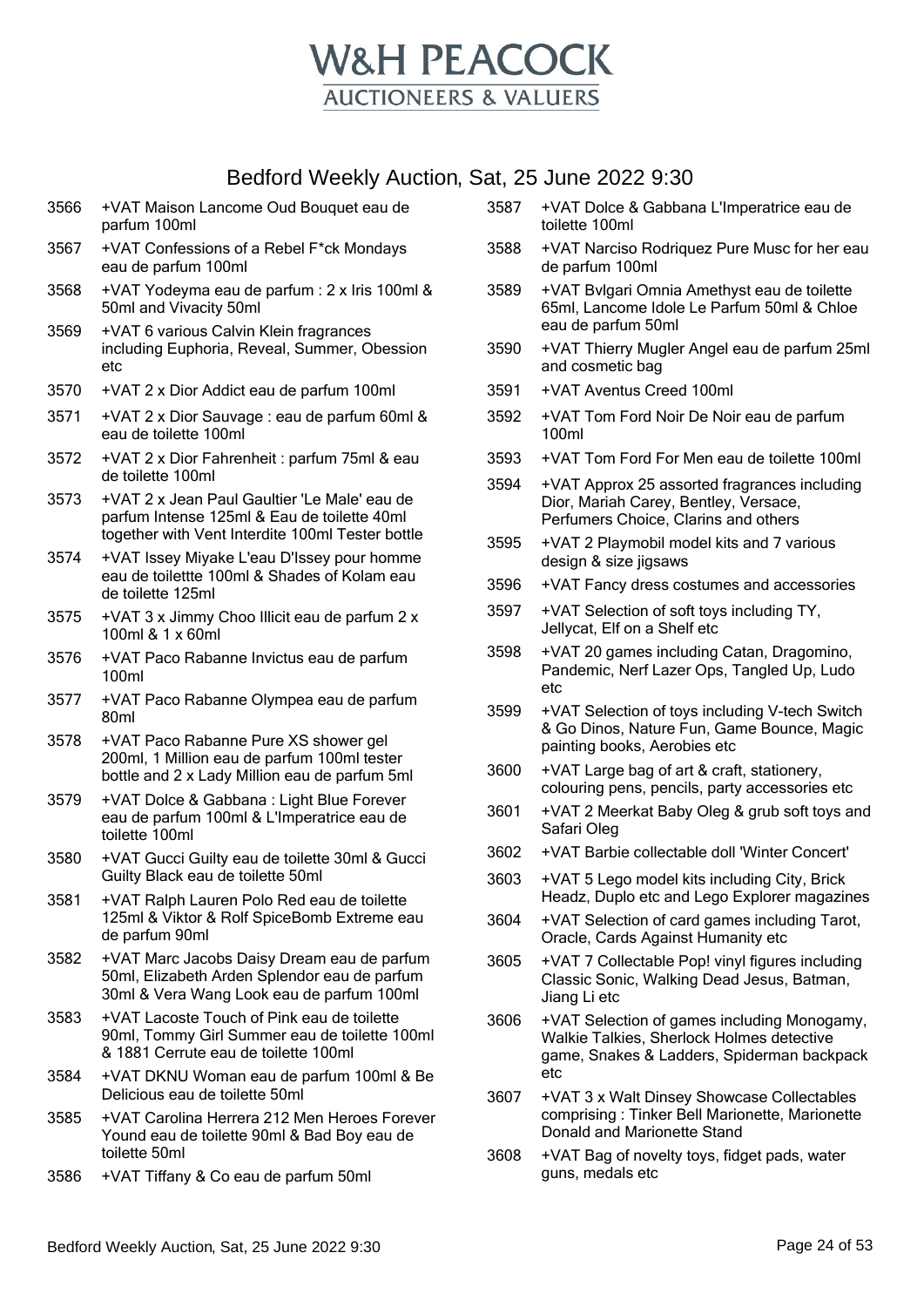

- 3609 +VAT Collectable trading cards including Pokémon, Yu-G-Uh! and others
- 3610 +VAT Acadamy Plastics Countach LP500S model kit, 2 x D1 Grand Prix model kits and German Motorcycle model kit
- 3611 +VAT Matchbox James Bond License To Kill model vehicles set, Scalextric racing car, Fantasy plastic models, Citadel paints etc
- 3612 +VAT Walt Disney Showcase Marionettes Pluto, Kenner Star Wars The Mandalorian figure, Pokémon battle figure, Pocket Pop! figures etc
- 3613 +VAT John Lewis Baxter Swirl stripe marine pencil pleat curtains 167cm x 182cm
- 3614 +VAT Tommee Tippee & Nekan breast pumps, Muslin swaddle, blanket, Marvel hooded towel and cot cover
- 3615 +VAT Key Box, Fabric care kit, Incense, Blank DVDs. Portable heater, storage baskets, drip mats and sundry items
- 3616 +VAT Snuggle Blanket, bath mat, cushion covers, towels etc
- 3617 +VAT Sofa cover, towels, shower curtains, tea towels, ceiling & wall light fittings, Octopus ornament and 3 Willow Tree ornaments
- 3618 +VAT 3 x Overboard 40L waterproof dry tube bags
- 3619 +VAT Folding hand trunk, Targus 15.6" lap top bag, 12L cool bag, Adidas duffle bag etc
- 3620 +VAT ResMed & F&P nasal masks, Urostomy pouches, cast protector, Sharpsguard bucket and Massage pillow
- 3621 +VAT Osprey WS0654 blue long 5mm Size ST/32.5" wet suit and 2 Cressi adult snorkel combo sets
- 3622 +VAT Aerocomfort BHB-59 cycling rest bar, Ski goggles, Speedo swimming goggles, exercise mat, goal keeper glove, cricket balls, Skateboard, Shuttlecocks, exercise straps etc
- 3623 +VAT Pro Elite Platinum Edition pull along duffle bag
- 3624 +VAT John Lewis double fitted sheet, Percale Dove King duvet cover and 228cm x 274cm Pencil Pleat blackout linings
- 3625 +VAT Robin Chunky & Super Chunky wool, Baby yarn and Madame Tricote Paris wool, wreath rings, length of fabric and leather strips
- 3626 +VAT Belton Horse fleece rug, Wessex pony headcollar and used saddle pad and halter
- 3627 +VAT Furbo Dog camera (af no cables), Pet microwave heat pad, litter scoop, lead, collars, harness, boredom treat breaker, Animal ID tags etc
- 3628 +VAT Sass & Belle throw, Huggle blanket, cushions, tea towels etc
- 3629 +VAT Fabric care kits, Decor transfers, Ant Stop!, silver plated tray, LED glow tray, wicker basket, radiator brushes and sundry items
- 3630 +VAT Under Armour Undeniable 5.0 Medium Holdall
- 3631 +VAT Curtain holdbacks, Single duvet set, pillowcases, flat sheet, oven gloves, tea towels, prayer mats, door mat etc
- 3632 +VAT Whale watermaster hose, Window bird feeder, Mini bbq & brush, Westminster Clock & Thermostat, gazebo cover, tarpaulins etc
- 3633 +VAT Lilliput Lane Ornaments comprising Picnic Paradise L2195, Nature's Doorway L2251, Queen Alexandra's Nest L2281 and Honeybees & Summer Breeze L3084
- 3634 +VAT LeMieux polo bandages, Pet carrier, coop cup and dog play tug toys
- 3635 +VAT Small rug, fold up storage box and various cushions
- 3636 +VAT Portable heater, Service it deep clean, folding walking canes, drip mats, adhesive labels, ornaments, and sundry items
- 3637 +VAT King size duvet set, VW picnic blanket, M&S throw, napkings, Dolly Hot Dogs oven gloves, suit/dress covers etc
- 3638 +VAT Connemara vintage style cast iron Road sign
- 3639 +VAT Backpacks, iPad sleeve, tote bags, Lunch box/cool bag, laundry basket, pet carrier etc
- 3640 +VAT Joules tote bag, Simbow backpack, Millican utility pouch and Moleskine shoulder bag
- 3641 +VAT Chilly's, Sho and other water bottles and travel mugs
- 3642 +VAT Groegg, Pregnancy support, Otia portable snoozer blinds, Junior fitted sheet, mattress pad, buggy tray etc
- 3643 +VAT Villeroy & Boch Vivo fondue set
- 3644 +VAT Gardena water flow meter, Easi-rake, Wash brush, tarpaulin, planting bags and outdoor wall clock
- 3645 +VAT Kilos Gear high back outdoor chair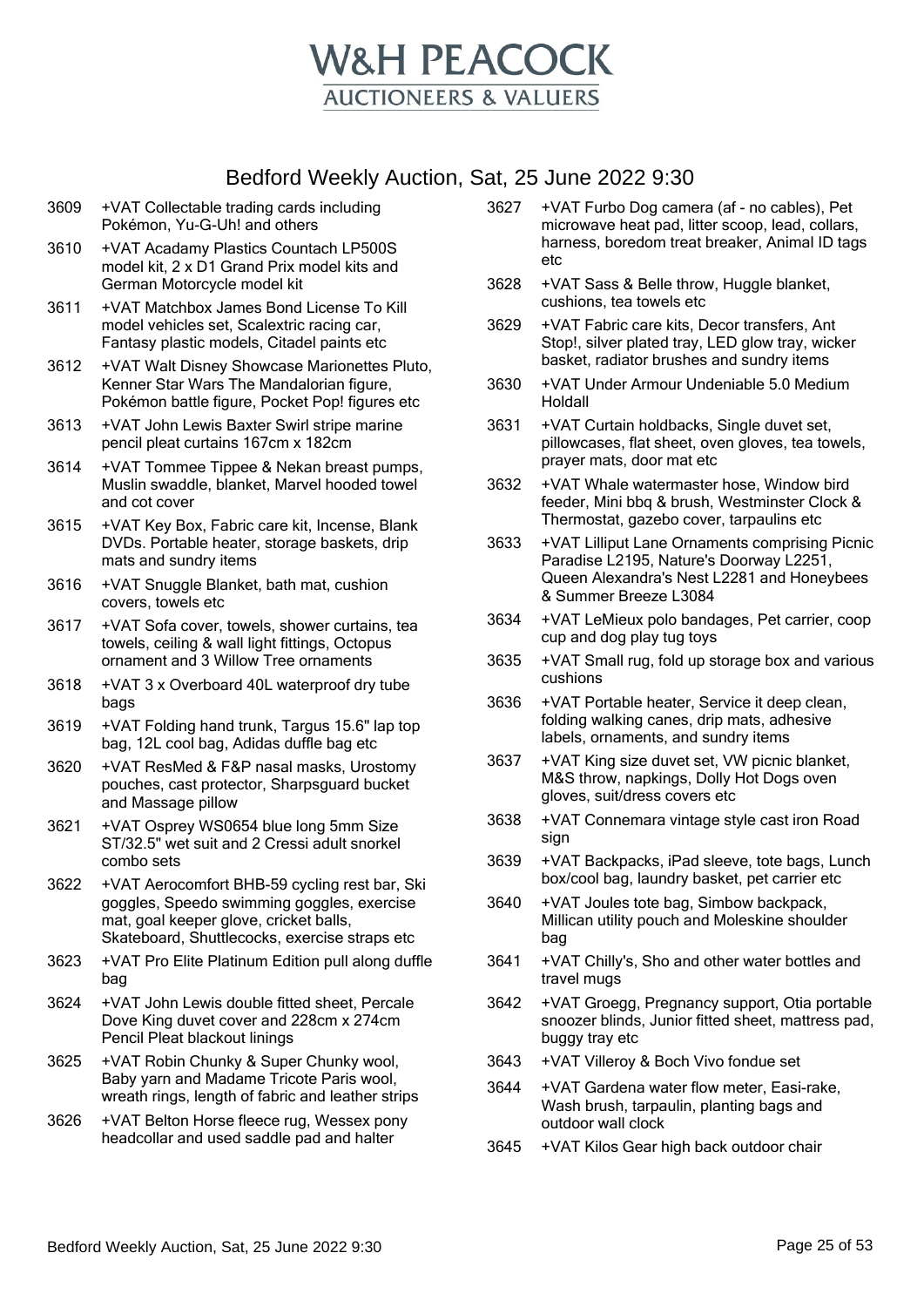

- 3646 +VAT Russell Hobbs slow cooker, NutriBullet, Samsung & other water filters, Coffee filters and small storage containers
- 3647 +VAT Pizza Peel, cutlery basket, digital scales, food waste bin, storage containers, Zara Home bowls & mugs, coffee filter, cake boxes etc
- 3648 +VAT Swiss Cupping set, R&P & ResMed nasal masks, Philips tubing, wound dressings, filter pads, Abdominal binder with pad, Valved holding chamber etc
- 3649 +VAT Adhesive labels, Hippo & Leopard ornaments, telescope, telephone hand set, radiator brushes and sundry items
- 3650 +VAT Elipses scraper door mat, Surf changing robe, throws, cushion covers, prayer mat etc
- 3651 +VAT Double duvet set, sofa covers, throws, pillowcases, Leather care kits etc
- 3652 +VAT 2 x Overboard waterproof dry tube bags, Exped backpack water cover, Trek 3 Compact self inflating mat and Tent & Awing spare pack
- 3653 +VAT Dyson, G-tech and other vacuum cleaner parts, dust bags and a Raxter spray mop
- 3654 +VAT 2 metal Unicorn garden ornaments and Resin Chimpanzee ornament
- 3655 +VAT Display shelf, Fantasy Wire Fairy kit, Wall clock, cosmetic organizer, painted ceramic tile, Laminating pouches, salt inhaler, wooden wind instruments and tripod
- 3656 +VAT Nano Leaf Shape Triangles kit, Wolf security torches, 3D Illusion lamp, Flame effect lantern, projection lamp, string ligths, lamp shade etc
- 3657 +VAT Nevershare syringes, Endodontic Irrigation syringe with needle, F&P nasal mask, Serola belt, bandages etc
- 3658 +VAT Chilly's, Yeti Rambler & other water bottles, coffee mugs, Matte Rose Gold flutes, water filters, Mandolin slicer, colander, non slip matting etc
- 3659 +VAT 16 function push up bar, cricket balls, golf balls, tees, ski googles, Buoys, lifting straps, rifle targets, groin protector, basketball nets etc
- 3660 +VAT Arean Fit & Fitbeast resistance bands, Body building circle and yoga blocks
- 3661 +VAT Garden Own ornament, drill powered pump, pop-up poly cloches, solar water fountain, indoor herb grow set, Bonsai tray, tarpaulin and hose attachments
- 3662 +VAT Mixed bag including wool, bugaboo bee adapter, baby carrier, lap top sleeve, bum bag, cool bag etc
- 3663 +VAT 3 lengths of Lapaix & Hitarget super wax fabrics
- 3664 +VAT 2 Single mattress toppers
- 3665 +VAT XN8 Sports tri-fold yoga mat
- 3666 +VAT Rock Sunwave hard 4 wheel suitcase
- 3667 +VAT 3 x 61cmx91.5cm Maxi Prime frames
- 3668 +VAT Big Ben 'Loving Couple' canvas, 2 Dibor Heritage bloom cushions and 6 toilet roll holders
- 3669 +VAT Pull along Hair Dresser / Beautician accessory storage case
- 3670 +VAT Brunner Pearl Midday 12 pce melamine dinner set, Brita Water Filter jug and Melamine set of 4 bowls and 4 mugs
- 3671 +VAT Dockatot Deluxe multi functional baby dock
- 3672 +VAT Levitos gravity defying cosmos lamp
- 3673 +VAT Beauty technician accessory carry case and wooden top and metal frame table
- 3674 +VAT XN8 Tri-fold yoga mat
- 3675 +VAT Daylight Mag Lamp XL
- 3676 +VAT 2 x Orla Kiely flower design cushions and 4 waterproof garden seat pads
- 3677 +VAT Lego Technic helicopter kit (opened) and Large plush octopus
- 3678 +VAT Bestways Fortech Queen sized airbed with built-in ac pump
- 3679 +VAT Approx 2000 resealable plastic postal bags
- 3680 +VAT Melissa & Doug Emperor Penguin soft toy
- 3681 +VAT Approx 50 exercise books, 5 rolls Gripping SteriTouch Stuff!, Gold paper and self adhesive black sticky back plastic
- 3682 +VAT 2 garden planters, Pack of Seed & Cutting compost and 5 wooden windchimes
- 3683 +VAT Gaberlee electric kettle, Killstar circular rug and 2 lidded plastic storage bins
- 3684 +VAT 2 x 10kg bags of Pizza Fuel oven pellets
- 3685 +VAT Kina Vase
- 3686 +VAT Garden Solar LED light wicker heart and Metal garden Goose ornament
- 3687 +VAT Large bag of cushion / soft toy stuffing
- 3688 +VAT Large pet bed
- 3689 +VAT Toilet trainer ladder, My First Tech Trio phone set, Play gun and accessories and party plates, cups etc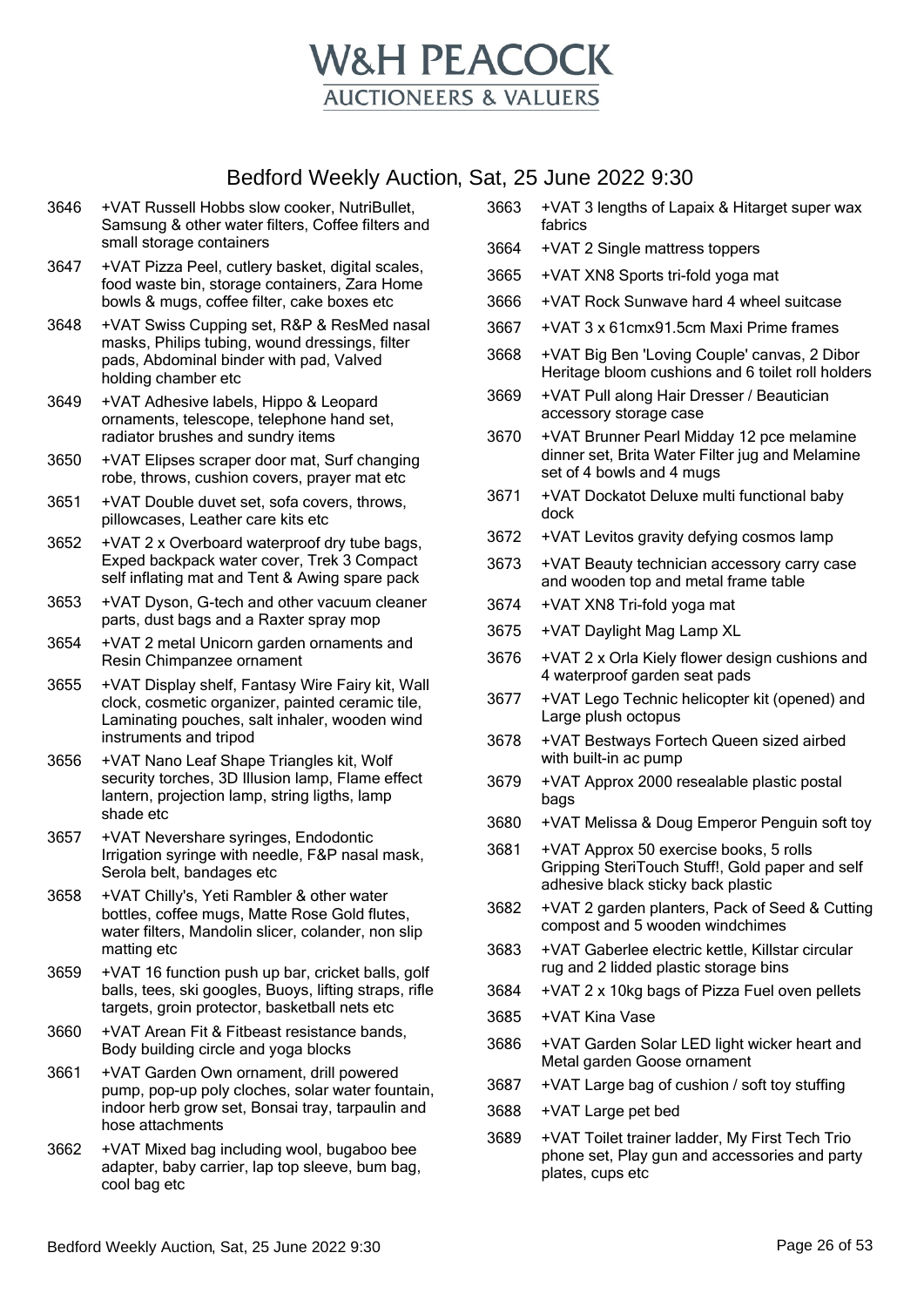

| Dealord Weenly Auguoli, Odl, 20 Julie 2022 9:00 |                                                                                                                                                |      |                                                                                                            |  |
|-------------------------------------------------|------------------------------------------------------------------------------------------------------------------------------------------------|------|------------------------------------------------------------------------------------------------------------|--|
| 3690                                            | +VAT 2 exercise mats and a Telstar 8 tent                                                                                                      | 3718 | +VAT Single bed sponge mattress                                                                            |  |
| 3691                                            | footprint<br>+VAT Ladida My First Baby Bouncer                                                                                                 | 3719 | +VAT 3 sun lounger tie on cushion pads                                                                     |  |
| 3692                                            | +VAT Hyde & sleep 'the Pillow'                                                                                                                 | 3720 | +VAT Russell Hobbs 4 slice toaster and 10kg<br>Rice stocker                                                |  |
| 3693                                            | +VAT 20 x 100 Penguin anti bacterial wipes and                                                                                                 | 3721 | +VAT Dyson Pure replacement filter                                                                         |  |
|                                                 | 8 x 100 Nitrile disposable gloves                                                                                                              | 3722 | +VAT Patient dry wipes, bird feeders, flat pack                                                            |  |
| 3694                                            | +VAT Therma-lite table top ironing board,                                                                                                      |      | clothes rack, cushion pads etc                                                                             |  |
|                                                 | washing up bowl, Child ornament and Russell<br>Hobbs steam iron (af)                                                                           | 3723 | +VAT Pack of 2 hotel pillows                                                                               |  |
| 3695                                            | +VAT 60cm Martini Vase and Black & Gold<br>house plant holder                                                                                  | 3724 | +VAT Easy Move Magnet Pro passive walking<br>machine                                                       |  |
| 3696                                            | +VAT Cast iron potjie pot                                                                                                                      | 3725 | +VAT 10cm super soft microfibre mattress toper                                                             |  |
| 3697                                            | +VAT 2 black garden trough planters and 10kg                                                                                                   | 3726 | +VAT Rab Ascent 700 sleeping bag                                                                           |  |
|                                                 | bag of Sunflower hearts                                                                                                                        | 3727 | +VAT Set of 20kg dumb bells                                                                                |  |
| 3698                                            | +VAT 1/5 Tog single anti allergy summer cool<br>duvet and 2 colourful lampshade                                                                | 3728 | +VAT Bush Classic retro bluetooth speaker                                                                  |  |
| 3700                                            | +VAT Bucktons 150 wild bird energy balls                                                                                                       | 3729 | +VAT Pukka foolscap box files, pencil holders,<br>Coffin shape money box etc                               |  |
| 3701                                            | +VAT Floor standing boxing punch bag                                                                                                           | 3730 | +VAT Trtle yoga mat and small rug                                                                          |  |
| 3702                                            | +VAT 2 garden tie on bench cushions and single<br>bed mattress topper                                                                          | 3731 | +VAT Mini fridge                                                                                           |  |
| 3703                                            | +VAT 2 large picture frames, roll of bubble wrap,                                                                                              | 3732 | +VAT 12.5kg hand weight                                                                                    |  |
| 3704                                            | pack of foam flooring, shower rail and broom                                                                                                   | 3761 | +VAT Nikifini Naruto Perverted Hermit hoodie<br>(possibly used), size large (boxed)                        |  |
| 3705                                            | +VAT Graydon spring back cricket stumps<br>+VAT Pair of Gola Belmont suede Size 11                                                             | 3762 | +VAT Nikifini Demon Slayer Zenitsu hoodie,                                                                 |  |
|                                                 | trainers                                                                                                                                       |      | size medium (boxed)                                                                                        |  |
| 3706                                            | +VAT Large assortment of children's hair bands,<br>clips and hair accessories, water bottles,<br>earrings, bracelets, lip balms, Squishmallows | 3763 | +VAT Free People Movement fleece jacket in<br>cream with multicoloured decoration, size small<br>(hanging) |  |
|                                                 | etc                                                                                                                                            | 3764 | +VAT Michael Korrs convertible backpack in<br>black with star motif                                        |  |
| 3707                                            | +VAT Safari cabin size 4 wheel hard suitcase                                                                                                   | 3765 | +VAT Bag containing selection of sportswear,                                                               |  |
| 3708                                            | +VAT WIK 9930 beer dispensing system                                                                                                           |      | including Adidas, Nike, Lonsdale etc                                                                       |  |
| 3709                                            | +VAT Selection of Star Wars themed loose<br>Lego, manuals, magazines, multi drawer<br>storage container etc                                    | 3766 | +VAT Bag containing selection of Primark bags,<br>various designs                                          |  |
| 3710                                            | +VAT Chiccp pocket snack booster seat and cot                                                                                                  | 3767 | +VAT Michael Kors Mercer messenger bag                                                                     |  |
|                                                 | mattress                                                                                                                                       | 3768 | +VAT Tory Burch taupe crocodile effect<br>shoulder bag                                                     |  |
| 3711                                            | +VAT XN8 four height aerobic stepper                                                                                                           | 3769 | +VAT Tory Burch Britten combo crossbody bag                                                                |  |
| 3712                                            | +VAT Large bag of cushion / soft toy stuffing                                                                                                  |      | in bark                                                                                                    |  |
| 3713                                            | +VAT Single bed sponge mattress                                                                                                                | 3770 | +VAT MISBHV Electronic Beats t shirt (medium)<br>and hoodie (small)                                        |  |
| 3714                                            | +VAT Booster seat, furniture covers, cushion<br>and 2 outdoor chair tie on cushion pads                                                        | 3771 | +VAT Bag containing selection of ladies'                                                                   |  |
| 3715                                            | +VAT 4 Large picture frames                                                                                                                    |      | clothing from Sezane, Joules, New Look and<br><b>Mistress Rocks</b>                                        |  |
| 3716                                            | +VAT Revair vacuum hose and filter, small rug<br>and 2 ceiling light fitments                                                                  | 3772 | Bag containing selection of children's clothing,                                                           |  |
| 3717                                            | +VAT 2 x 9 tog cot duvet set                                                                                                                   |      | ranging from 4-8 years old, from Joules, Monna<br>Lisa and the Little White Company                        |  |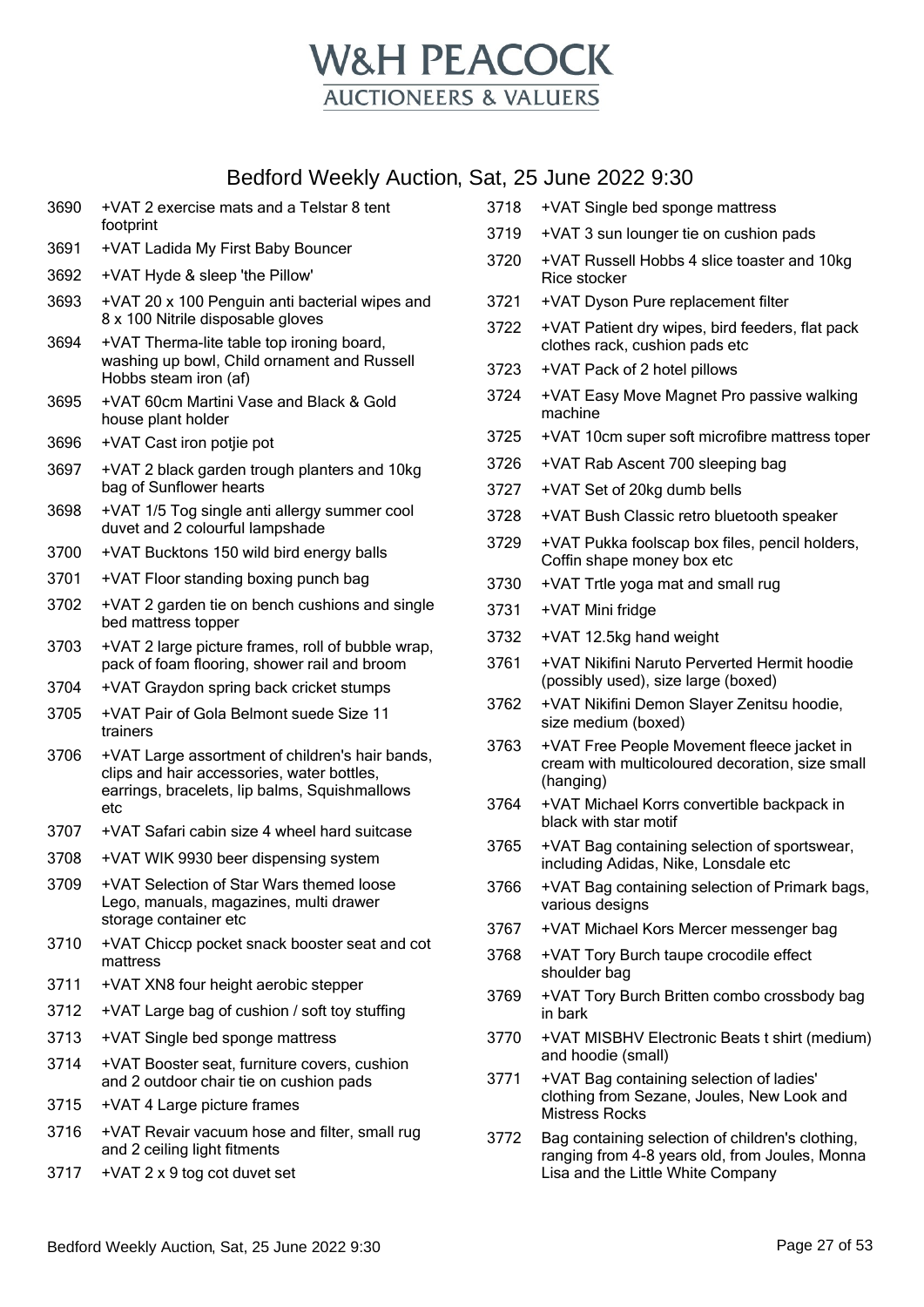

- 3773 +VAT Bag containing selection of clothing from Zara, Pull & Bear and Stradivarius
- 3774 +VAT Bag containing selection of clothing from Zara and Stradivarius
- 3775 +VAT Bag containing selection of denimwear, including Levi's, Stradivarius, Hugo Boss etc
- 3776 +VAT Bag containing selection of sportswear,including Nike, Adidas, Umbro etc
- 3777 +VAT Bag containing OVDY tracksuit tops and joggers, all size medium
- 3778 +VAT Bag containing women's clothing including Sosandar, Roman, Pretty Little Thing etc
- 3779 +VAT Bag containing clothing including The North Face, Paul & Shark, River Island etc
- 3780 +VAT Bag containing clothing including Roman, River Island, Oasis, Oliver Bonas, and Missguided
- 3781 +VAT Bag containing clothing including Pretty Lavish, Club L, Hush, Vesper, Karen Millen, River Island, French Connection etc
- 3782 +VAT Pallet containing mixed men's and women's clothing
- 3783 +VAT Bag containing selection of Zara, Bershka and Stradivarius clothing
- 3784 +VAT Bag containing selection of Shein clothing
- 3785 +VAT Bag containing selection of underwear
- 3786 +VAT Bag containing accessories, including gloves, scarves, belts etc
- 3787 +VAT Replay leather jacket, size XS (hanging)
- 3788 +VAT Kurt Geiger crochet Kensington hobo bag
- 3789 +VAT The Oodie otter wearable blanket
- 3790 +VAT Matthew Miller Untitled Mixed Media sweatshirt with rear zip design, size medium (hanging)
- 3791 +VAT A Bathing Ape logo t shirt, size medium (hanging)
- 3792 +VAT Brook Taverner striped blazer, size 42" chest (hanging)
- 3793 +VAT Bag containing tops from Crew Clothing Company, Ralph Lauren and Pretty Green, all size large
- 3794 +VAT Bag containing clothing including Maniere De Voire, Sosandar, Roman, Lucy & Yak etc
- 3795 +VAT Bag containing selection of rock clothing, including Nirvana, Psychedelic Furs, Depeche Mode, Elvis Presley, Elton John, The Beatles, Lynyrd Skynyrd, the Smiths, T Rex, The Rolling Stones etc
- 3796 +VAT Pallet of mixed clothing
- 3797 +VAT Bag containing selection of sportswear, including Nike, Adidas, Ripcurl etc
- 3798 +VAT Bag containing selection of denimwear, including Stradivarius, Divided and New Look
- 3799 +VAT Levete Gymla knitted vest, size L/XL (hanging)
- 3800 +VAT Bag containing selection of clothing, including Pretty Little Thing, Dorothy Perkins, Phase Eight, Club L etc
- 3801 +VAT Michael Schumacher Ferrari zip fleece jacket, size XL (hanging)
- 3802 +VAT Bag containing selection of Cos clothing, sizes 6, 12, 14
- 3803 +VAT The North Face Apexflex Gore-Tex jacket in grey, size Large (hanging)
- 3804 +VAT Bag containing selection of clothing including Arket, Atelier & Other Stories, Oliver Bonas and Weekday
- 3805 +VAT Bag containing handbags and purses
- 3806 +VAT Pallet containing mixed adult clothing
- 3807 +VAT Bag containing Zara, Pull & Bear and Stradivarius clothing
- 3808 +VAT Bag containing Zara and Bershka clothing
- 3809 +VAT Passenger Spruce Sherpa fleece shirt, size M
- 3810 +VAT Bag containing denimwear, including Motel, Warehouse, Missguided, Bershka etc
- 3811 +VAT Stone Island zip jacket (some signs of use), size XL (hanging)
- 3812 +VAT The Batman zip hoodie, size large (hanging)
- 3813 +VAT Represent Owner's Club T shirt, size large (hanging)
- 3814 +VAT Bag containing selection of branded sports t shirts, Adidas, Nike, Mercedes Benz, Ferrari etc
- 3815 +VAT Saintmind Reserved Saint T shirt, size small (hanging)
- 3816 +VAT Bag containing sportswear, including Nike, Adidas, Mckenzie etc
- 3817 +VAT Michael Kors shoulder bag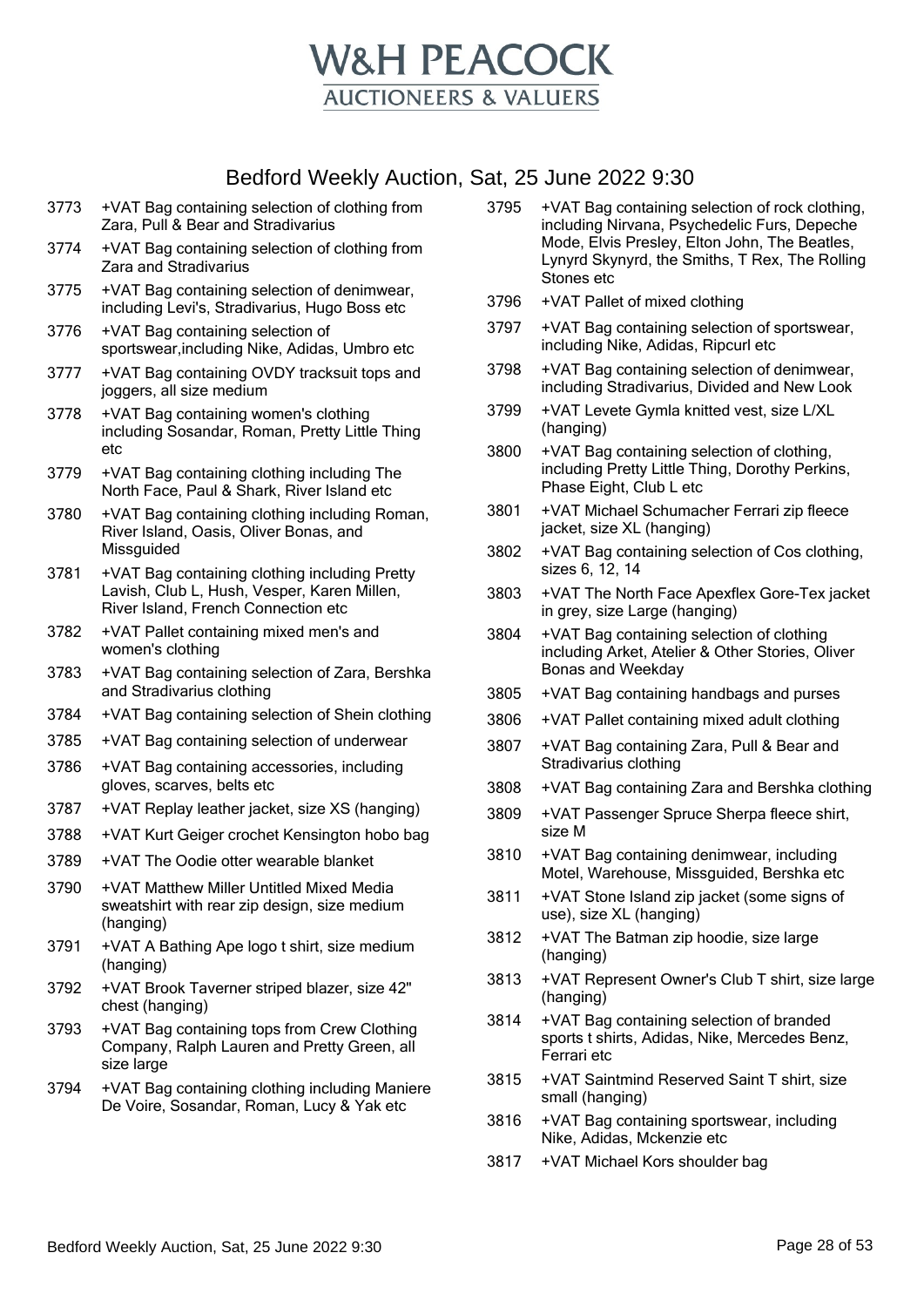

- 3818 +VAT Bag containing sportswear, including Nike, Adidas, Hollister etc
- 3819 +VAT Childish Chunks hoodie, size XL (boxed)
- 3820 +VAT Carsicko blue padded jacket, size large (hanging)
- 3821 +VAT Bag containing selection of ladies' clothing, including Pretty Little Thing, Roman, Monkl, Cos, Atelier & Other Stories etc
- 3822 +VAT Osprey Action Sports wetsuit, size medium 34.5" (bagged)
- 3823 +VAT Victoria Beckham linen/calf small zip pouch in persimon orange with dustbag
- 3824 +VAT Bag containing selection of ladies clothing including Sosandar, Motel, Hotsquash etc
- 3825 +VAT Selection of Shein clothing
- 3826 +VAT A Bathing Ape pink camo full zip hoodie (no size showing on garment)
- 3827 +VAT Selection of Stitch Fix clothing, sizes 10 and Small (coat) (bagged)
- 3828 +VAT Pallet containing mixed clothing
- 3829 +VAT Winnie the Pooh onesie, size small (bagged)
- 3830 +VAT Burberry Sandringham trench coat size 6 (hanging)
- 3831 +VAT Bag containing selection of denimwear, including Wrangler, Monkl, Pretty Little Thing etc
- 3832 +VAT Mountain Warehouse full women's wetsuit, size 20-22 (bagged)
- 3833 +VAT Bag containing selection of sportswear including Nike, Slazenger, Adidas etc
- 3834 +VAT Bag containing selection of ladies' clothing to include Monsoon, Misguided, Fatface, Nasty Gal, Pretty Little Thing etc
- 3835 +VAT Bag containing selection of ladies' clothing to include Misspap, Missguided, Fatface, etc
- 3836 +VAT Bag containing socks
- 3837 +VAT Pallet containing mixed new and used adult and childrens' clothing
- 3838 +VAT Pallet containing mixed new and used adult and childrens' clothing
- 3839 +VAT Pallet containing mixed linen
- 3840 +VAT Marvel Japanese Spider-man t-shirt, size small (hanging)
- 3841 +VAT Bag containing Milano leather lined belts, various sizes
- 3842 +VAT Bag containing three pairs of Mott & Bow jeans, two pairs sized W34/L30, one pair sized W34/L32
- 3843 +VAT Philip Treacy silver clutch bag with vanity mirror and dustbag
- 3844 +VAT Philip Treacy cream and brown clutch bag with vanity mirror and dustbag
- 3845 +VAT KSI AOTP 2022 UK tour hoodie, size small (hanging)
- 3846 +VAT Calvin Klein x Palace Tri-Ferg hoodie in wheat, size small
- 3847 +VAT Calvin Klein x Palace tote bag with two boxed Calvin Klein x Palace bralettes and one boxed pair of Calvin Klein x Palace bikini bottoms (all size small)
- 3848 +VAT Sealed box of three Calvin Klein x Palace crew neck t shirts in grey, white and black (size XS)
- 3849 +VAT One pair of Palace x Calvin Klein socks (size L/XL), 2 pack of Palace x Calvin Klein woven boxers (XS) and pair of black shorts (size medium)
- 3850 +VAT Pikeur Prime Collection Amara ladies down coat in silver grey, size 42 (hanging)
- 3851 +VAT Michael Kors clutch bag in dark blue with dust bag
- 3852 +VAT Holebrook Sweden ladies' Edla fullzip knitted windproof jacket with hood, size XS
- 3853 +VAT Holebrook Sweden mens' Classic knitted windproof half zip sweater, size XS (hanging)
- 3854 +VAT Maggie Sottero Memories Imperial wedding dress, size 8 (hanging)
- 3855 +VAT Two bags containing approximately 14 Turnholt camo hooded tops, various sizes
- 3856 +VAT Two bags containing approximately 14 Turnholt camo hooded tops, various sizes
- 3857 +VAT Box containing variety of branded ties
- 3858 +VAT Karen Millen x Nicolas Hughes Scenic Skyline Prom dress, size 10 (hanging)
- 3859 +VAT Coach purse and card wallet
- 3860 +VAT Silver Cloud shawl and comforter gift set
- 3861 +VAT Alfred Angelo bridal dress in cream and white (used condition), no size showing on garment (comes in Wed2B carrying case)
- 3862 +VAT Bridge design floor lamp
- 3863 +VAT 2 Bridge design table lamps
- 3864 +VAT Igloo max cold cooler box
- 3865 +VAT Igloo max cold cooler box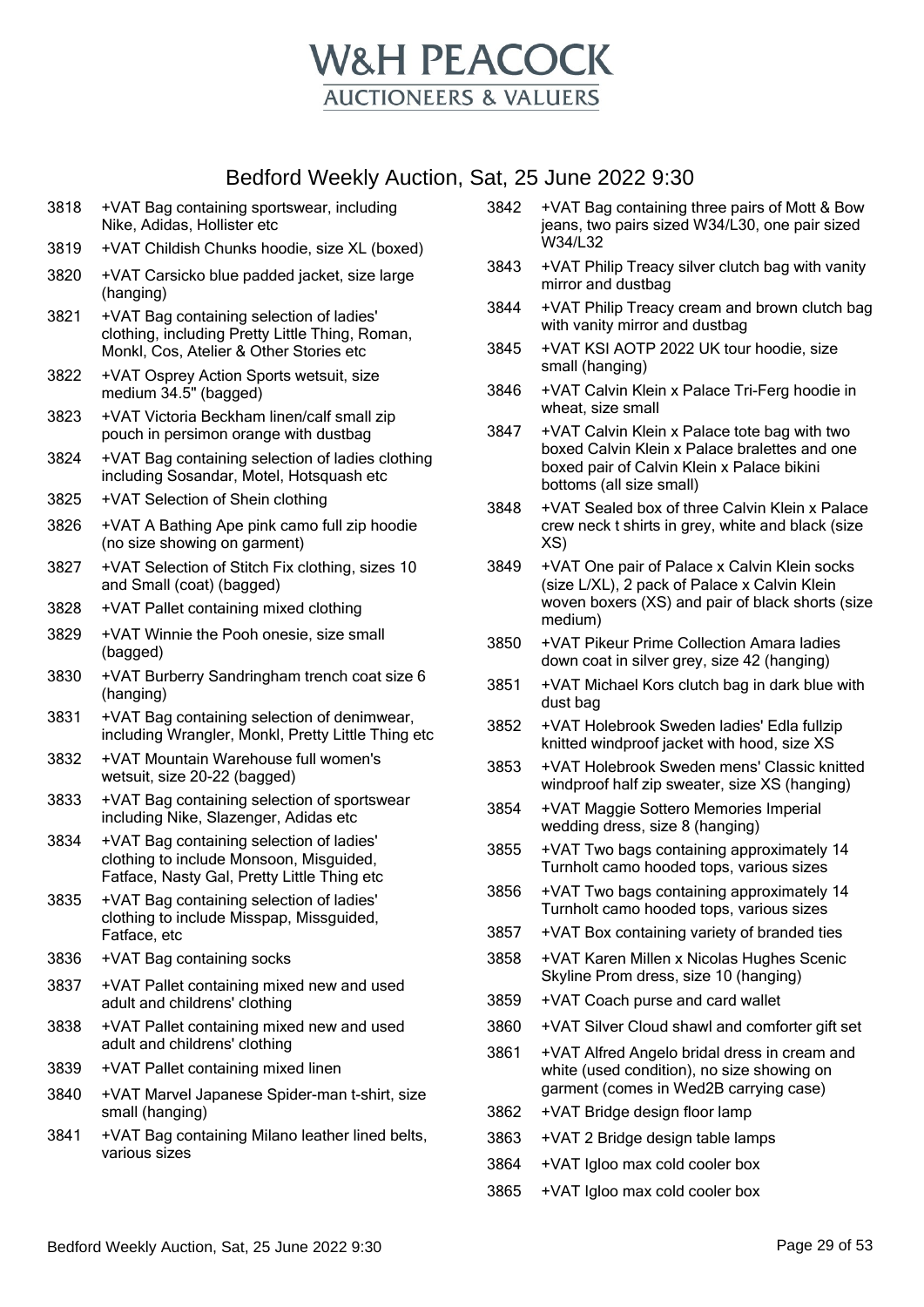

- 3866 +VAT Igloo max cold cooler box
- 3867 Large hardshell Samsonite suitcase
- 3868 Large hardshell Samsonite suitcase in box
- 3869 Lego city set in display box
- 3870 +VAT A bag containing Ladies Champion Beige Joggers in various sizes.
- 3871 +VAT A bag containing Ladies Champion Beige Joggers in various sizes.
- 3872 +VAT A bag containing Ladies Champion Beige Joggers in various sizes.
- 3873 +VAT A bag containing Ladies Clothing and Loungewear in various sizes, including DKNY, Jezebel.
- 3874 +VAT A bag containing 10x Ladies Carole Hochman 3 Piece Lounge Sets in various sizes.
- 3875 +VAT A bag containing Ladies Clothing in various sizes, including Fila, Champion.
- 3876 +VAT A bag containing 10x Ladies Carole Hochman 3 Piece Lounge Sets in various sizes.
- 3877 +VAT A bag containing 10x Ladies Jezebel Lounge Sets in Black in various sizes.
- 3878 +VAT A bag containing 10x Ladies Carole Hochman 3 Piece Lounge Sets in various sizes.
- 3879 +VAT A bag containing 10x Ladies Carole Hochman 3 Piece Lounge Sets in various sizes.
- 3880 +VAT A bag containing Ladies DKNY Joggers in Beige and Green in various sizes.
- 3881 +VAT A bag containing Ladies Clothing in various sizes.
- 3882 +VAT A bag containing 10x Ladies Carole Hochman 3 Piece Lounge Sets in various sizes.
- 3883 A bag containing Men's Clothing in various sizes.
- 3884 +VAT A bag containing 10x Ladies Carole Hochman 3 Piece Lounge Sets in various sizes.
- 3885 A bag containing Men's Clothing in various sizes, including Fila.
- 3886 +VAT A bag containing Men's Clothing and Loungewear in various sizes. including Hilfiger & Puma.
- 3887 +VAT A bag containing Ladies Loungewear in various sizes, including Carole Hochman
- 3888 +VAT A bag containing Men's Clothing in various sizes, including Spyder, Adidas
- 3889 +VAT A bag containing Ladies Clothing & Loungewear in various sizes, including DKNY
- 3890 +VAT A bag containing 12x Ladies 32 Degree Heat Black Fleece Jumpers in various sizes.
- 3891 +VAT A bag containing Ladies Clothing & Loungewear in various sizes including DKNY, Jezebel
- 3892 +VAT A bag containing Ladies Clothing in various sizes including Champion & Fila.
- 3893 +VAT A bag containing Ladies Clothing in various sizes.
- 3894 +VAT A bag containing 15x Men's Jeans in various sizes including Replay, Urban Star.
- 3895 +VAT A bag containing Men's Clothing & Swimwear in various sizes, including Callaway.
- 3896 +VAT A bag containing Ladies Loungewear in Black & Grey in various sizes.
- 3897 +VAT A bag containing 12x Ladies 32 Degree Heat Black Fleece Jumpers in various sizes.
- 3898 +VAT A bag containing Ladies Clothing and Loungewear in various sizes, including Carole Hochman.
- 3899 +VAT A bag containing Ladies Loungewear in various styles & sizes.
- 3900 +VAT A bag containing Ladies Clothing in various sizes.
- 3901 +VAT A bag of Children's Clothing in various sizes
- 3902 +VAT A bag containing of mixed Clothing & Loungewear in various sizes.
- 3903 +VAT A bag containing mixed Clothing and Loungewear in various sizes.
- 3904 +VAT A bag containing Men's Clothing in various sizes, including Adidas, Kirkland, English Laundry
- 3905 +VAT A bag containing 10x Ladies Carole Hochman 3 Piece Lounge Sets in various sizes.
- 3906 +VAT A bag containing Ladies Green Jumpers in in various sizes
- 3907 +VAT A bag containing a selection of Socks, Oven Gloves, Gloves, Knee Support.
- 3908 +VAT 2 x 90x160 blinds, Fibre Optic lamp and Kenwood Frothie
- 3909 +VAT 3 packs of 3X shin pads
- 3910 +VAT 2 duck feather inner cushions pads and 6 chair seat cushions
- 3911 +VAT A bag containing 2x Grey Throws.
- 3912 +VAT Cool touch pillow and V shape support pillow
- 3913 +VAT A bag containing 1x Single Night Owl Duvet.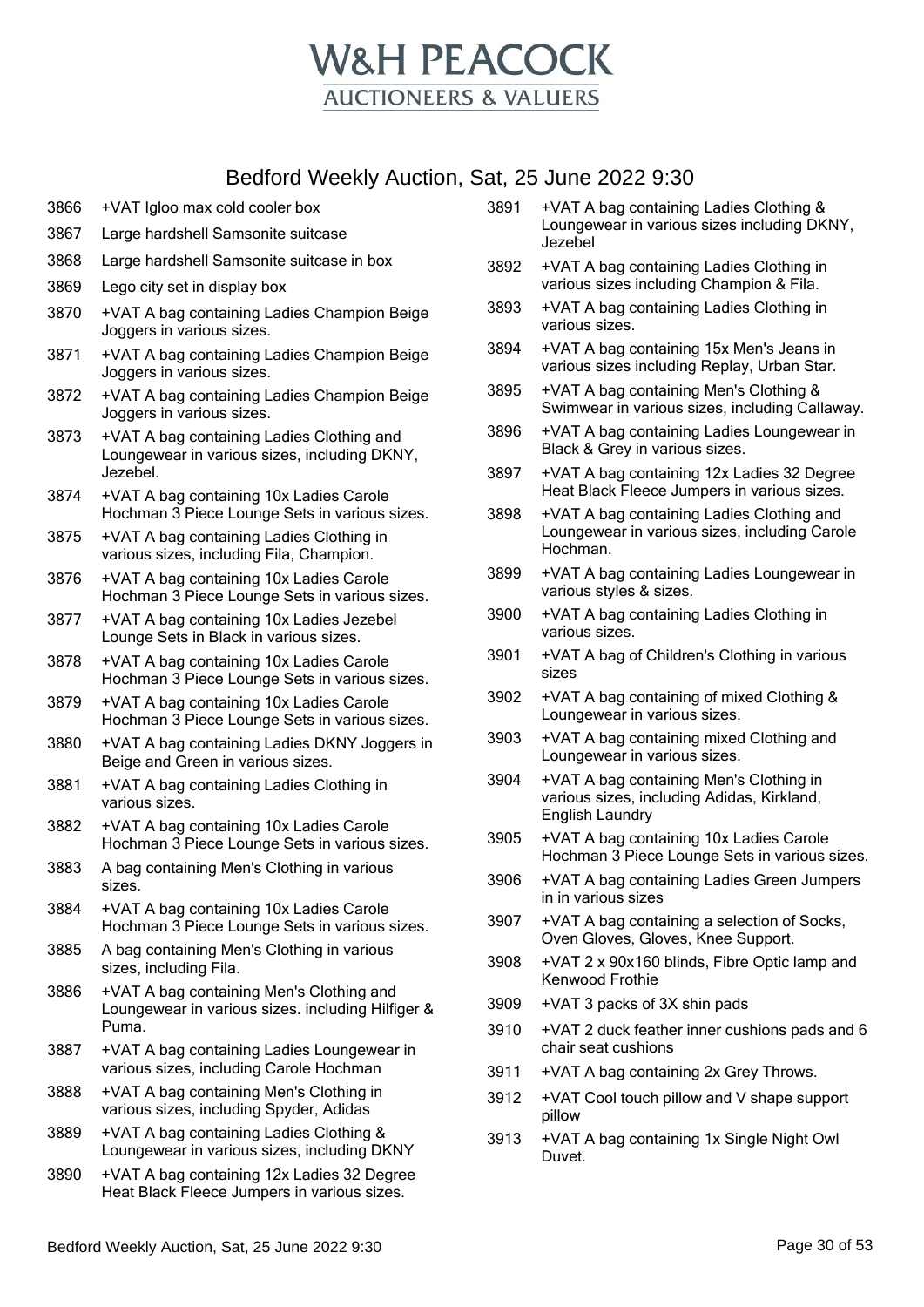

- +VAT A bag containing Men's Clothing in various sizes.
- +VAT A bag containing Ladies Clothing and Loungewear in various sizes, including Jezebel, 32 Degrees Cool,
- +VAT Jart skateboard bed and length of grip
- +VAT Pair of Nine West heeled ankle boots in black, size 11
- +VAT 2 blue 'In Loving Memory Cousin & Nephew' memorial flower pots and vase
- +VAT Pair of boxed Just Fab Giada heeled shoes in black, size UK 6
- +VAT 3 x Amika Hair blow dryer brushes (used)
- +VAT Sunlounger tie on cushion, Mobility aid flat pack stool, cot mattress, picture frame and Chalk notice board
- +VAT 9 assorted size and design jigsaw puzzles
- +VAT 2 Burago Bugatti model cars and 8 various Hot Wheel model cars
- +VAT Selection of coffee pods including Tassimo, Kenco, Grind, Solimo etc
- +VAT Flameless candle lights, Chrome bead light shades, paper lamp shade, Stotta Ikea strip lights, night light, Music scene light etc
- +VAT Selection of Lynx body washes and Radox bath soaks
- +VAT Large selection of ground coffee in various flavors including Pact, My Coffee Station, Taylors and others
- 4 New Urban Country massager bags
- +VAT 11 toys including Dino Dentist, Play-Doh, Watergun backpack, R/C Thomas Tank, jigsaws etc
- +VAT Bag containing 6 pale blue Peter Werth polo shirts and 1 dark blue, all size medium
- +VAT A bag containing Ladies Jumper Dresses in various colours and sizes
- +VAT Nutribuddy Breakfast & Oat Milk, Nuzest Clean Lean Protein, ABE Ultimate pre-workout and CNP Full tilt
- +VAT A bag containing Ladies Clothing in various sizes, including DKNY.
- +VAT Modalu leather handbag in taupe with dustbag
- +VAT A bag containing Ladies Carole Hochman Loungewear in various colours & sizes.
- +VAT A bag containing 2x Beige Throws.
- +VAT Jetson electric bike, no charger
- Olympus Saturn silver mountain bike
- White Spike ladies bike
- +VAT Electric scooter, no charger
- Purple Raleigh Pioneer ladies bike with front basket
- Purple Raleigh Pioneer ladies bike
- Viking light blue girls bike
- +VAT Orus folding bike
- +VAT Barracuda Bolder gents mountain bike
- Sparta blue gents bike
- White gents mountain bike with child bike at rear
- Gold Raleigh gents racing bike
- Rhino silver and blue BMX
- Bianchi blue gents mountain bike
- Silver Dawes gents bike
- Tiger red and black gents bike
- Purple Raleigh gents mountain bike
- Trek black ladies bike
- Yellow Psycho Concept suspension mountain bike
- +VAT Ladies boxed flatpack bike
- Carrera silver gents mountain bike
- Bianchi green and yellow racing bike
- Blaze red and black childs bike
- Yellow micro folding bike
- Brown BSA vintage racing cycle
- +VAT Magna purple ladies bike
- Silver Cycle King Mountain bike
- +VAT Beacon silver semi-electric bike
- Green Apollo XC26 childs bike
- Silver Pro mountain bike
- Bike frame and four bike wheels
- +VAT Razor electric scooter, no charger
- Two Giant bike wheels
- Boxed Viking Belgravia child's bike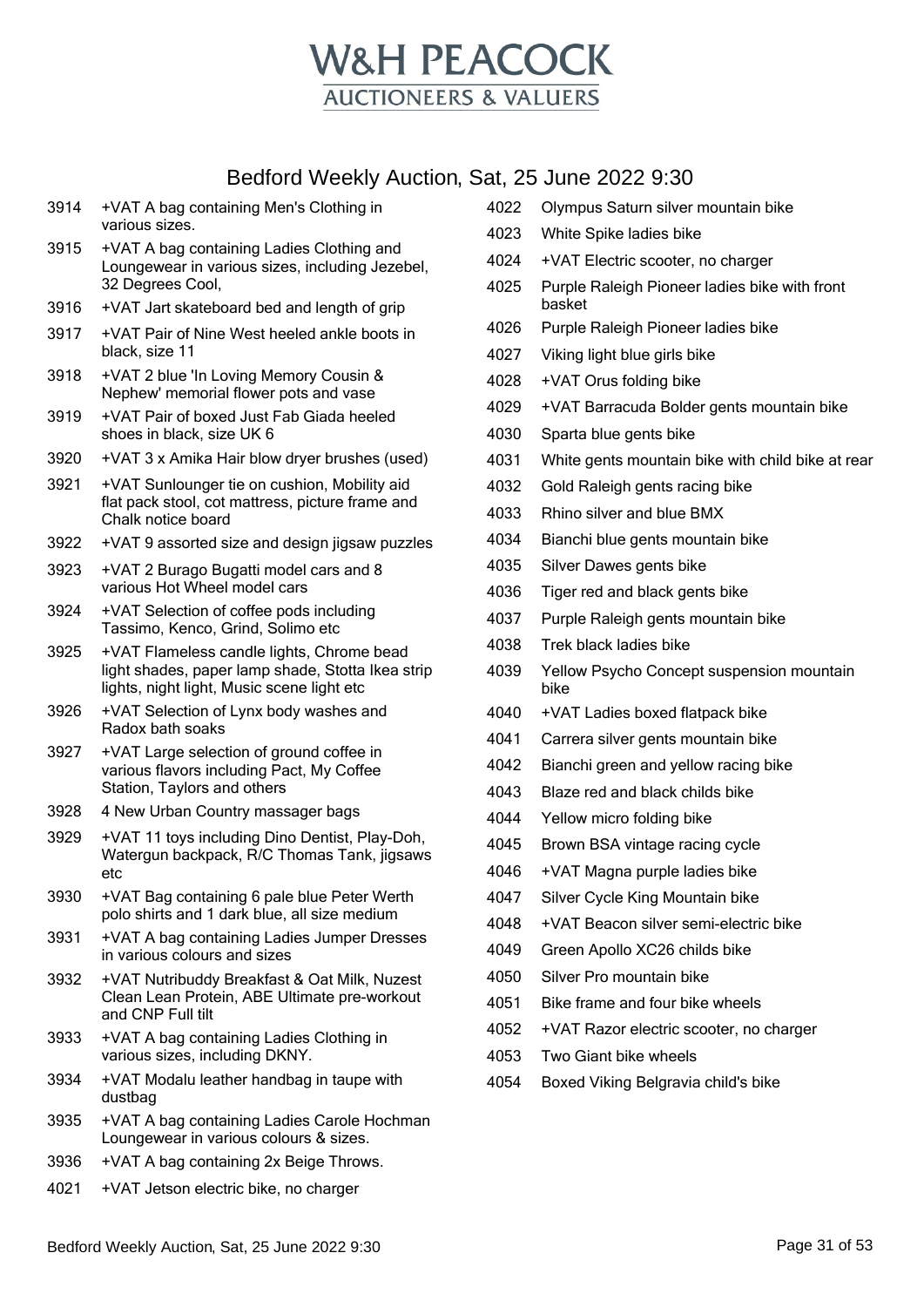

| 4055 | (2001) Carlight Commander 162EW Coach Built<br><b>Touring Caravan</b><br>Including twin fixed single beds, sink, oven,<br>fridge, shower, cassette toilet, heaters and<br>awning<br>Also Reich mover and ALKO hitch, upgraded<br>axle 1800kg, a large case of associated<br>paperwork, service history also included |
|------|----------------------------------------------------------------------------------------------------------------------------------------------------------------------------------------------------------------------------------------------------------------------------------------------------------------------|
| 4056 | +VAT 15ft x 8ft x 8ft steel container<br>professionally converted to a site office with<br>windows, secure door, lighting and power                                                                                                                                                                                  |
| 4061 | Small quantity of assorted garden tools inc.<br>shovels, forks, edging trowels etc.                                                                                                                                                                                                                                  |
| 4062 | Piece of sound proofing material                                                                                                                                                                                                                                                                                     |
| 4063 | Half underbay of water heater, wooden shelf,<br>vice, plant pots, tools,                                                                                                                                                                                                                                             |
| 4064 | Flymo electric strimmer                                                                                                                                                                                                                                                                                              |
| 4065 | Bosch electric blow vac                                                                                                                                                                                                                                                                                              |
| 4066 | Bosch electric chainsaw                                                                                                                                                                                                                                                                                              |
| 4067 | Red True Shopping multi tool                                                                                                                                                                                                                                                                                         |
| 4068 | Honda petrol powered leaf blower with hand<br>saw, and sledgehammer                                                                                                                                                                                                                                                  |
| 4069 | Stihl ES40 electric blow vac                                                                                                                                                                                                                                                                                         |
| 4070 | Red petrol powered leaf blower                                                                                                                                                                                                                                                                                       |
| 4071 | Efco petrol powered bent shaft strimmer                                                                                                                                                                                                                                                                              |
| 4072 | Red petrol powered strimmer                                                                                                                                                                                                                                                                                          |
| 4073 | 2 x 20m Hozelock hose reel and attachments                                                                                                                                                                                                                                                                           |
| 4074 | 2 x 20m Hozelock hose reel and attachments                                                                                                                                                                                                                                                                           |
| 4075 | 2 x 20m Hozelock hose reel and attachments                                                                                                                                                                                                                                                                           |
| 4076 | 2 x 20m Hozelock hose reel and attachments                                                                                                                                                                                                                                                                           |
| 4077 | 2 x 20m Hozelock hose reel and attachments                                                                                                                                                                                                                                                                           |
| 4078 | 2 x 20m Hozelock hose reel and attachments                                                                                                                                                                                                                                                                           |
| 4079 | 2 x 20m Hozelock hose reel and attachments                                                                                                                                                                                                                                                                           |
| 4080 | 2 x 20m Hozelock hose reel and attachments                                                                                                                                                                                                                                                                           |
| 4081 | 2 x 20m Hozelock hose reel and attachments                                                                                                                                                                                                                                                                           |
| 4082 | 2 x 20m Hozelock hose reel and attachments                                                                                                                                                                                                                                                                           |
| 4083 | 2 x 20m Hozelock hose reel and attachments                                                                                                                                                                                                                                                                           |
| 4084 | 2 x 20m Hozelock hose reel and attachments                                                                                                                                                                                                                                                                           |
| 4085 | 2 x 20m Hozelock hose reel and attachments                                                                                                                                                                                                                                                                           |
| 4086 | 4 x 20m hose with small attachments                                                                                                                                                                                                                                                                                  |
| 4087 | 4 x 20m hose with small attachments                                                                                                                                                                                                                                                                                  |
| 4088 | Flymo electric strimmer and a red petrol<br>powered Homelite strimmer                                                                                                                                                                                                                                                |

|      | strimmer                                                                         |
|------|----------------------------------------------------------------------------------|
| 4090 | Bauker petrol powered multi tool in box with<br>strimmer and chainsaw attachment |
| 4091 | Grey Swift battery powered strimmer with 1<br>battery, no charger                |
| 4092 | Oregon electric chainsaw and hoe                                                 |
| 4093 | Flymo electric strimmer                                                          |
| 4094 | Green electric blow vac                                                          |
| 4095 | Stihl SS94 RC petrol powered brush cutter                                        |
| 4096 | Spear & Jackson petrol powered chainsaw                                          |
| 4097 | JCB petrol powered chainsaw                                                      |
| 4098 | Florabest petrol powered chainsaw                                                |
| 4099 | EGO battery powered hedgecutter with battery<br>and charger                      |
| 4100 | Green Qualcast electric strimmer                                                 |
| 4101 | +VAT Boxed MacCulloch petrol powered<br>strimmer (unit only)                     |
| 4102 | Dominoes pizza sign                                                              |

Red Homelite petrol powered bent shaft

- +VAT 3 green water butts
- Thule roof box with key and roofbars
- +VAT 2 stacks of bamboo canes
- +VAT 9 boxes of LED string lights
- Flagpole
- Hozelock pink water sprayers
- Box of Hozelock yellow water sprayers and hose connectors
- Large and 2 small boxes of Hozelock watering systems
- 4 Hozelock filters and spray head service kits
- +VAT Boxed heron statues and metal hedgehogs
- +VAT 7 assorted pots
- 2 bags of post lights
- 5 assorted wooden vegetable crates
- Wastemaster caravan container
- 3 large boxes of Hozelock watering systems
- Hozelock Bioforce pressurised pond filter with UV clarifier
- 2 Hozelock pressure sprayers
- 2 Hozelock Bioforce UVC pond filters
- 2 Hozelock Bioforce UVC pond filters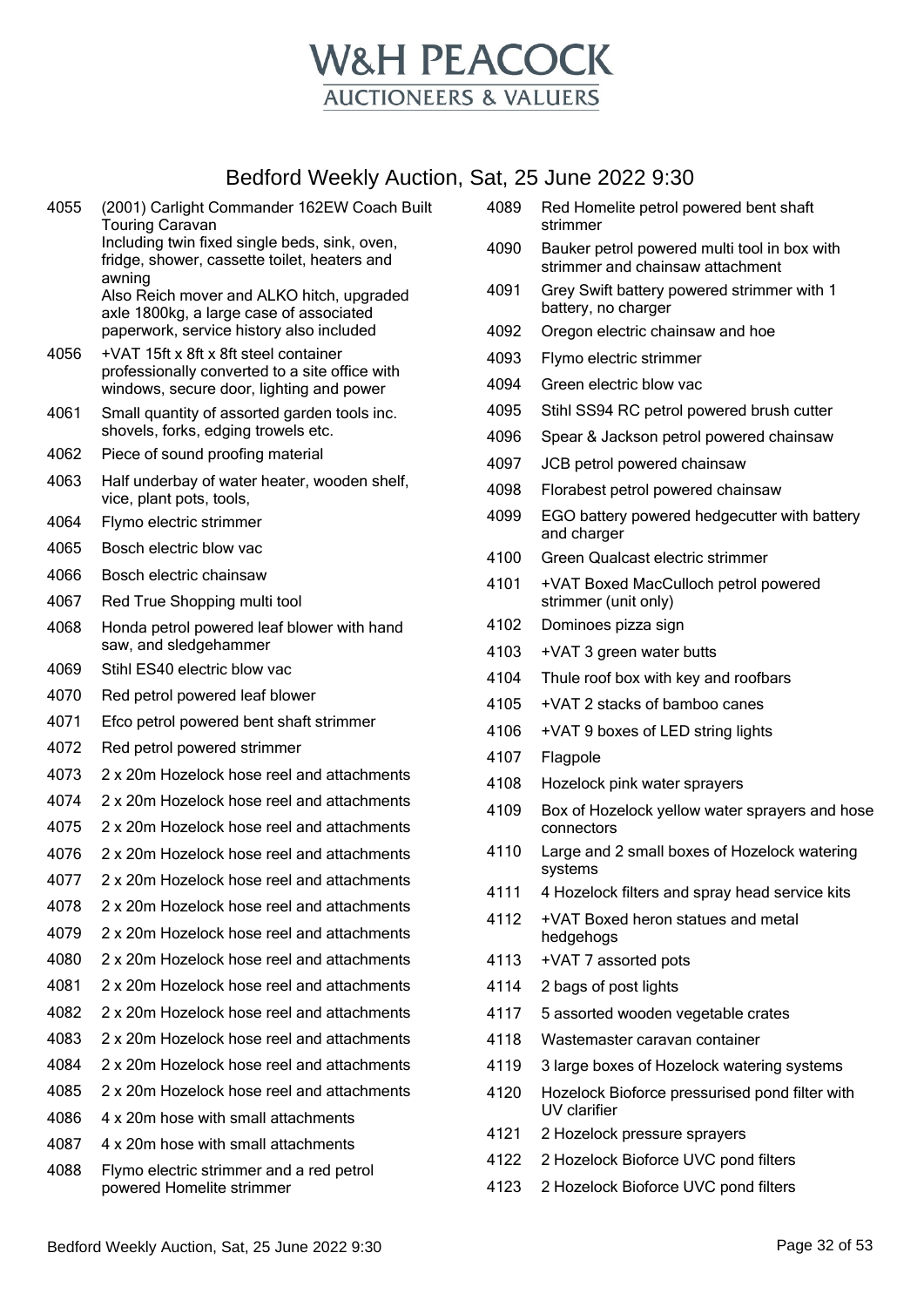

- 2 Hozelock Bioforce UVC pond filters 15 pots of Hozelock water storing gel 15 pots of Hozelock water storing gel 16 pots of Hozelock water storing gel +VAT 5 pet friendly salt tubs 3 Hozelock flower showers 3 Hozelock flower showers +VAT 2 packs of bulbs and Instant Light charcoal +VAT Globe light and pack of solar string lights Childs wheelbarrow 5 x 30m hose reels 5 x 30m hose reels 5 x 30m hose reels 5 x 30m hose reels 5 x 30m hose reels 5 x 30m hose reels 5 x 30m hose reels 5 x 30m hose reels Box of pond filter start Boxed balance board Splashdown kit bag containing waterproof jacket trousers, wetsuit, and wet boots +VAT Rawr baby boxed dinosaur bike +VAT 2boxes containing veg truck +VAT Blue reclining garden chair +VAT 3 Timber Ridge reclining garden chairs (1 damaged) Foam target +VAT Small Gardenline pizza oven +VAT Rectangular rattan table +VAT Rectangular rattan table 2 rattan sofas, no cushions +VAT Round rattan garden table +VAT 4 foldup grey and black garden chairs +VAT Small pizza oven +VAT Round tiletop garden table and 2 swivel chairs +VAT Rattan 3-seater sofa with canopy, 3 side chairs, and small table with cushions
- +VAT Rattan 3-seater sofa with canopy, 3 side chairs, and small table with cushions
- Small metal framed foldup garden table and 2 chairs
- +VAT 2 rattan style garden chairs and small round glass topped coffee table
- +VAT Large cantilever parasol with plastic weighted base
- +VAT Large blue parasol with base
- +VAT Rattan style bench seat with cream cushion
- +VAT Rattan style egg shaped single garden hanging chair
- +VAT Rattan style egg shaped single garden hanging chair
- Wooden square topped aluminium framed bistro table with 4 matching chairs
- Wooden square topped aluminium framed bistro table with 4 matching chairs
- +VAT 2 wooden foldup garden chairs
- Flatpack egg shaped lounger in parts form
- +VAT Outland boxed fire bowl
- +VAT Outland boxed fire bowl
- +VAT Unboxed Outland fire bowl
- +VAT Metal framed garden lounger, bent leg
- +VAT Boxed Smoke Hollow BBQ, flatpack
- +VAT Boxed flatpack patio heater
- +VAT Boxed parasol stand
- +VAT Firepit
- +VAT Boxed Keter patio cooler box
- +VAT Boxed wooden lounger, flatpack
- +VAT Firepit
- +VAT Firepit
- 2 sheets of OSB board
- Pallet of small pieces of OSB board
- Small quantity of batten
- +VAT Pallet of wooden log roll edging
- 4x assorted water butts
- 2 small Butler sinks
- Orange metal square garden table with 3 chairs
- Orange metal square garden table with 3 chairs
- Large wooden barred gate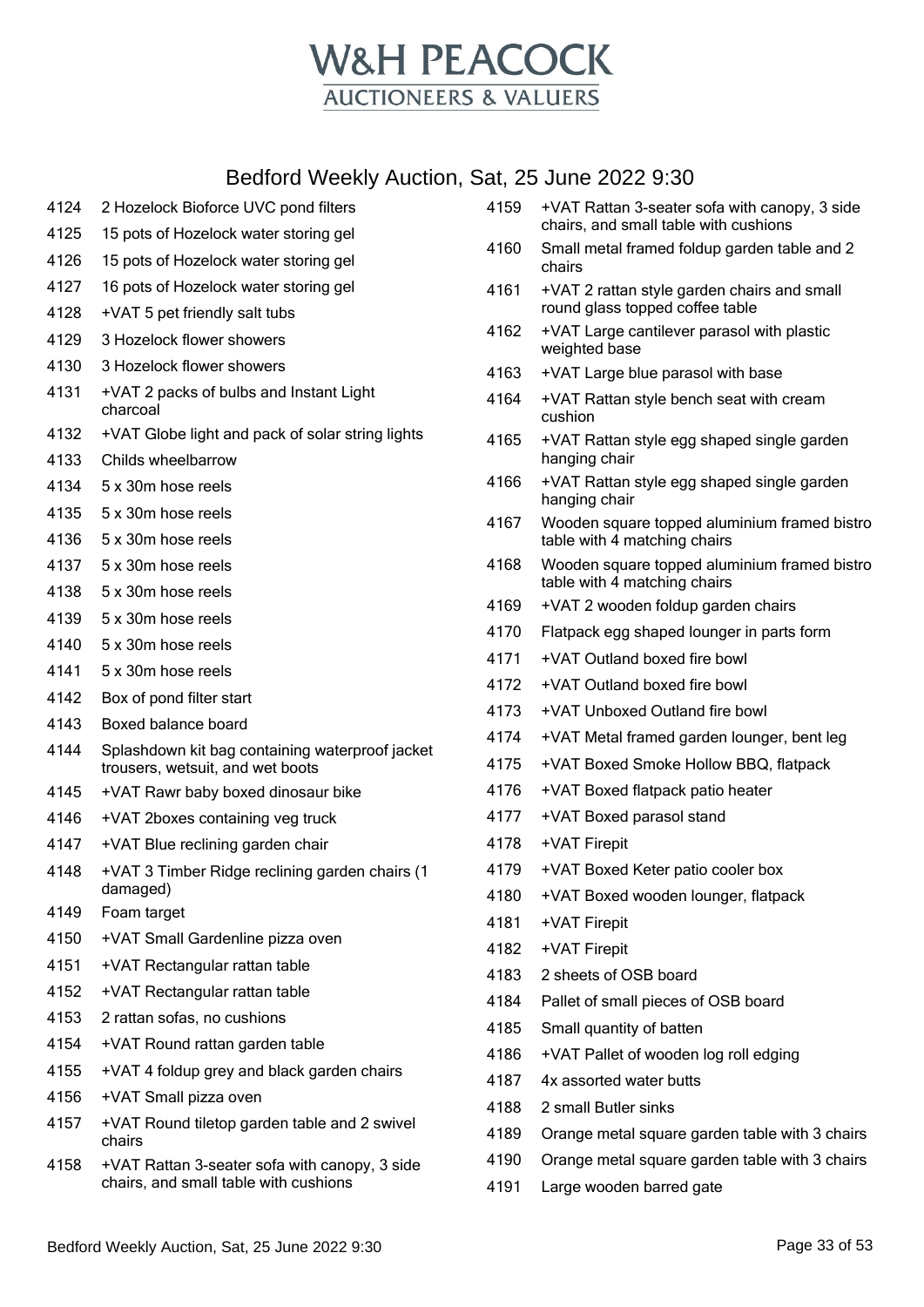

| 4192 | 10 pieces of garden terracotta colour edging                     | 4228 | 10 sheets of plywood                                            |
|------|------------------------------------------------------------------|------|-----------------------------------------------------------------|
| 4193 | 3 assorted pots                                                  | 4229 | Pallet of wooden posts                                          |
| 4194 | 2 small water features                                           | 4230 | Pallet of assorted lengths of various timber                    |
| 4195 | 4 large posts                                                    | 4231 | Pallet of long lengths of old timber                            |
| 4196 | Rectangular wooden foldup garden table and 6                     | 4232 | 11x large planks                                                |
|      | chairs                                                           | 4233 | Large pallet of planked wood                                    |
| 4197 | 4 pieces of metal fence railing                                  | 4234 | Large pallet of planked wood                                    |
| 4198 | Small quantity of plastic pots                                   | 4235 | 8 pieces of rough sawn planked wood                             |
| 4199 | Large pallet of terracotta plant pots                            | 4236 | 10 pieces of 4x2 timber                                         |
| 4200 | Round metal mesh garden table and 4 chairs                       | 4237 | 10 pieces of rough sawn timber                                  |
| 4201 | Wooden flatpack garden table and 2 chairs                        | 4238 | 10 pieces of 4x2 timber                                         |
| 4202 | Round metal aluminium garden table and 4<br>chairs               | 4239 | 10 pieces of 3x2 timber                                         |
| 4203 | Wooden garden bench                                              | 4240 | 10x large lengths of timber                                     |
| 4204 | Rectangular wooden garden table and chair                        | 4241 | 10 pieces of 6x2 timber                                         |
| 4205 | 4-shelf orange and blue metal rack                               | 4242 | 10 pieces of C24 timber                                         |
| 4206 | Walk Behind hand forklift                                        | 4243 | 5 assorted pieces of 3x5 timber                                 |
| 4207 | Large hay turner                                                 | 4244 | 5 pieces of 5x2 timber                                          |
| 4208 | Large Sutton Machinery brush attachment for<br>tractor           | 4246 | Ransomes 350D 4WD 5 Gang Mower, with 12ft<br>cut, year 1992     |
| 4209 | 14 pieces of terracotta colour edging and 7                      | 4247 | 2 concrete dogs                                                 |
|      | posts                                                            | 4248 | 2x concrete pots with feet                                      |
| 4210 | 2 pallets of blue metal racking                                  | 4249 | 2 rectangular concrete pots                                     |
| 4211 | Grey metal double section racking                                | 4250 | Half barrel planter with pump                                   |
| 4212 | 14 blue stacking crates                                          | 4251 | Large aluminium cooking pot                                     |
| 4213 | 2 plastic fold down crates                                       | 4252 | Large firepit/BBQ                                               |
| 4214 | Large pallet of planked timber                                   | 4253 | +VAT Double rattan egg shaped hanging garden                    |
| 4215 | Large chicken house on wheels                                    |      | chair                                                           |
| 4216 | Pallet of assorted stone                                         | 4254 | +VAT Vintage metal planter with stand                           |
| 4217 | Bag of wooden offcuts                                            | 4255 | +VAT Artificial rubber tree                                     |
| 4218 | 4 painted oil drums and 3 fire buckets                           | 4256 | +VAT Tobin Sports boxed inflatable dinghy                       |
| 4219 | Pallet of wooden flooring                                        | 4257 | +VAT BodyGlove bagged paddle board                              |
| 4221 | 10 pieces of long lengths of C24 timber                          | 4258 | Orange & black golf bag with qty. assorted clubs                |
| 4222 | Wooden garden picnic bench                                       | 4259 | Power Caddy golf bag                                            |
| 4223 | Work station with taps on trolley                                | 4260 | Titleist golf bag and a qty. of assorted clubs                  |
| 4224 | 10 pieces of OSB board                                           | 4261 | Black Hippo golf bag with quantity of clubs and<br>golf trolley |
| 4225 | Bag of kindling/wooden offcuts                                   | 4262 | Blue popup gazebo                                               |
| 4226 | Bag of wooden offcuts                                            | 4263 | +VAT Yellow inflatable dinghy                                   |
| 4227 | 3x pallets assorted pots, water features, parasol<br>stand, etc. | 4264 | +VAT Kirkland KS1 putter                                        |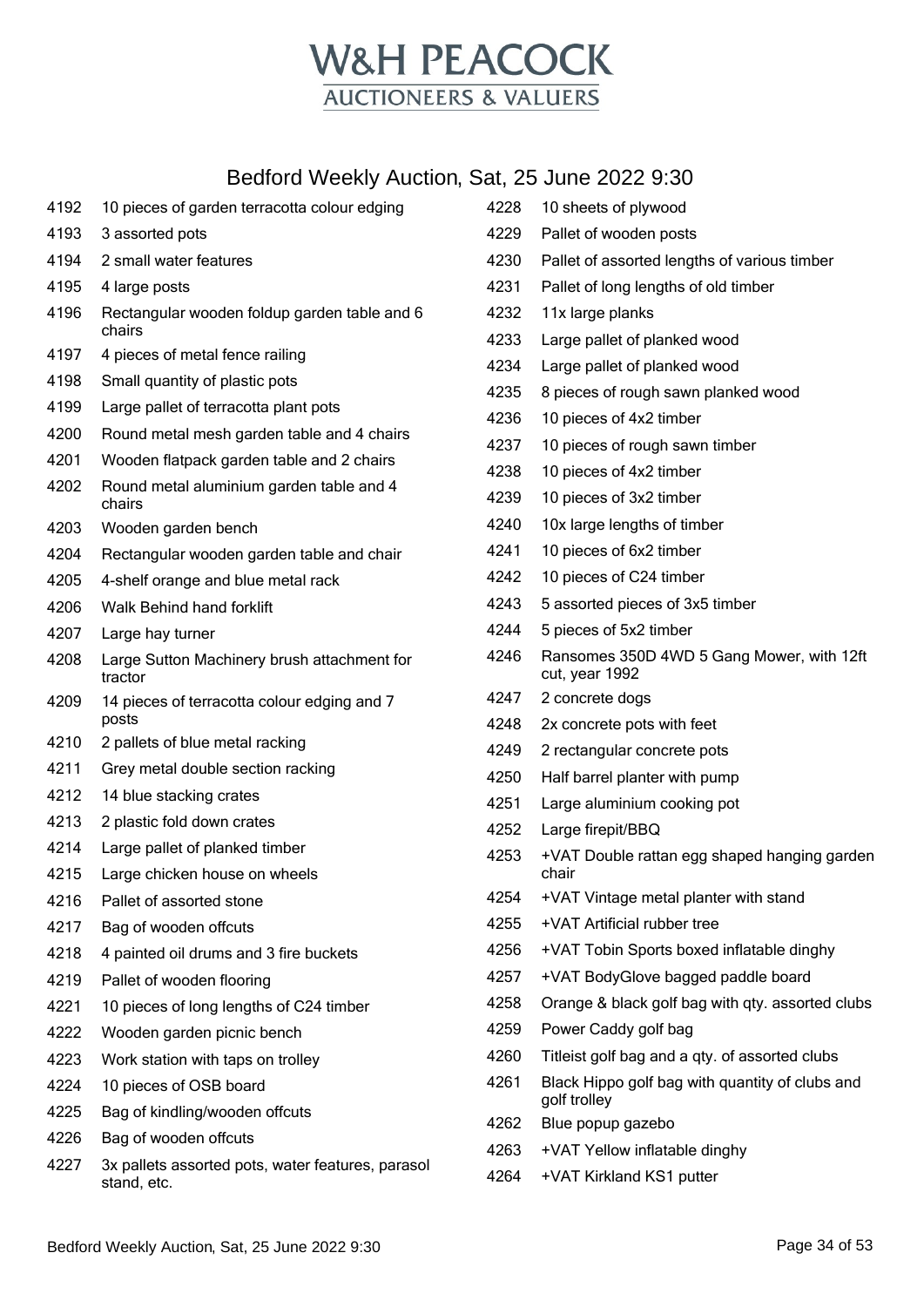

| 4265 | +VAT Intex inflatable dinghy                                                           | 4301 | Dark bro                       |
|------|----------------------------------------------------------------------------------------|------|--------------------------------|
| 4266 | Intex inflatable dinghy                                                                | 4303 | Quantity                       |
| 4267 | +VAT Quantity of camping items inc. small<br>chairs, kettle, hob, and 2 green loungers | 4304 | Quantity                       |
| 4268 | 2 Tesco Gazebos                                                                        | 4305 | +VAT BI                        |
| 4269 | Horse blanket                                                                          | 4306 | +VAT La                        |
| 4270 | Quantity of pool balls and water bottles                                               | 4307 | Set of pl                      |
| 4271 | +VAT Hidden Wild camping bed                                                           | 4308 | +VAT FI                        |
| 4272 | Plastic foldup ramp                                                                    | 4309 | +VAT FI                        |
| 4273 | Beach windbreak, and swingball game                                                    | 4310 | Bifold do                      |
| 4274 | +VAT Core 12 person boxed tent                                                         | 4311 | 6 pine in                      |
| 4275 | +VAT Core 6 person tent                                                                | 4312 | 5 assort                       |
| 4276 | +VAT Coleman popup shelter                                                             | 4313 | Pack of                        |
| 4277 | +VAT Coleman popup shelter                                                             | 4314 | Roll of s                      |
| 4278 | +VAT Bagged popup gazebo                                                               | 4315 | $+VAT2$<br>strip               |
| 4279 | +VAT Boxed gazebo                                                                      | 4316 | Wooden                         |
| 4280 | +VAT Boxed gazebo                                                                      | 4317 | Galvanis                       |
| 4281 | +VAT Quantity of camping chairs and blowup<br>mattress                                 | 4318 | Husqvar<br>grass bc            |
| 4282 | +VAT 6 Tommy Bahama beach chairs and<br>parasol                                        | 4319 | Yellow p                       |
| 4283 | Large foldup dog cage                                                                  | 4321 | Quad Tr<br>mower v             |
| 4284 | +VAT Longridge Dri golf bag                                                            | 4322 | Qualcas                        |
| 4285 | +VAT Easy Glide 3 wheeled golf trolley, boxed                                          | 4323 | Green p                        |
| 4286 | +VAT Easy Glide 3 wheeled golf trolley, boxed                                          |      | box                            |
| 4287 | +VAT Easy Glide 3 wheeled golf trolley                                                 | 4324 | Wolfgart                       |
| 4288 | +VAT Easy Glide 3 wheeled golf trolley                                                 | 4325 | +VAT SI                        |
| 4289 | 1920s wooden and glazed front door                                                     | 4326 | Mountfie<br>grass bo           |
| 4290 | Aluminium step ladder                                                                  | 4327 | Qualcas                        |
| 4291 | +VAT Pro Shade boxed parasol                                                           |      | with gras                      |
| 4292 | +VAT Pro Shade boxed parasol                                                           | 4328 | Grey Mc<br>with gras           |
| 4293 | Multi position ladder with boards                                                      | 4329 | Qualcas                        |
| 4294 | Cast iron vintage fire surround                                                        | 4330 | Mountfie                       |
| 4295 | Wooden and metal 5 tread stepladder                                                    |      | grass bc                       |
| 4296 | 3-section aluminium ladder and 2 stepladders                                           | 4331 | Champio                        |
| 4297 | Quantity of wooden panelling                                                           | 4332 | grass bc<br>Power <sub>P</sub> |
| 4298 | Pine part glazed internal door                                                         |      | grass bc                       |
| 4299 | Quantity of tongue and groove timber                                                   | 4333 | Black &                        |
| 4300 | Quantity of short lengths of timber                                                    | 4334 | Black &                        |
|      |                                                                                        |      |                                |

|      | ai, zu uuri <del>c</del> zuzz biju                                |
|------|-------------------------------------------------------------------|
| 4301 | Dark brown UPVC door frame and side window                        |
| 4303 | Quantity of plasterers edging beading                             |
| 4304 | Quantity of plasterers internal beading                           |
| 4305 | +VAT Blue wind out parasol                                        |
| 4306 | +VAT Large Bulmers advertising parasol                            |
| 4307 | Set of plastic steps and aluminium stepladder                     |
| 4308 | +VAT Flatpack prism shaped patio heater                           |
| 4309 | +VAT Flatpack storage box by Keter                                |
| 4310 | Bifold door                                                       |
| 4311 | 6 pine internal doors                                             |
| 4312 | 5 assorted radiators                                              |
| 4313 | Pack of warm up ultra light insulation boards                     |
| 4314 | Roll of scaffolding mesh                                          |
| 4315 | +VAT 2 x Rotary clothes lines and metal edging<br>strip           |
| 4316 | Wooden triangular display rack                                    |
| 4317 | Galvanised wheelbarrow                                            |
| 4318 | Husqvarna petrol powered rotary mower no<br>grass box             |
| 4319 | Yellow petrol powered rought cut mower                            |
| 4321 | Quad Track 45 green petrol powered rotary<br>mower with grass box |
| 4322 | Qualcast scarifier                                                |
| 4323 | Green petrol powered rotary mower with grass<br>box               |
| 4324 | Wolfgarten petrol powered scarifier                               |
| 4325 | +VAT Small statue of a laughing Buddha                            |
| 4326 | Mountfield red petrol powered rotary mower with<br>grass box      |
| 4327 | Qualcast green petrol powered cylinder mower<br>with grass box    |
| 4328 | Grey Mountfield petrol powered rotary mower<br>with grass box     |
| 4329 | Qualcast electric scarifier                                       |
| 4330 | Mountfield red petrol powered rotary mower with<br>grass box      |
| 4331 | Champion red petrol powered rotary mower with<br>grass box        |
| 4332 | Power Performance red electric mower with<br>grass box            |
| 4333 | Black & Decker electric mower with grass box                      |
| 4334 | Black & Decker electric mower with grass box                      |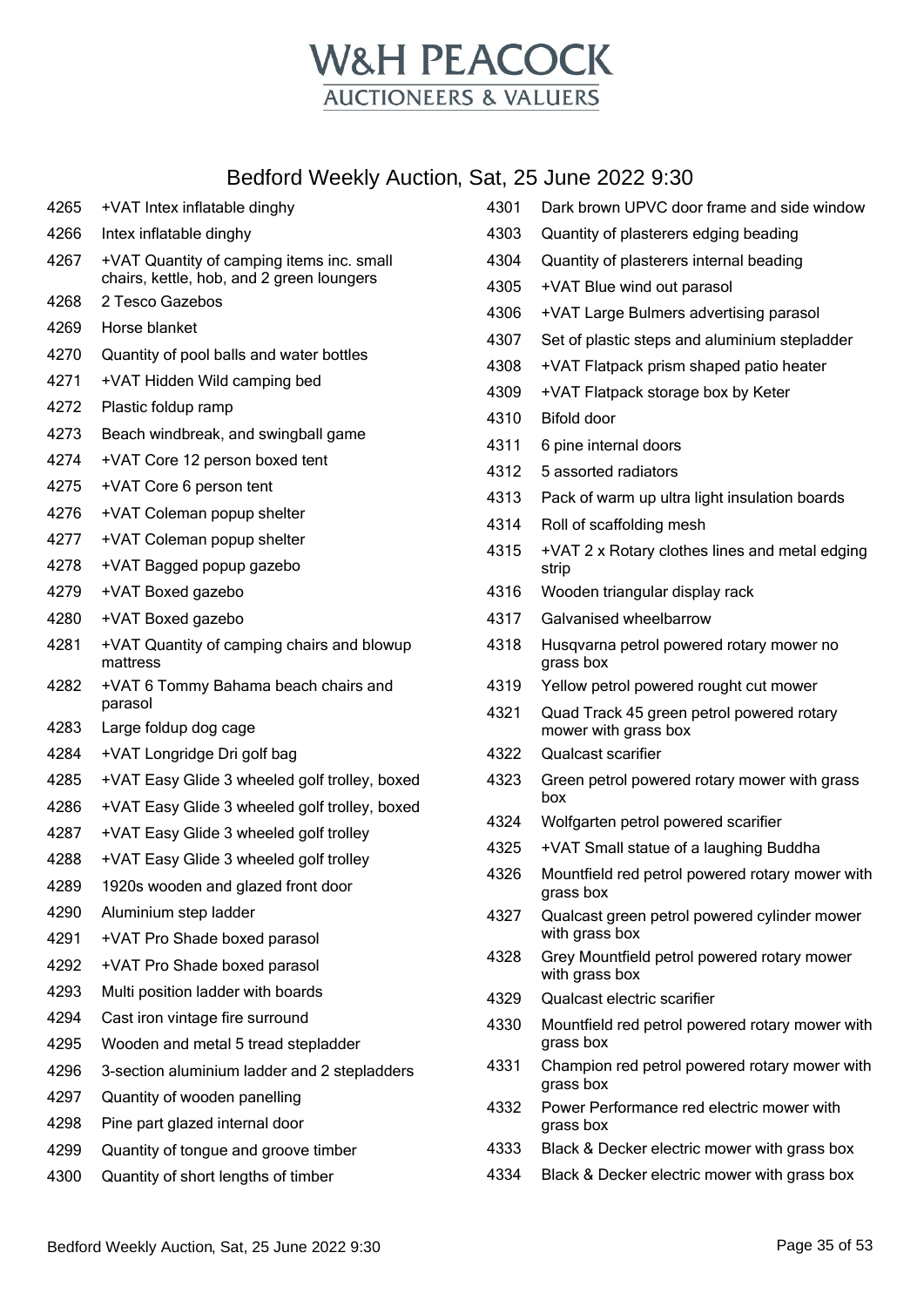

- Galvanised wheelbarrow Qualcast push mower Qualcast electric mower with grass box Bosch electric mower with grass box Qualcast green electric mower with grass box Alco yellow electric garden shredder Atco green electric garden shredder Qualcast small electric garden tiller 2x concrete lions 2x large concrete gatekeepers with swords Grey and black coloured concrete Buddha 2x small concrete gatekeepers 2x concrete gargoyles 2x concrete wildcats Concrete statue of a dog with puppies Large pallet of chipboard sheets Large pallet of thin lengths of OSB sheets Large pallet of shipboard sheets Large pallet of OSB sheets Pallet of assorted carpet tiles +VAT 4 Weller style trailer wheels with 225-75- 15" tyres +VAT 4 Weller style trailer wheels with 225-75- 15" tyres +VAT 4 Weller style trailer wheels with 225-75- 15" tyres +VAT 4 Weller style trailer wheels with 225-75- 15" tyres +VAT 4 large access platform wheels and tyres +VAT 4 large access platform wheels and tyres 2 large pallets of flatpack furniture parts (incomplete) +VAT Pallet of assorted linbins 4 assorted radiators Boxed electric fire 4 boxes containing switches sockets, ceiling rose, downlights etc. Wood burner style electric fire Qty. plastic trays Boxed light
- +VAT Mira electric shower and 2 toilet seats +VAT Black kitchen tap Kitchen mixer tap Bidet +VAT Qty flat pack cardboard boxes +VAT Mascerator cleaner, sanitiser and brush +VAT Illuminated bathroom mirror Large roll of bubblewrap Thin roll bubble wrap 3 rolls of loft insulation Plastic bath and panel +VAT Boxed flexible solar panel +VAT Flatpack barber's chair and back wash station Quantity of assorted wall tiles Some plant halos, 3x plastic buckets and some pieces of wood Quantity of assorted lights +VAT Boxed Pro Ship scales +VAT Mira Sport shower unit only, with 2 Water Pik shower heads 2 x 100m surveyor style tape measures 2 unboxed heavy duty platform scales 5x boxes hand sanitiser +VAT 1.5 bowl stainless steel sink 12 boxes of white wall lights +VAT Perspex sheets, roll of plastic pipe, insulation material and small spirit level with measure +VAT Sycamore Lodge pet cage, flatpack +VAT Boxed popup gazebo Quantity of assorted lighting panels 2 boxes of flatpack furniture parts, door curtain and blind Bisley 2-door metal stationery cupboard +VAT Large quantity of assorted furniture parts, inc. PVC folding doors, etc. Set of plastic wheeled drawers Small table, folding chair, aluminium table, etc. +VAT Pallet containing fan guards, storage box, electric fence posts, display rack etc.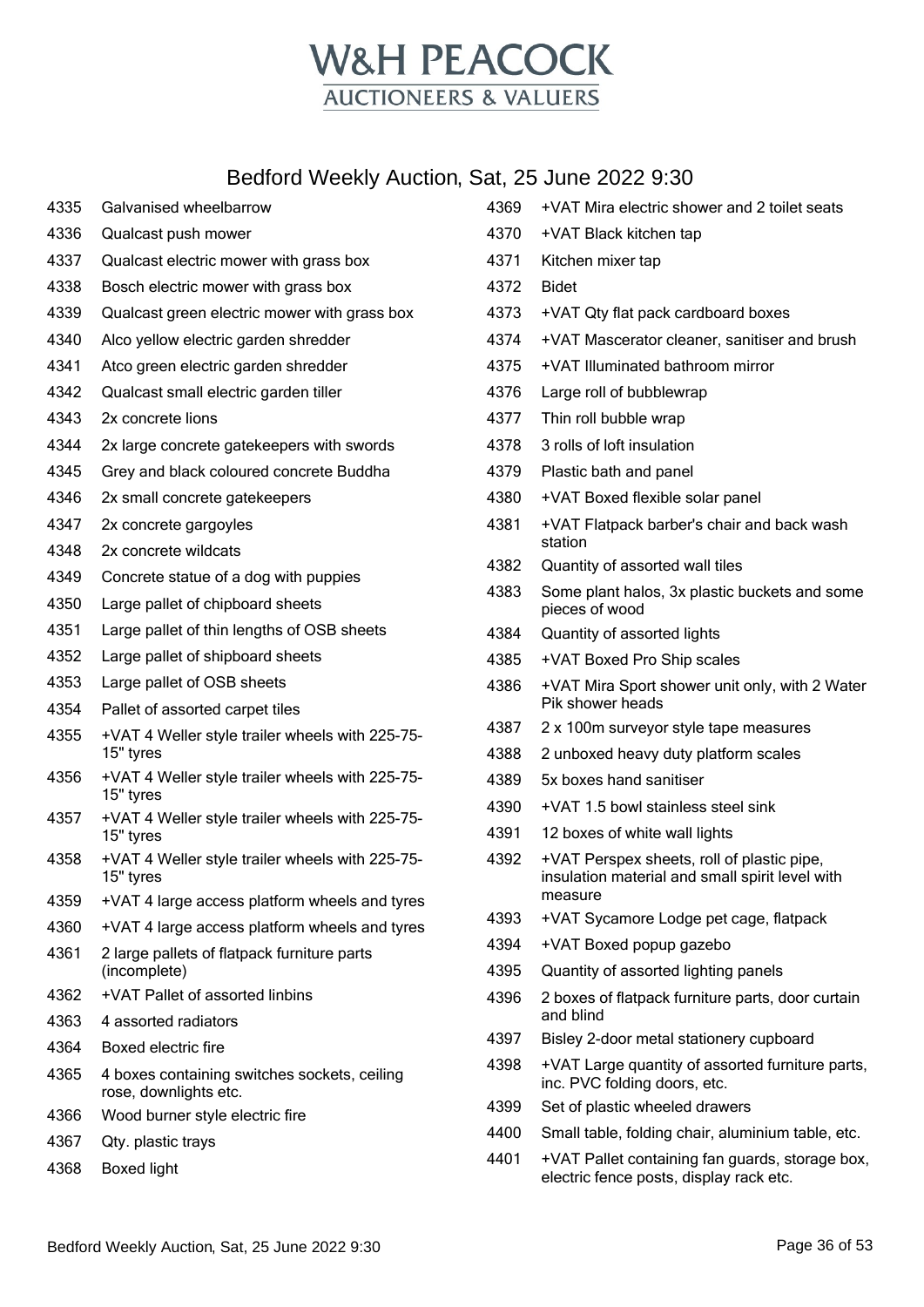

| 4402 | +VAT Pallet containing 1000kg portable<br>overhead crane                   |
|------|----------------------------------------------------------------------------|
| 4403 | +VAT Black high back executive style swivel<br>armchair                    |
| 4404 | +VAT Grey/black executive style high back<br>swivel armchair               |
| 4405 | +VAT Black highback executive style swivel<br>armchair                     |
| 4406 | Mini round edged 3-drawer pedestal                                         |
| 4407 | 46 red Clarke metal framed stacking chairs                                 |
| 4408 | 2x metal framed wooden topped tables                                       |
| 4409 | Medical cabinet                                                            |
| 4410 | +VAT Grey and black highback executive style<br>swivel armchair            |
| 4411 | +VAT Boxed Woods portable air con unit                                     |
| 4412 | +VAT Boxed Woods portable air con unit                                     |
| 4413 | +VAT Boxed Woods portable air con unit                                     |
| 4414 | +VAT Boxed Woods portable air con unit                                     |
| 4415 | +VAT Box Woods portable air conditioning unit                              |
| 4416 | +VAT Black highback executive style swivel<br>armchair, broken arm         |
| 4417 | +VAT 2 black contemporary style swivel<br>armchairs, one with broken wheel |
| 4418 | Grey cloth mesh back swivel armchair                                       |
| 4419 | +VAT Black cloth mesh back swivel armchair<br>with one arm                 |
| 4420 | +VAT Foldup black massage bed                                              |
| 4421 | +VAT 3 assorted adjustable tables                                          |
| 4422 | +VAT 3 grey chrome based bar stools                                        |
| 4425 | +VAT 12V Ducker power pack                                                 |
| 4426 | +VAT 48V Zivan battery charger                                             |
| 4427 | +VAT Noram centrifugal boxed clutch                                        |
| 4428 | +VAT Box of 48V Allright switches                                          |
| 4429 | +VAT 2 Bucher hydraulic power units and<br>contractors Bright Light        |
| 4430 | +VAT Boxed heavy duty commercial storage<br>cabinet                        |
| 4431 | +VAT 2 aluminium sack trucks, one with bent<br>wheel                       |
| 4432 | Yellow 2-wheel sack truck                                                  |
| 4433 | GLite Pro foldup wheelchair                                                |
| 4434 | K-Chair disability electric wheelchair                                     |

- +VAT Pallet containing blinds, towlings, rolls of plastic sheeting, carpet tiles, etc
- +VAT 12 plastic storage boxes with lids
- +VAT Pallet of assorted high current cable
- +VAT 8 hydraulic radial piston Matasord gearboxes
- +VAT 8 hydraulic radial piston Matasord gearboxes
- +VAT 8 hydraulic radial piston Matasord gearboxes
- +VAT 8 hydraulic radial piston Matasord gearboxes
- +VAT Box of 20 Barnstein Limit switch plungers with snap on action
- +VAT Box of 20 Barnstein Limit switch plungers with snap on action
- +VAT Box of 13 Barnstein Limit switch plungers with snap on action
- +VAT 9 Delta Q 24V battery chargers
- +VAT 9 Delta Q 24V battery chargers
- +VAT 10 Delta Q 24V battery chargers
- +VAT 5 boxes of electric actuator American Governors
- +VAT 5 boxes of electric actuator American Governors
- +VAT 5 boxes of electric actuator American Governors
- +VAT 3 boxes of electric actuator American **Governors**
- +VAT 33 Eaton Qverertre cartridges
- +VAT 20 Eaton Qverertre cartridges
- +VAT 20 Eaton Qverertre cartridges
- +VAT 20 Eaton Qverertre cartridges
- +VAT 2 x 255cc- REV wheel motors
- +VAT Delta Q IC1200 24V battery charger
- +VAT Arcan trolley jack
- SuperSer paraffin heater
- Honda EB2800 petrol powered generator
- +VAT 28-A motor controllers
- +VAT 28-A motor controllers
- Pallet of assorted items to inc. gas fire, paint rollers, saws, tools, door stop, toolboxes etc.
- +VAT 2 wooden van racks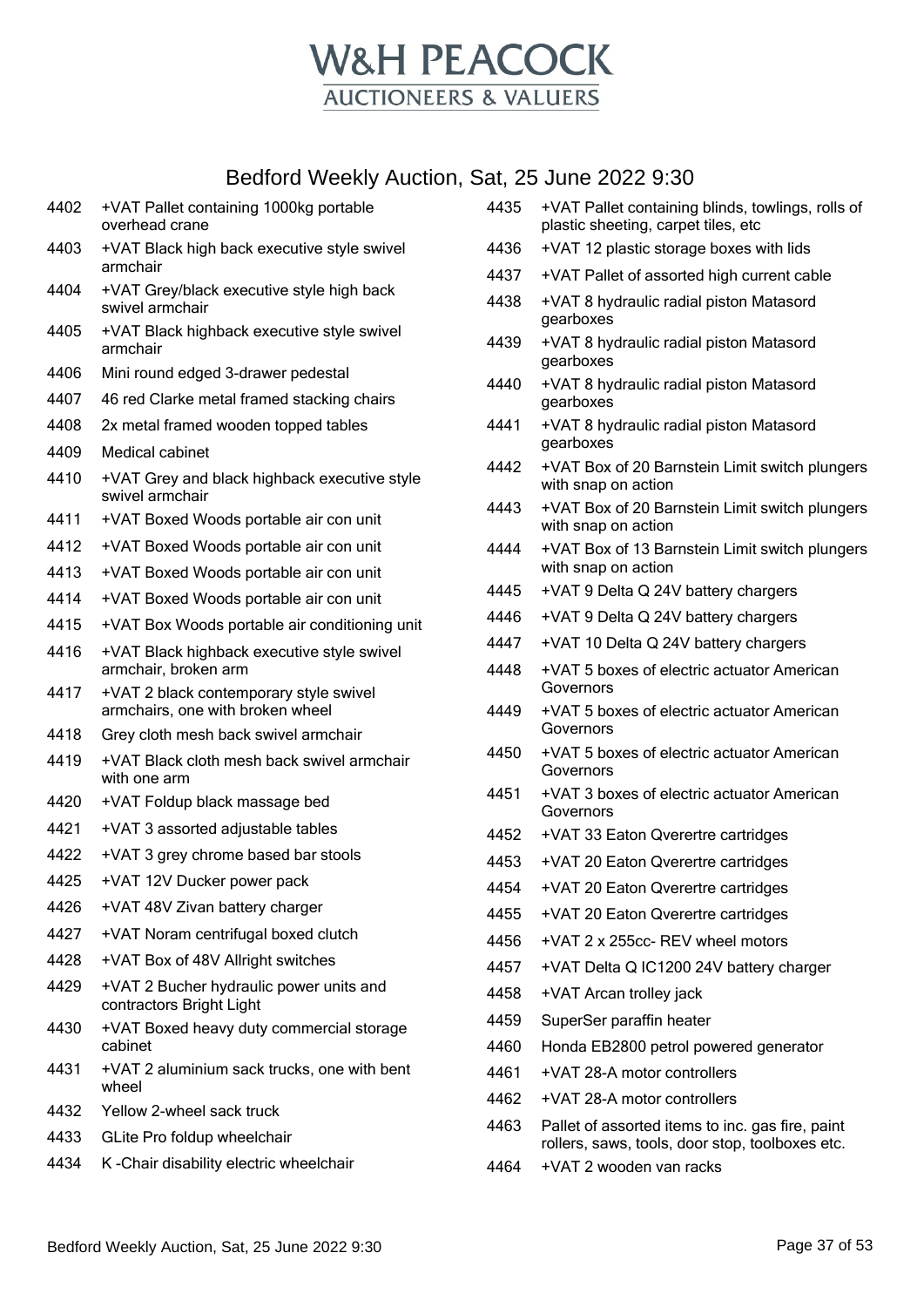

 Numatic industrial style vaccum Large pallet of assorted items inc. saws, toolboxes, silicon, socket sets, chisels Large pallet of assorted items inc. screwboxes, vice, small tools, worklights, etc. +VAT Large pallet of assorted laminate flooring Large pallet of hand sanitiser 4 plastic 4-wheel skates +VAT Large pallet containing assorted items silicon, screws, books, inner tubes, handles, fixings, cloth, ratchet straps etc. +VAT Novera pagola in 5 boxes +VAT Flat pack Deckboy storage box Alloy wheel and tyre 4 alloy wheels and tyres +VAT Aluminium sack truck +VAT Aluminium sack truck +VAT Aluminium sack truck Expansion vessel, downlights, and Kingfisher LED light Box of assorted paslode nails Metal guillotine High speed pillar drill Small vice and spoke shave 2x 110v 3.5" angle grinders +VAT Box of M5x75 spring toggles and a box of approx. 40 Delta hex-head anchor screws

Wood burning style electric fire

Sand blasting pot

2-drawer metal unit with various assorted tools

- Small wooden box of assorted nails
- Plastic box containing windscreen washer protector pack, hot-air handgun, saw, jigsaw, tile-cutter and a wallpaper stripper
- Worx reciprocating saw
- Hinge jig
- +VAT 2 boxes of 75w inverters
- 3 boxes of safety goggles
- Box of lorry straps
- 4 boxes containing various tools, fire extinguisher, car lock, mitre saw, battery charger, compressor etc.
- Bosch router and a Black & Decker sander
- Electric drill and a floodlight
- Pack of work gloves
- Underbay of assorted tools to include a hot-air gun, mitre saw, respirator, glue gun etc.
- +VAT 4 boxes containing various tools to include sanders, sanding discs, surforms, fixings, saws, spirit levels etc.
- +VAT Underbay containing spanners, car lights, toolboxes, 2 trolley jacks and various other tools
- Vista lockable case cont. monocular/scope, tape measure, worklight and a jig
- +VAT Evolution 110v Magbase drill
- Titan breaker, nut runner, WorkZone nailer and a Black & Decker screwdriver
- 4 used 12v batteries
- Clark battery drill, PowerBase jigsaw and a Black & Decker jigsaw
- Stanley FatMax toolbox containing various tools to include Lazy Tong riveter, hammers, spanners, screwdrivers etc.
- 2 boxes of assorted items to include cine reels and RS Components clips
- Box containing cantilever toolbox with spanners, fuel can and various other tools
- Small woodworking vice in a basket
- +VAT Pipe bender with Bauer holecutter set, drillbit set, sanding pad etc.
- Wooden art set, box of spanners, punch, screwdrivers and various other tools
- Makita circular saw
- Box containing a large quantity of assorted tools to include screwdrivers, saws, grinding/cutting discs, wire brushes, ratchet clamps, drillbit set, chisel, nails, hinges and various other tools
- 2 post lights
- FULL-APP switch box
- 2 boxes containing door numbers and door/window furniture
- Plastic crate containing gate hinges, screws, nails and various other fixings
- Small 2-wheel sacktruck and a WorkZone toolbox containing various screws, nails, drillbits, hammers, screwdrivers etc.
- Blue cantilever toolbox containing spanners and a black plastic toolbox containing various accessories and a small drill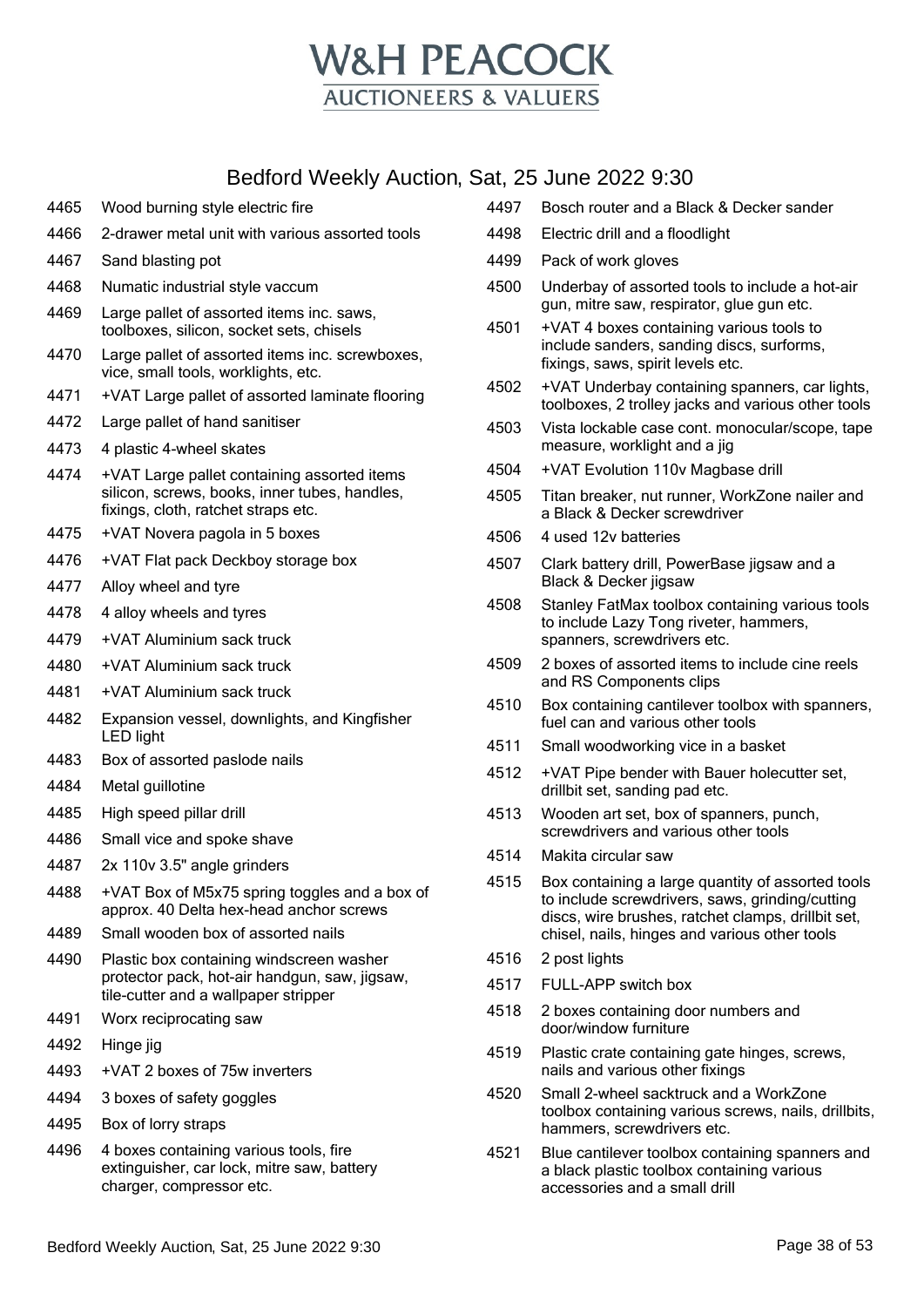

| 4522         | 2 fixings boxes containing various plumbing<br>fittings                            | 4552 | Halfords battery charger and a footpump                                                                                              |
|--------------|------------------------------------------------------------------------------------|------|--------------------------------------------------------------------------------------------------------------------------------------|
| 4523         | Ground safe box                                                                    | 4553 | +VAT ? level                                                                                                                         |
| 4524         | +VAT Shrinkfast gas-powered shrinkwrap                                             | 4554 | +VAT Boxed CAT jumpstart kit, no charger                                                                                             |
|              | machine                                                                            | 4555 | +VAT Boxed CAT jumpstart kit, no charger                                                                                             |
| 4525<br>4526 | Box containing 5 roadworks lights and G10<br>bulbs<br>+VAT Sparky heavy-duty drill | 4556 | +VAT Underbay of car-related items and<br>cleaning items to include chamois leathers,<br>cleaning cloths, wash brushes, wiperblades, |
| 4527         | Box of vintage tools to include cobbler's lasts,                                   | 4557 | grabbers etc.<br>+VAT 2 boxes of Castrol Magnatec 5W30 oil                                                                           |
|              | spanners, screwdrivers, files, nuts, bolts, fixings<br>etc.                        | 4558 | +VAT Box of approx. 20x 5" masonry block                                                                                             |
| 4528         | 4 boxes containing a Bosch 110v drill, socket                                      | 4559 | brushes                                                                                                                              |
|              | set, Parkside drill and Scorpion saw                                               | 4560 | Clark 3 ton trolley jack                                                                                                             |
| 4529         | Small Black & Decker workbench and a bagged<br>lightbox                            |      | Boxed Hozelock heavy-duty pressure washer                                                                                            |
| 4530         | +VAT Box containing 2 fuel cans, grease pumps                                      | 4561 | +VAT Boxed Karcher window vac                                                                                                        |
|              | and funnels                                                                        | 4562 | +VAT 9 bottles of upholstery cleaner                                                                                                 |
| 4531         | 2 space-savings wheels and tyres                                                   | 4563 | +VAT Approx. 20 masonry block paintbrushes                                                                                           |
| 4532         | Set of bamboo drain rods                                                           | 4564 | +VAT 24 tubes of Unibond fine filler                                                                                                 |
| 4533         | 3 vintage fuel cans, an RAC, AA and Caravan<br>Club badge                          | 4565 | +VAT Box of 12 Unibond fine filler                                                                                                   |
| 4534         | Towball                                                                            | 4566 | 2 gate hinges and a gate latch                                                                                                       |
| 4535         | DeWalt 12v battery drill with 2 batteries and                                      | 4567 | +VAT 2 boxes containing approx. 24 cans of<br>brake cleaner                                                                          |
|              | charger                                                                            | 4568 | +VAT 2 bottles of Castrol Magnatec 5W30 oil                                                                                          |
| 4536         | Quantity of SDS drillbits                                                          | 4569 | +VAT Box of M10 masonry anchors                                                                                                      |
| 4537         | +VAT Distance meter, multi-purpose light and a<br>dashcam                          | 4570 | Bag of motorcycle gloves                                                                                                             |
| 4538         | Quantity of router bits                                                            | 4571 | 2 bath/shower mixers                                                                                                                 |
| 4539         | MasterLock safe                                                                    | 4572 | Quantity of brick-style tiles                                                                                                        |
| 4540         | Swan floodlight security system                                                    | 4573 | +VAT Nilfisk electric pressure washer with patio-<br>cleaning head                                                                   |
| 4541         | +VAT Yale home alarm system                                                        | 4574 | +VAT Bosch UniversalAquatak 130 electric                                                                                             |
| 4542         | +VAT 2 pairs of white skis                                                         |      | pressure washer                                                                                                                      |
| 4543         | Pioneer radio and a Clarion radio                                                  | 4575 | +VAT Bosch Aquatak Advanced 140 electric<br>pressure washer with patio-cleaning head                                                 |
| 4544         | 2 vintage metal fuel cans, 3 oil cans and a<br>floorboard cramp                    | 4576 | +VAT Bosch Aquatak 140 electric pressure<br>washer with bagged patio-cleaning head                                                   |
| 4545         | +VAT PSX jumpstart kit                                                             | 4577 | +VAT Bosch Advanced Aquatak 140 electric                                                                                             |
| 4546         | +VAT 2 DeWalt toolbags                                                             |      | pressure washer with patio-cleaning head                                                                                             |
| 4547         | +VAT 2 boxes containing 6-75w inverters                                            | 4578 | Drummond Bros. metalworking lathe                                                                                                    |
| 4548         | +VAT Well-used DeWalt toolbag and 2 small                                          | 4579 | +VAT Clark 700w generator                                                                                                            |
|              | drill bags                                                                         | 4580 | 3 tins of Farrow & Ball paint                                                                                                        |
| 4549         | 2 Mercedes car-cleaning kits                                                       | 4581 | Small mini woodworking lathe                                                                                                         |
| 4550         | +VAT Large wing mirror and a spare wheel jack<br>set                               | 4582 | 10 bowling pins                                                                                                                      |
| 4551         | +VAT DeWalt 110v screwgun                                                          | 4584 | Box of assorted lights                                                                                                               |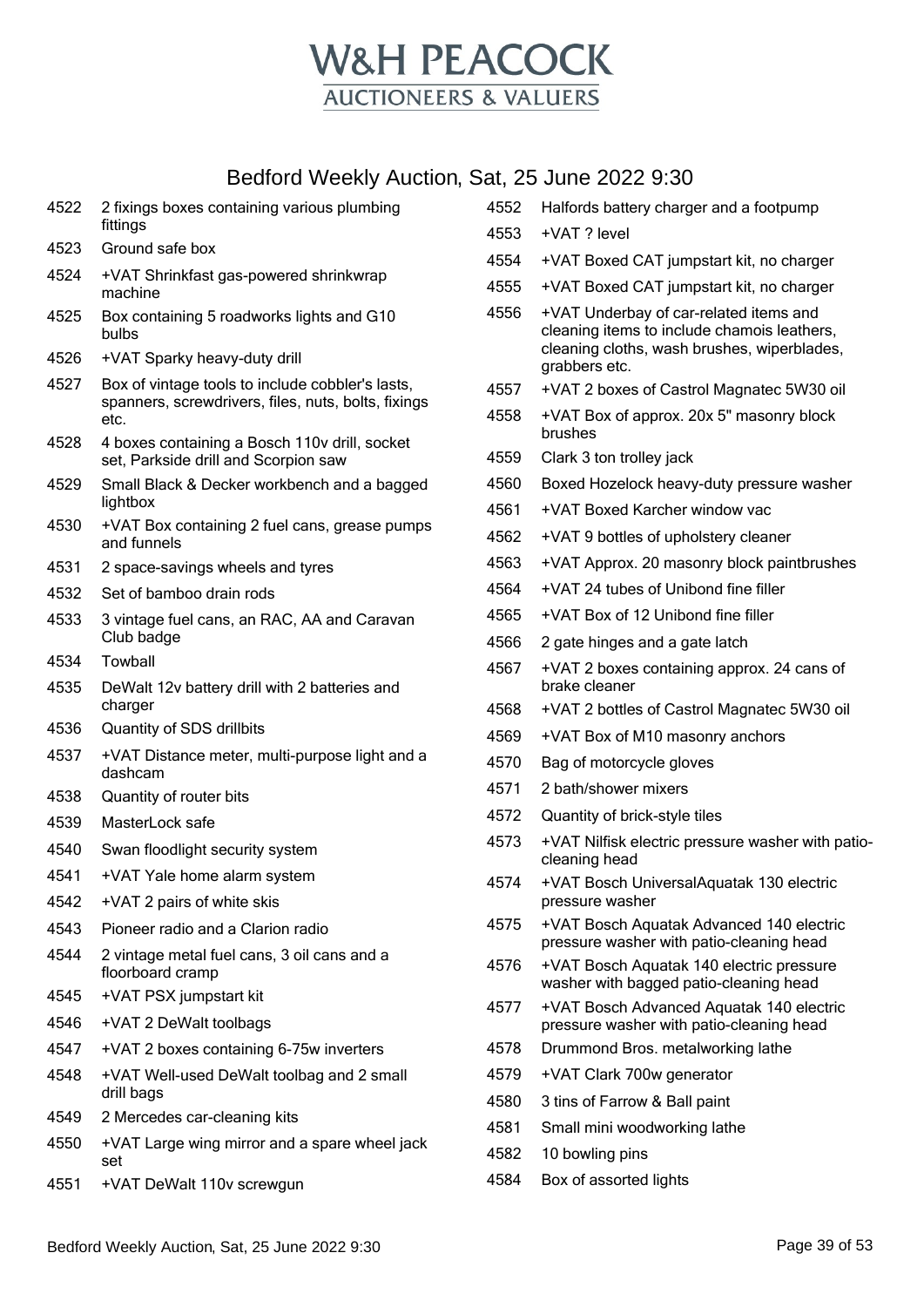

- 4585 +VAT 6 boxes of AA batteries
- 4586 Underbay containing large core-cutter, galvanized clips, ladder stay and various other items
- 4587 Air hose, small core bit and standpipe keys
- 4588 2 large pressurised vessels
- 4589 Large quantity of cream mosaic tiles
- 4590 Box of assorted chemicals to include moss, mold & algae remover, transmission fluid, general degreaser etc.
- 4591 Box containing flashing light, jewellery cleaner, printer etc.
- 4592 Electric air-con unit
- 4593 +VAT 3 Toolmaster folding sacktrucks
- 4594 2x small lights
- 4595 +VAT Quantity of blue roll
- 4596 Box cont. various bulbs and switches and heater
- 4597 +VAT Small pressure washer, large vice and 2 boxes of tools including Allen keys, drill bits, saws etc
- 4598 4 boxes of assorted items including bulbs, locks, lights, toilet conversion kits etc
- 4599 +VAT Small electric hob and a catalytic heater
- 4600 Small Karcher 300 electric pressure washer
- 4601 +VAT Pair of Schwalbe M The Original Marathon Plus 28x1.40 bicycle tyres
- 4602 +VAT Pair of Tincci 3mm anti-puncture 700 x 35C bicycle tyres
- 4603 +VAT Pair of Tincci 60TPI 3mm anti-puncture 26 x 1.95 bicycle tyres
- 4604 +VAT Pair of Momentum Demolition 20 x 2.35 bicycle tyres
- 4605 +VAT Noco GBX55 jump start
- 4606 +VAT Noco GB40 jump starter
- 4607 +VAT Noco GB40 jump starter
- 4608 +VAT Noco GB40 jump starter
- 4609 +VAT UCP bearing units, Ford Latch, steering wheels, rear light units, wing mirror, Cable chock carburetor, filters, wheel arch trim, electric cable and other car spare parts
- 4610 +VAT Cruize wheel spacers, turbo hose, common rail injector, transformer, wheel locks and assorted car spare parts
- 4611 +VAT Windscreen wipers, back seat mirror, car bin, Warning triangle, trailer connector cable, car tags, badges, screen film etc
- 4612 +VAT Large roll of vehicle liner and car seat covers
- 4613 +VAT Car handle, dent suction pad, auto stethoscope, auto cleaning and maintenance products etc
- 4614 +VAT Motorbike & bicycle parts including Brooks saddle, inner tubes, Shimano chain, motorbike chain, brake pads, motorcycle cover, handle leavers, pump etc
- 4615 +VAT Dainese D-air Street Smart F.2 Motorcycle Jacket
- 4616 +VAT Garmin sat nav, in-car camera, car CD/radio, mobile phone holders, Car MP5 player etc
- 4617 +VAT Emergency auto power bank, jump starter and battery pulse chargers
- 4618 +VAT Qicycle portable electric P1 air inflator
- 4619 +VAT Fod Sports FX8 Air helmet bluetooth intercom
- 4620 +VAT 6 x Bulldog Bulldoza 5" Trench Shovel with long handle
- 4621 +VAT 6 x Bulldog Bulldoza 5" Trench Shovel with long handle
- 4622 +VAT 6 x Bulldog Bulldoza 5" Trench Shovel with long handle
- 4623 +VAT 6 x Bulldog Bulldoza 5" Trench Shovel with long handle
- 4624 +VAT 6 x Bulldog Bulldoza 5" Trench Shovel with long handle
- 4625 +VAT 6 x Bulldog Bulldoza 5" Trench Shovel with long handle
- 4626 +VAT 6 x Bulldog Bulldoza 5" Trench Shovel with long handle
- 4627 +VAT 6 x Bulldog Bulldoza 5" Trench Shovel with long handle
- 4628 +VAT 6 x Bulldog Bulldoza 5" Trench Shovel with long handle
- 4629 +VAT 6 x Bulldog Bulldoza 5" Trench Shovel with long handle
- 4630 +VAT Large selection of spray paints including High Temperature, Stove, Metallic, Alloy wheel etc
- 4631 +VAT Vehicle products including Montage cleaner, Choke & Carb cleaner, Tyre foam, Brake & Parts cleaner etc
- 4632 +VAT 7 cans of Detecta gas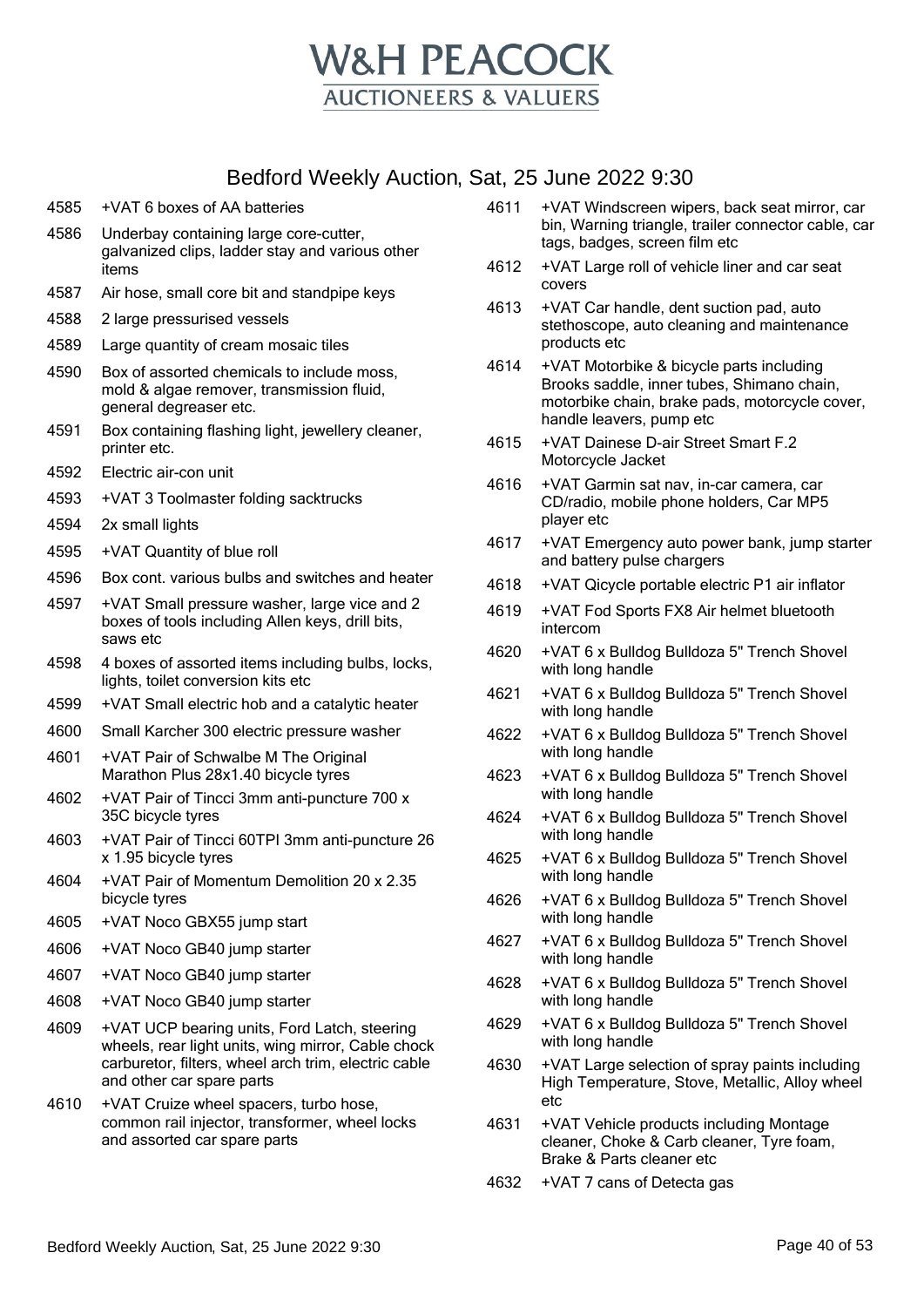

- +VAT WD40, Expanding foam, Duck oil, Adhesive, Graffiti remover, Mitre bond, varnish etc
- +VAT Box of 40 Polaris 2D 4 Pin 28w square light bulbs
- +VAT Box containing motorcycle spare panels
- +VAT Erbauer ESC1400w circular saw
- +VAT Dislok steering wheel lock
- +VAT 6 large rolls of shrink wrap
- +VAT 2 Standard O shape design toilet seats and ceiling light fitting
- +VAT Makita jigsaw and accessories
- +VAT Viparspectra LED light, Public Notice board and quantity of draught excluder strips
- +VAT 23 rolls of black and clear shrink wrap
- +VAT Yale Smart Home CCTV XL kit and Yale all in one outdoor camera
- +VAT Yuasa YBX 3000 car battery
- Nutool battery drill, 1x battery and charger
- +VAT 2 packs of magnetic stop start 5w30 oil
- +VAT Karcher electric pressure washer with attachments
- +VAT 20 masonry paint brushes
- +VAT 1000 large disposable gloves
- Stanley box safe
- Mac Allister palm sander, extension cable and a JCB drill
- 2 packs of blue tiles
- +VAT Quantity of click together vinyl flooring
- 2 boxes containing bungees, sprayer, security locks, glue sticks, curtain brackets etc
- Mitre saw and a electric sander
- \*Withdrawn\*
- \*Withdrawn\*
- +VAT Red bucket containing screen wash, car cleaning chemicals and diesel turbo cleaning kits
- +VAT Meaco air conditioning unit
- +VAT Unboxed Princess air conditioning unit
- +VAT Unboxed Princess air conditioning unit
- +VAT Boxed Winx air purifier
- +VAT Boxed Winx air purifier
- +VAT Boxed Winix air purifier
- +VAT Unboxed DeLonghi oil filled radiator
- +VAT Grey DeLonghi oil-filled radiator
- +VAT Grey DeLonghi oil-filled radiator
- 3x dehumidifiers
- +VAT 2 Ford Ranger rear lights
- Small Dimplex electric heater
- Beldray boxed wall fire
- 4 small fan heaters
- +VAT LED utility light
- +VAT Yellow pump truck
- Large quantity of blue and white china including Masons, Spode and other makers, lidded tureen, ginger jars, tea cups, plates, saucers, coffee pots, tea pots, 'Willow Pattern' servers etc.
- Doulton pot and a Rye pot decorated with leaf pattern
- Oil on board of young girl
- Bow fronted 2 over 3 chest of drawers
- Glazed single door cupboard over single door with floral inlay
- 2 necklace display boards and a resin figure of a young girl
- Demi-lune folding table on tapered legs
- 3 assorted framed and glazed pictures of riverside scenes and railways scenes
- Dark wood grandfather clock
- Hardwood spindle back chair
- 4 abstract framed and glazed pictures
- Quantity of oriental framed prints
- Large framed and glazed oriental silk print of herrings
- 2 framed and glazed prints
- Framed and glazed Pear's print of two children at play
- +VAT (6) Large rectangular multi faceted mirror with grey frame
- 2 framed and glazed collections of cigarette cards - 1 of trains and 1 of sports plus a panel of steam engine rally signs
- +VAT (8) Large smoked glass rectangular mirror
- Concrete urn with cherubs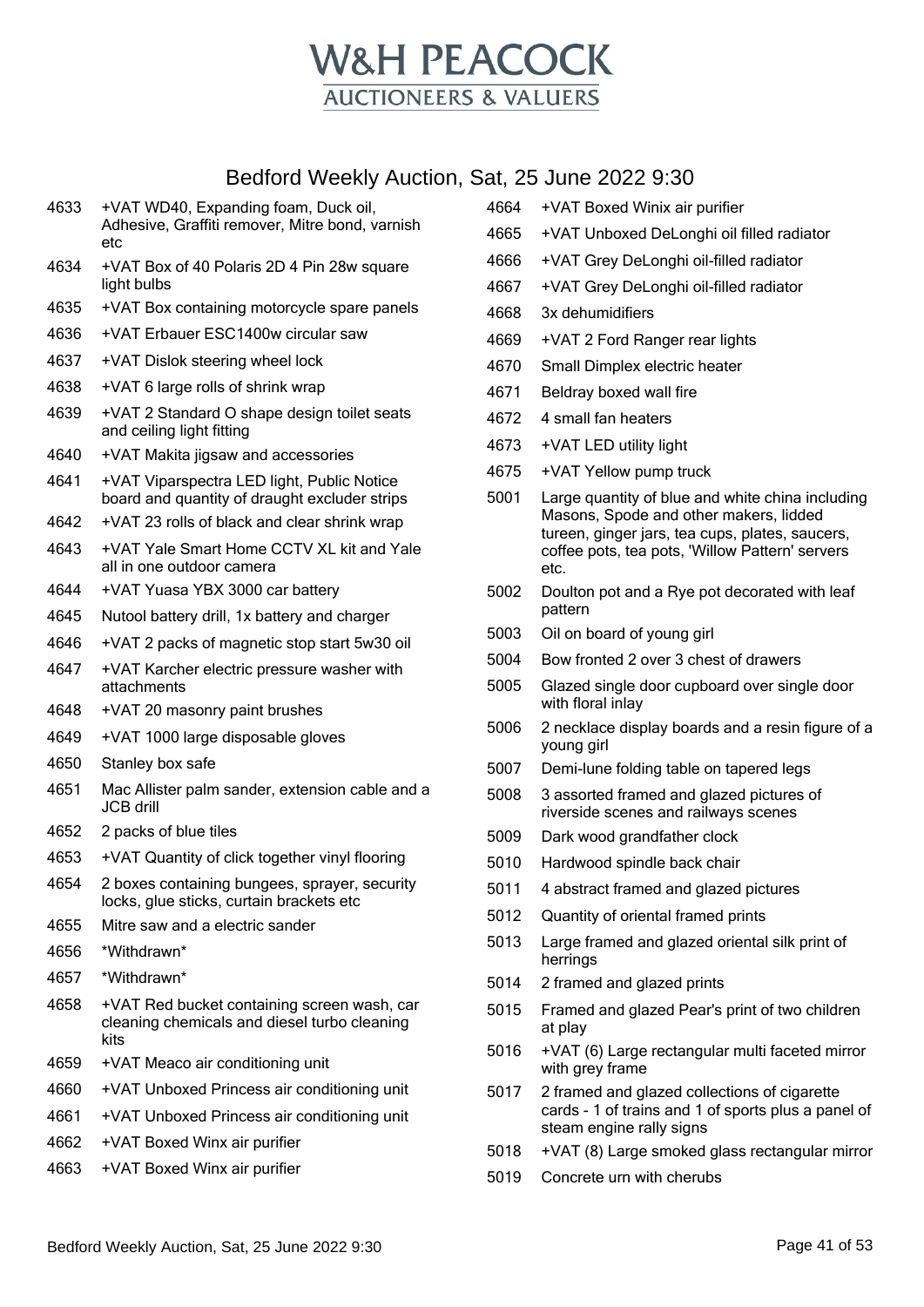

 Pair of grey cloth 3 seater sofas Pair of acrylic on canvas paintings of ships at battle Framed and glazed print of lady admiring the view 4 framed pictures of young ladies Large quantity of framed abstract paintings Two mirrors - one of woven effect and one of tray effect Framed and glazed picture of countryside scene signed R Morgan Framed and glazed watercolour of a street side scene signed Reg Butler 1980 Framed and glazed sketch of countryside scene Six assorted pictures of countryside scenes, stagecoach scenes etc Large quantity of assorted pictures to include railway scenes, family scenes etc Collection of 4 miniature pictures to include portraits, countryside scenes, riverside scenes Hardwood wooden plaque commemorating William 1830-1837 Framed and glazed oriental embroidery Pair of pictures to include street side scene and one other 2 paintings of riverside scenes Framed and glazed picture of ship at sea Framed and glazed embroidery of 2 birds Oil on board of young girl meditating by Mrs A E Jones 2 pictures depicting hunting scenes and riverside scenes 3 assorted still life of flower Pair of pictures depicting gentlemen playing musical instruments Single oil on board of a lakeside scene Pair of portraits of roses Framed and glazed picture of a horse in stables Quantity of assorted pictures to include mountain scenes, countryside scenes etc Quantity of pictures to include village scenes, countryside scenes and men fishing Framed and glazed picture of a riverside scene Bedford Weekly Auction, Sat, 25 June 2022 9:30 Page 42 of 53

18 poster and a print depicting Italian life

- Framed and glazed picture of a mountainous river
- Framed and glazed picture of a street scene
- Acrylic on board of mountain scene
- Framed and glazed watercolour of countryside scene
- Large quantity of assorted pictures to include mountain scenes, forest scenes etc
- Large quantity of assorted pictures to include embroideries, oriental embroideries, parlour scenes etc
- Oil on canvas of highland cattle
- Collection of cigarette cards to include racing cards, motor bikes and birds
- 3 framed and glazed collections of post cards
- Framed and glazed picture of girl with donkeys
- Framed and glazed picture of prairie scene
- Framed and glazed picture of young lady holding flowers
- Large rectangular mirror
- Framed acrylic on board painting of family meeting
- Commemorative wall clock from Luton Model and Timber Supplies
- Quantity of paintings, pictures and embroideries to include riverside scenes, seascapes and portraits
- 3 collectible presentation CD's of David Bowie and Queen
- 2 oval framed portraits of young girls
- Framed picture entitled 'Our Adventures'
- 2 framed collections of cigarette cards depicting racing cars and buses
- Copper bed warming pan
- Quantity of oriental embroideries
- 3 assorted plant stands bamboo and wrought iron
- Large Imari style charger
- Victorian pine swing mirror
- Dark wood plant stand with shelf under
- Drop leaf kitchen table in oak
- Cast metal umbrella and stick stand
- Embroidery topped swivel 4 legged stool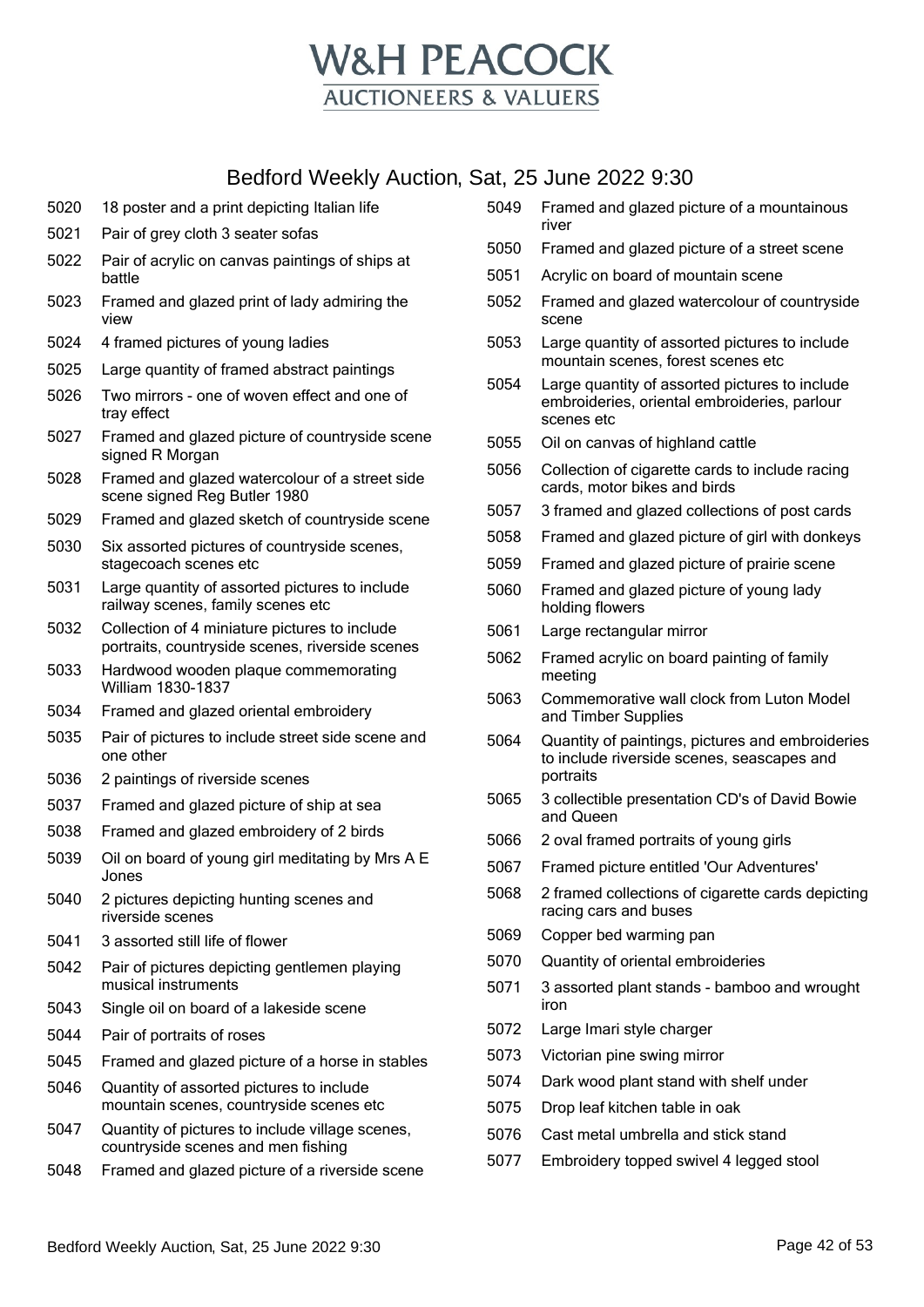

- Dark wood kitchen table with 5 wicker seated ladder back chairs
- 4 oak framed carved dining chairs with brown upholstery
- Weekly planner chalk board
- Dark wood foot stool with floral upholstery and a small coffee table
- Cream painted knee hole desk
- Large quantity of oriental embroidered silks
- His Masters Voice gramophone model: 101
- Spindle back corner chair, no upholstery
- Small heavy weight pine coffee table with shelf under
- +VAT Pine topped white legged coffee table
- Quantity of modern pictures to include modern portraits, riverside scenes etc
- Underwood typewriter
- Nest of 3 tables with green leather inserts
- Oak topped 2 over 3 chest of drawers in grey
- Quantity of stag furniture to include a sideboard, 2 bedside cabinets and a dressing table stool
- Pair of candlesticks on slate bases
- Oak linen fold bureau
- Metal deed box inscribed EMT
- Circular 3 legged table with walnut inlay on claw feet
- Quantity of Churchill willow patterned china
- 3 large glass dumps
- Linen fold court cupboard
- 5 assorted pieces of furniture to include demilune table, corner display unit, dropleaf oak table, oak coffee table and a glass insert coffee table
- Oak carved wooden box
- Napoleon hat mantle clock
- Oak linen fold cocktail cabinet
- Glazed wall hung display cabinet
- Victorian drop leaf table on barley twist legs
- Teak drop leaf serving trolley with shelf under
- Single bentwood dining chair with green upholstery
- White painted corner cupboard with cupboard under
- Pair of copper pots and a quantity of copper and brass items
- Pine two door glazed cabinet
- 4 mobile dark wood framed dining chairs with brown upholstery
- Loose quantity of assorted pictures
- Brown leather 2 seater sofa
- 2 cased sewing machines
- Writing slope
- Quantity of books to include Important people, photograph albums etc
- Dark wood single drawer table on spindle legs
- Quantity of modern posters
- Beaten copper effect circular table on matching base
- War time based uplighter with white shade
- Doorstop in the shape of a Betty Boop
- Pine linen corner box
- Oak students bureau
- Glazed display cabinet containing a large quantity of costume jewellery
- Drop leaf table
- Resin mirror depicting young lady at rest
- 1 stamp reference album plus a Life of the Lord and Saviour Jesus Christ notes £10-20
- Oak 2 door music cabinet
- Pair of bergere chairs with walnut inlay
- 1930's garage turntable in dark wood case
- Pair of wicker topped spindle back dining chairs
- 3 assorted carpets
- Metal based standard lamp with silver sparkle shade
- Pair of rush seated kitchen chairs in oak
- Single tray of printers blocks
- Oak dressing table of single drawer and a large shield shaped mirror
- Blue upholstered wingback armchair
- Floral upholstered wingback armchair
- Modern folding occasional table with blue and black floral decoration
- Large brass charger on folding legs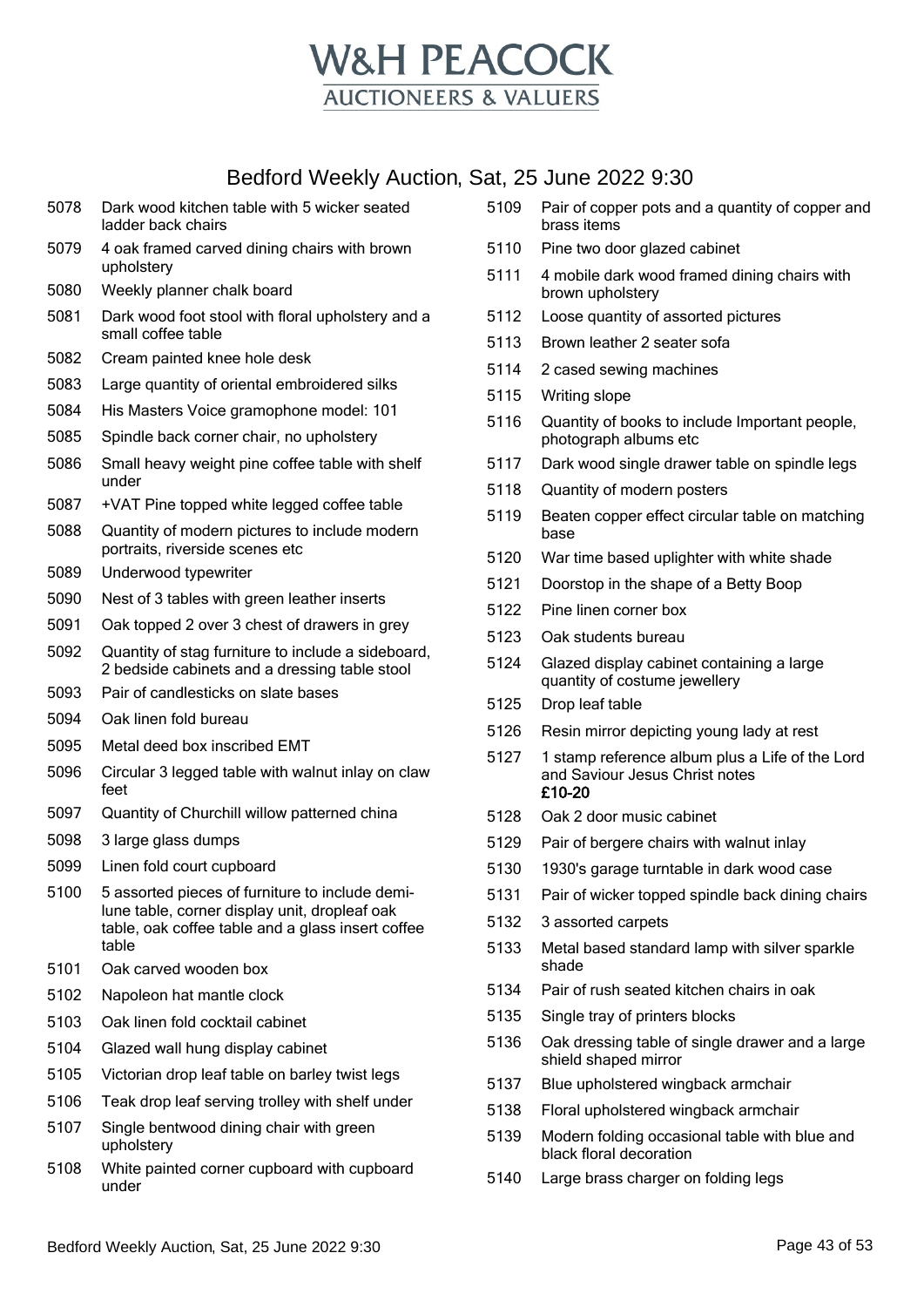

- Quantity of cut glass and dressing table set
- Mahogany framed single chair with brown rexine seat
- Quantity of loose pictures to include forest scenes, country scenes etc
- Lloyd Loom style corner linen basket and a modern bedroom chair with brown upholstery
- Dark wood linen storage cupboard and trouser press combination
- Pink tub chair
- Pair of framed and glazed pictures of Roald Dahl characters
- 3 brass topped chargers on folding barley twist supports
- Cased typewriter
- Brown and metal banded suitcase
- Pair of oak storage shelving units
- Wicker basket containing jugs, glass, terrine, drink bottles, wine cooler
- Pair of oak nest of 3 tables
- Stripped beech blanket box
- Quantity of oriental resin figures
- 4 red plastic Advanced children stacking chairs
- Nest of 3 oak tables
- Canteen of cutlery with dark wood handles
- Lidded box with plaque inscribed R E Parker
- Stag hi-fi cabinet
- Box of assorted books to include The Victoria History of The Country, The Old England and Museum of Popular Antiques etc
- Oak 2 over 2 door sideboard
- Resin figure of a Buddha
- Dark wood pot cupboard
- Dark wood 2 door glazed display cabinet
- Cast iron money box in the shape of General Pershing
- Dark wood mantle clock
- Dark wood Smith Astral wood cased clock
- Dark wood bureau
- Quantity of gold gilt framed decorated china to include coffee pot, cream jug, saucers, cups and a quantity of blue and white decorated figurines
- White painted 2 over 2 chest of drawers
- 2 small wall hung boxes
- Gold coloured 2 shelf mobile serving trolley
- Beech framed rocking chair
- Drop end 2 seater sofa
- Dome topped mirror
- Pair of pictures to include Italian countryside scene and a portrait photograph
- Gold and floral upholstered wingback armchair
- Disco glitter ball
- American rocking chair with floral upholstery
- Upholstered topped music cabinet
- Pair of kitchen cupboard, 1 in beige and 1 in blue
- Old handmade kitchen chair
- Quantity of Meccano magazines
- Oak framed single armchair with red rexine upholstery
- Small lidded oak sewing box and 2 stools
- Drop leaf table in rubberwood
- Pink upholstered spindle back armchair and a bent wood hat and coat stand
- Lloyd Loom style armchair in gold
- 3 conical vases in brown
- Dark wood shoe rack and a folding table
- +VAT Boxed upholstered diamond stitch chair
- Planter in the shape of a small barrel
- Oak topped pie crust edge occasional table, nest of 3 tables in oak, beech stools and a tray topped single drawer table plus a wicker basket
- 1950's cocktail cabinet
- 3 stacking children's chairs in black frame and orange tops
- Candle stick in the shape of a mouse
- Framed tile
- Dome topped anniversary clock
- Smoked glass topped coffee table with shelf under
- Oak serving tray
- 3 drawer chest of drawers in dark wood with matching 5 drawer tall boy
- (10) 2 blue and white large serving trays
- Nut cracker in the shape of a gun dog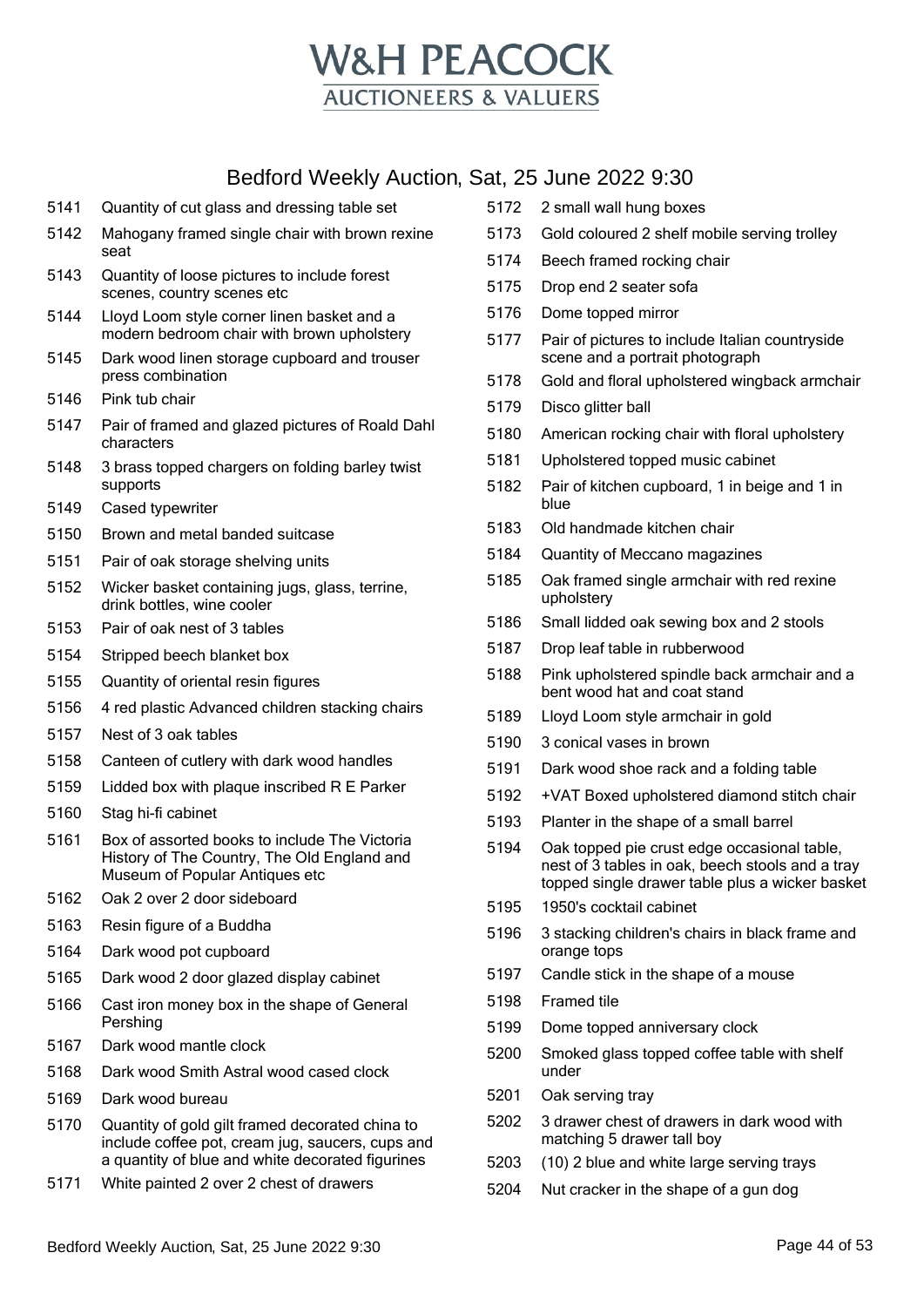

- Pair of Tiffany style lamps
- Dark wood CD storage rack
- \*Withdrawn\*
- Oak dark wood single drawer hall table on bulbus turned legs
- Grey upholstered ottoman
- Dark wood 2 drawer glazed TV stand
- Pair of 3 drawer bedside cabinets in white
- 2 boxes of assorted books to include Teddy Bear book, The Heart, Origami etc
- Pair of oak 2 drawer mobile pedestals
- Framed and glazed print of a fireman rescuing a family
- Circular topped dining table with 4 matching pink upholstered chairs
- Nest of 3 tables in teak
- Beige upholstered electric reclining chair
- Crochet worked fire screen depicting ducks
- Sewing machine in cabinet
- +VAT 4 suede effect dining chairs on black supports
- 6 assorted mirrors to include shield shaped, circular and oval
- Contemporary design kitchen table in jali wood with 6 brown leather effect high backed chairs
- Set of chemists scales
- +VAT Pair of contemporary design button back chairs on black frames
- Oval tripod based table in yew with 6 matching chairs
- Canteen of P.Christians cutlery
- Mahogany drop leaf single drawer table on tapered legs
- Cased Pye gramophone
- 3 walking sticks
- \*Withdrawn\*
- Oak cased canteen of cutlery
- 3 boxes of assorted china and cut glass wine glasses
- Pair of carpet runners in floral and geometric design
- 1950's glazed display cabinet with 2 drawers under
- Pine swivel dressing table mirror
- Vintage radio
- \*Withdrawn\*
- Modern beech topped kitchen table on pink supports with Harley Quinn chairs
- Contemporary figure of a man playing football and a small buddha
- Gold painted triple dressing table mirror
- 2 over 2 chest of drawers in dark wood
- +VAT Circular topped table in white with tulip base
- Oak cased sewing machine table with sewing machine
- Gavette vintage Bakelite radio
- Vintage magic lantern
- Pair of acrylic on board paintings of seaside scenes signed Griff
- Stag sideboard of 3 over 3 doors
- Oriental style bench in pine
- Resin figure of an eastern deity
- 2 collapsible ottoman in brown leather effect
- Single box of blue and white china ton include teacups, bowls, saucers, plates, coffee pot
- Small pine effect knee hole desk, magazine rack and a pine hi-fi cabinet
- Pair of vintage travel trunks
- Box containing a quantity of prints to include still life with fruit, highland scene, coastal scenes, cityscapes plus a mirror and country cottages
- Floral decorated suitcase
- Rose decorated dome topped trunk
- Dark wood 2 over 3 chest of drawers
- Contemporary design white 2 shelved wall hung shelfing unit
- Pine 2 over 3 chest of drawers
- Beech framed glazed shelving unit
- Beech framed glazed shelving unit
- 3 pictures depicting Australian scenes and Australian cricketers
- 3 pieces of modern furniture to include 2 chest of drawers and a bedside cabinet
- Vintage child's rocking horse made from real cattle fur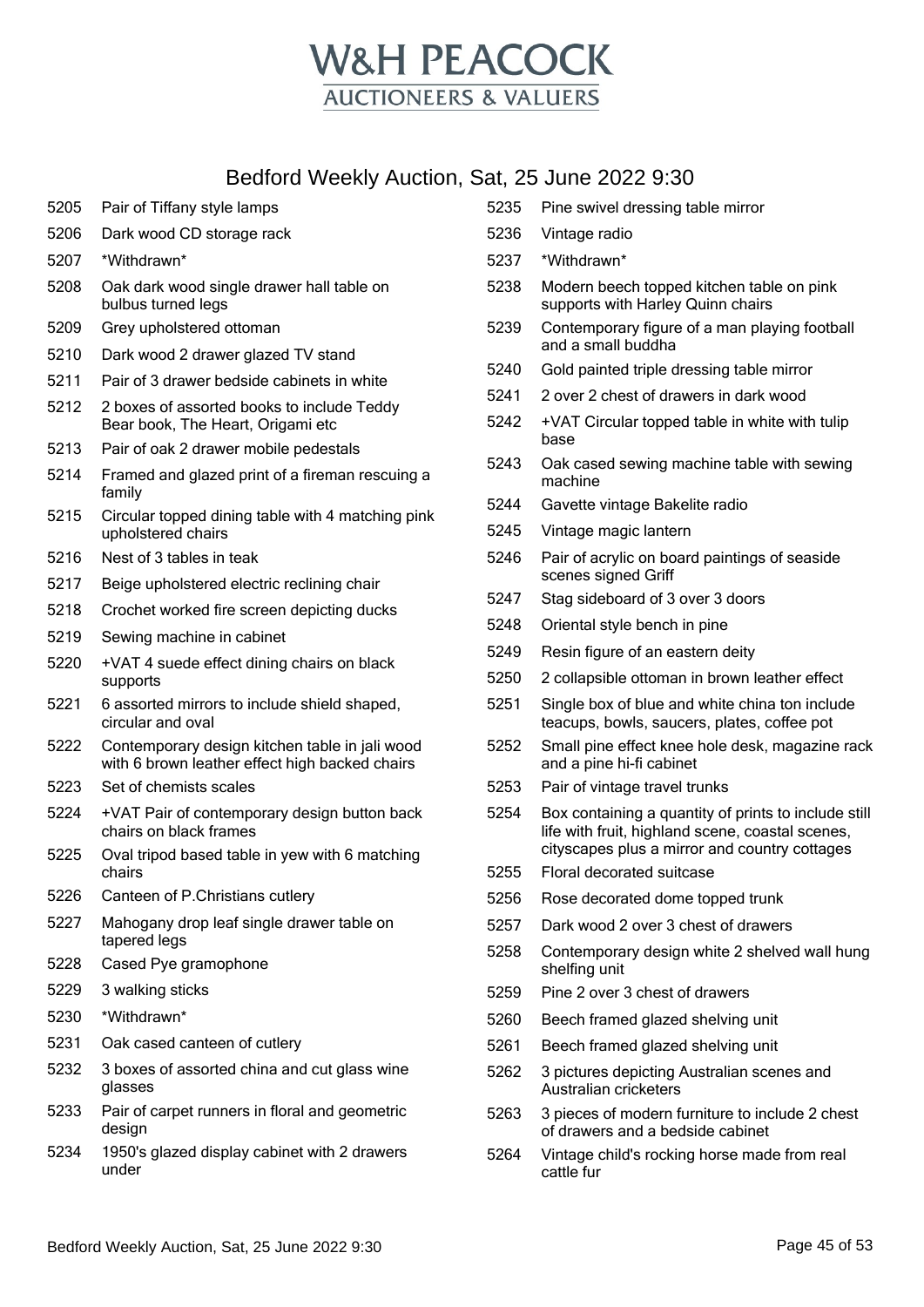

- Small rug of red and beige finish with geometric patterns +VAT Nest of 3 tables in white on beech legs Teak folding work station 5 assorted chairs with assorted tops Quantity of home painted canvases 2 light suede armchairs and a matching footstool Throw depicting horse rider and horses Black leather effect swivel chair Circular topped single tripod table with 4 matching chairs Rectangular mirror with mirror frame 2 door stainless steel kitchen cupboard Red 3 seater leather sofa White melamine topped table with 4 high back leather effect chairs 3 assorted boxes of china with flora decoration to include sugar bowls, plates, tea cups, saucers, bowls etc Martini advertising framed mirror 3 vintage lanterns Oval topped sofa table with spindle turned supports Rotating tripod stool with leather top on heavily carved feet 2 Ikea white leather armchairs on bentwood supports +VAT Grey carpet Waterfall bookcase with single drawer under Oriental based chess set with board Stag 4 drawer chest of drawers Vintage railway lantern Pair of beech 3 drawers bedside cabinets Pair of Pooley scales and a pair of Waymaster scales Five drawer chest of drawers in the shape of a vintage travel trunk Safety Way safety fuel can Schweppes wooden box Two door glazed display cabinet Oak two door by single door glazed display sideboard
- Mahogany gentleman's wardrobe with mirrored door and chest of drawers and cupboard attached
- Mahogany gentleman's wardrobe with mirrored door and chest of drawers and cupboard attached
- Small quantity of pictures to include still lifes, country scenes, riverside scenes
- Painting of blue flowers
- Quantity of paintings and mirrors
- Single door oak wardrobe
- Large glazed corner shelving unit
- Dark wood bookcase
- Glazed door display cabinet
- Dark wood two door office storage cupboard
- Vintage building block game
- Six pieces of Stag furniture to include three bedside cabinets, a small dressing table, swing mirror and a single bedside cabinet
- Vintage knife sharpener, bed warmer, a copper chestnut pan and a vintage pump
- Single red plastic topped Eiffel Tower chair
- Folding card table
- Pair of Mary Quant style fabric upholstered swivel chairs on chrome bases
- Quantity of reproduction enamel signs to include Motorbikes and Fuel
- Yew knee hole desk with green leather insert
- Yew kneehole desk with green leather insert
- Fire companion set and two boxes of assorted items to include executive toys, sculpture sets, recipe book stands, masks, whips, riding crops
- Five assorted beech kitchen chairs to include one carver
- Grayson automatic calendar and clock
- Dark wood two drawer over three door sideboard
- Kneehole desk in dark wood with three leather inserted panels
- Stag two door wardrobe over single drawer
- Pair of white painted modern two door wardrobes
- Vintage radio
- Oak sliding door glazed display cabinet with bureau flip down desk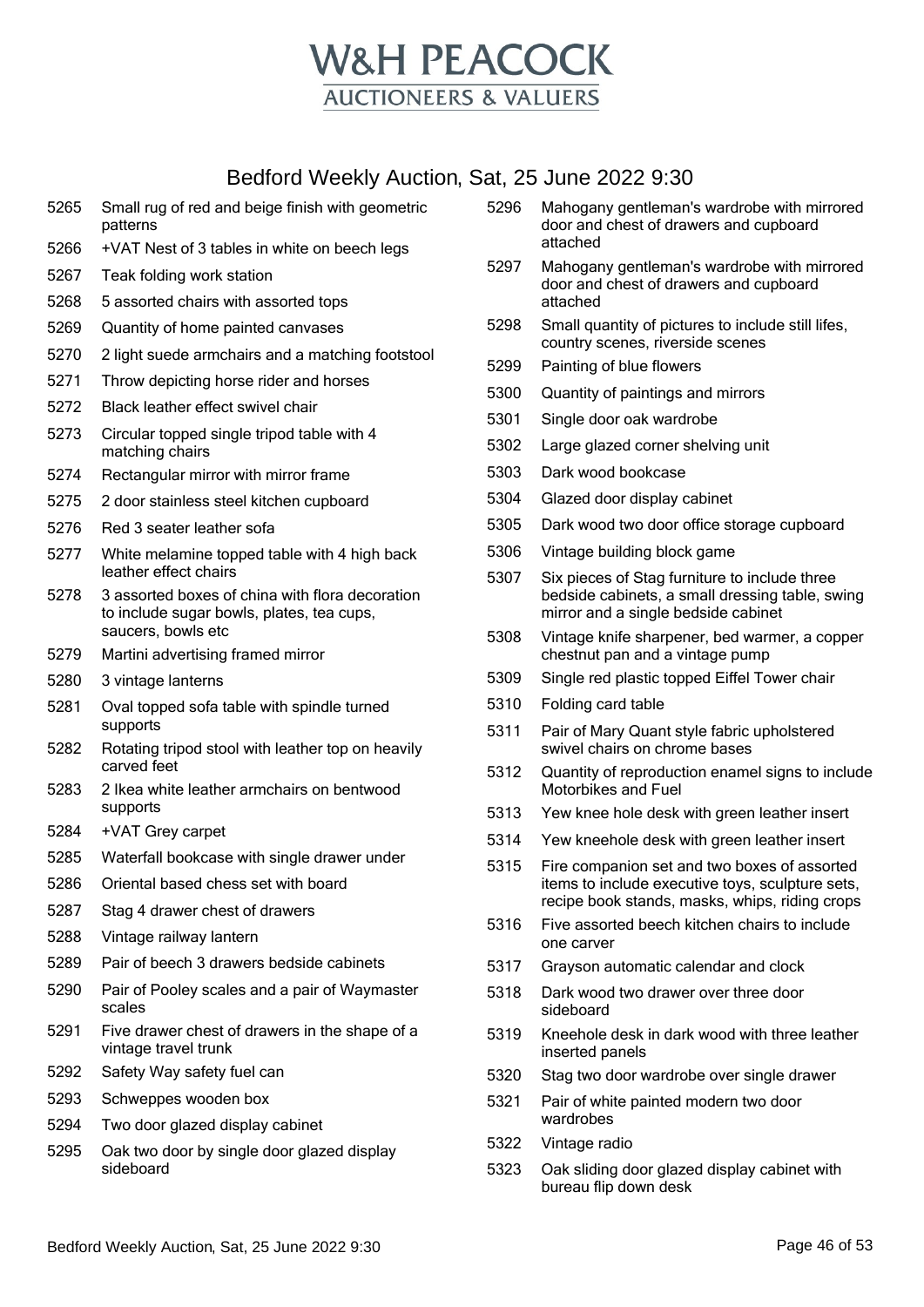

- Vintage Etronic radio
- Dark wood single drawer over two door sideboard
- (12) Flatpack wooden figure of boat (Junk)
- (2) White metal table lamp with fish supports
- 1950's glazed sliding door display cabinet
- Two door glazed display cabinet and a teak coffee table
- 2 oval bevelled mirrors
- Side dark wood dining carer with floral upholstery
- Single bed on divan base
- Silver anniversary jubilee plaque
- Oval extending dining table in mahogany on turned supports
- Wooden case canteen of Mappin and Webb cutlery
- Three assorted books to include works of Shakespeare
- Selection of items to include snooker cues, walking sticks and shooting stick
- Small pine three drawer bedside cabinet
- Oak hifi cabinet with Technics hifi cassette and CDs
- Nest of three tables with glass and leather inserts
- Five drawer chest of drawers with two matching bedside cabinets
- Rexene topped sewing box
- Dark wood two door wardrobe
- Wicker picnic hamper
- Quantity of framed football stadium photographs to include Southampton, Liverpool etc
- Framed and glazed poster of Fair Parents Code
- Large rectangular oak framed mirror
- Pine framed rectangular mirror
- Framed and glazed picture signed and entitled "The lovers"
- Framed and glazed picture of a countryside scene
- Framed and glazed picture of a young girl signed Syhia Molly
- Three assorted mirrors
- Large quantity of assorted pictures to include countryside scenes, river scenes, seaside scenes
- Pine overmantel mirror
- Frame and glazed map of Northamptonshire
- (11) 1980s framed oil on canvas of 3 dogs, signed Halliday
- Grey flat pack suede bed
- +VAT Large pine bed
- Large rectangular pine framed mirror and a smaller triple mirror
- +VAT Grey and white carpet
- Mixed lot of items to include dome topped mirrors, rectangular mirrors, brass trays and paintings
- Flatpack double pine bed
- 19th century rivotted and metal banded trunk
- Small dark wood coffee table with shelf under
- Quantity of 1950's serving trays and hostess trolley
- Pair of spindle back 1960's dining chairs with green upholstery
- Quantity of Thunderbirds toys
- Boxed skittles game
- Box of Denby china to include coffee cups, canisters etc
- Vintage shop display cabinet with walnut shelving, brass metal banding and toughened glass exterior
- Pair of glazed wall hung display cabinets
- Brown painted kneehole desk
- +VAT Quantity of boxed flatpack furniture
- Brass effect standard lamp with shade
- Oval topped occasional table with small shelf under
- Jali wood sideboard of two drawers over two doors
- Six oak framed dining chairs to include two carvers with brown rexene seats
- Safavieh indoor/outdoor rug 120x170cm
- Cotton runner 80x250cm
- \*Withdrawn\*
- Wicker effect tub chair on black supports
- Circular topped single tripod table in mahogany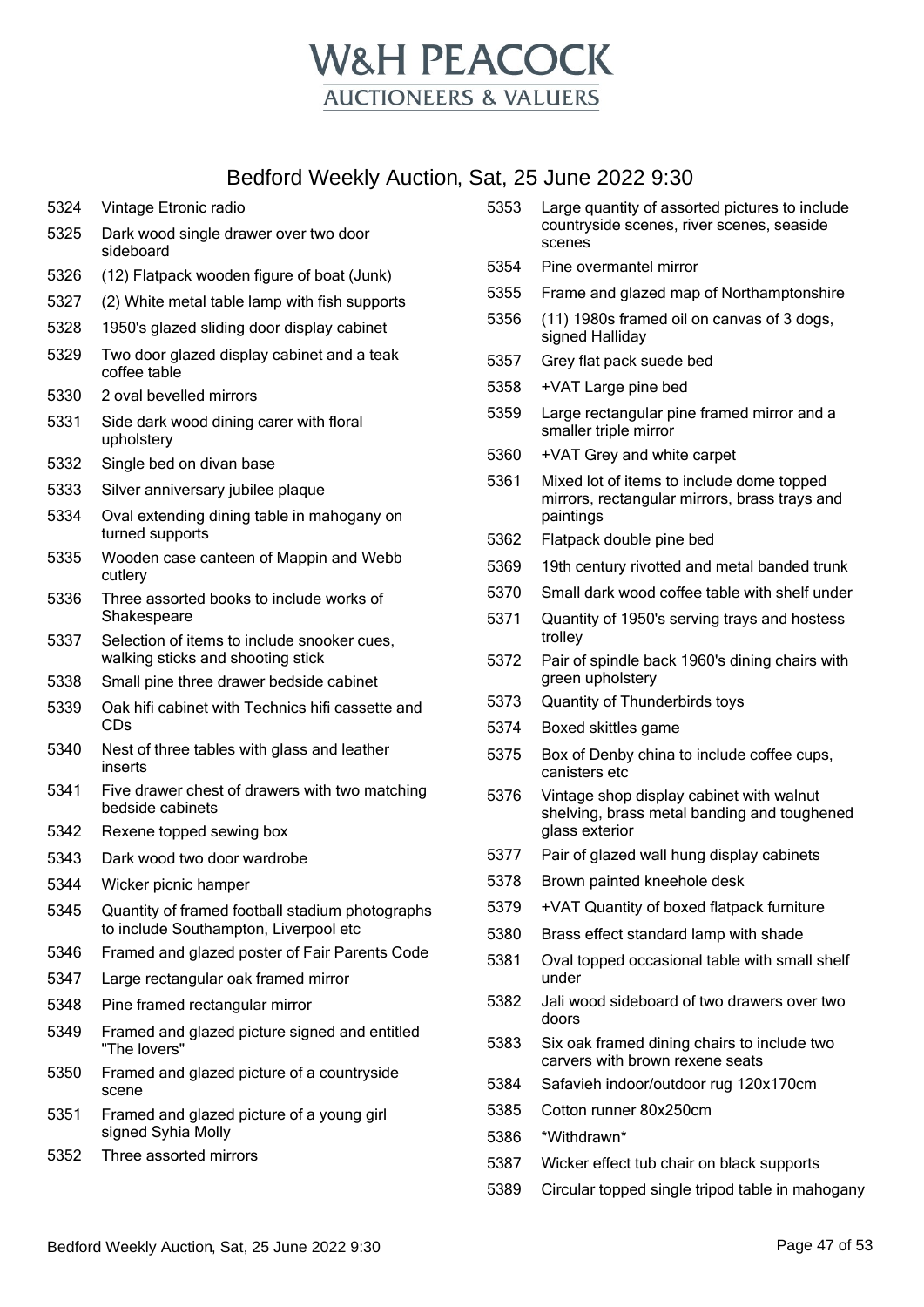

- Single wicker armchair
- Pair of pine bedside cabinets
- Distressed two drawer over two door sideboard
- Beautility sideboard of 3 drawers by 2 doors and glazed sliding door top
- +VAT Quantity of flatpack furniture (stillage not included)
- +VAT Stillage containing flatpack mattress and flatpack furniture (stillage not included)
- French parlour suite to include two seater sofa, two tub chairs and four matching dining chairs with floral and green upholstery
- (5) All wool carpet in pink with floral design
- +VAT Two grey headboards
- Two boxes of flatpack furniture
- (1) All wool Louis De Poortere carpet in floral design
- Single carpet with geometric pattern
- Five assorted small carpets
- (2) All wool handmade carpet with floral and geometric design in blue and greens
- Large red carpet with floral design
- (3) All wool carpet in red with floral and geometric pattern
- (4) Handmade all wool carpet with floral and brown pattern
- Large quantity of assorted bed parts to include pine frames, blockwood panes and one double electric bed
- Single floral decorated carpet
- Two boxes of John Lewis flatpack furniture
- Pink shag pile carpet and one other rug
- +VAT Two boxes of flatpack furniture
- Three wall hung glazed display cabinets
- Three boxes of assorted items to include model cars, wall clocks, costume jewellery etc
- Box of brassware to include handles, hooks, candlesticks, paraffin lamps
- Wall hung mirror and shelf
- Walnut desk and letter rack
- Walnut gentleman's chest of three over three drawers
- G Plan corner cupboard
- Large ceramic figure of a dog
- Two framed pictures of countryside scenes
- Modern canvas
- Large black framed rectangular mirror
- Large black framed rectangular mirror
- Large black framed rectangular mirror
- Four assorted Oriental style paintings of ladies
- Richard Gibbs of London grandfather clock
- Resin figure of a geisha
- Small ceramic elephant figurine
- A satsuma table lamp modelled as a seated caparisoned elephant, h. 38 cm including shade £25-40
- Box of blue and white china
- Twin tripod extending dining table in mahogany
- Green leather effect reclining armchair
- Large black leather effect tub chair
- Grey fabric reclining armchair
- +VAT Black leather reclining entertainments armchair
- Pink buttonback armchair and a gold fabric buttonback shieldback armchair
- +VAT Large grey reclining chair
- Grey and glass top uplighter
- Stack of four bentwood stacking chairs on metal frames
- +VAT Gold suede effect armchair of black supports
- Teak standard lamp with beige shade
- Pair of copper chargers and one folding base
- Cased Alfa typewriter
- (7) Banjo barometer
- Candlestick holder
- Banjo barometer
- 2 pictures of farm life and field scene
- Modern oil on canvas of a nude
- Circular framed mirror
- Framed picture of a countryside scene
- Stuffed stag's head
- Cuckoo clock
- Banjo barometer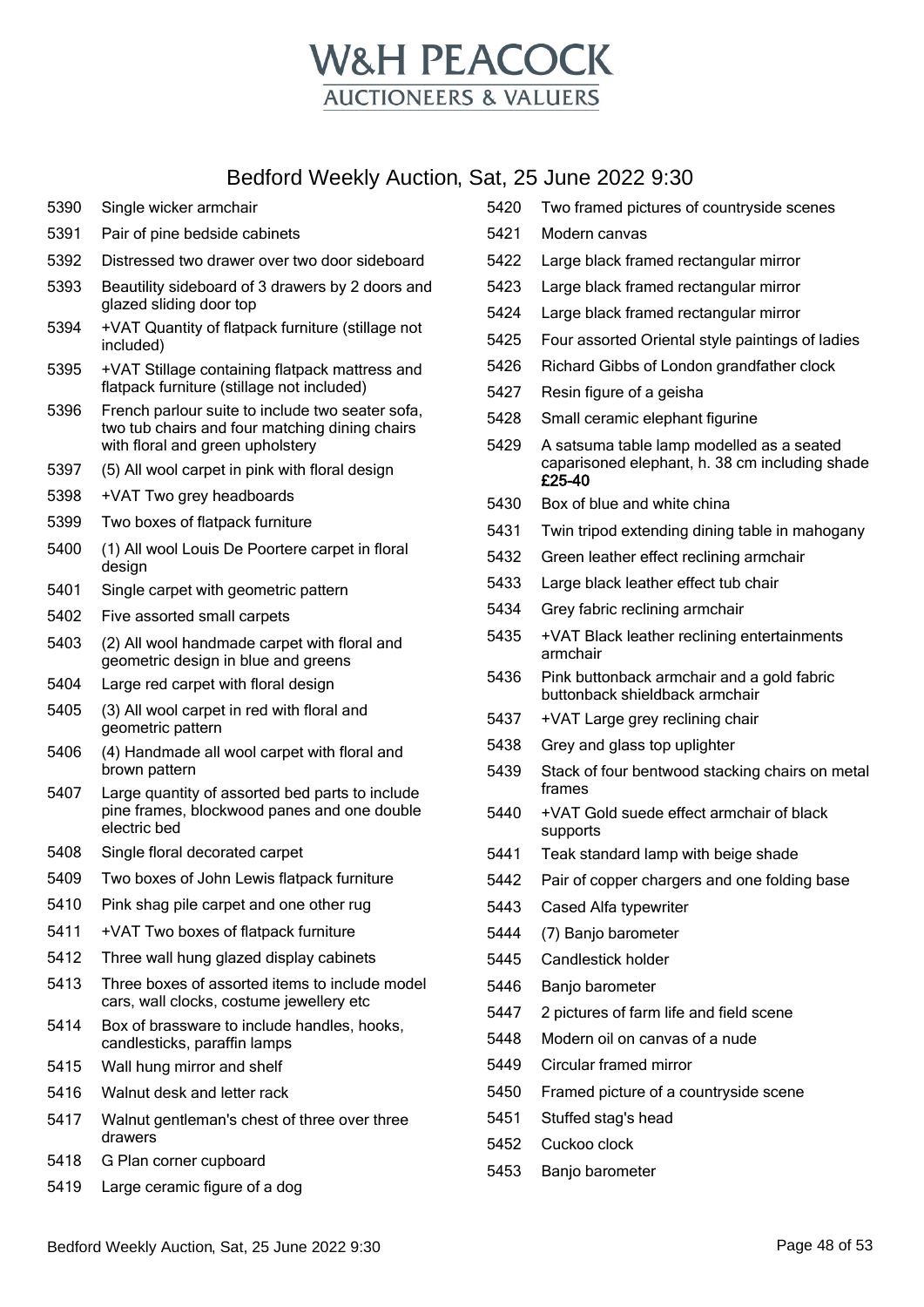

- Large quantity of resin figures to include musicians, religious icons, teddy bears
- British Transport warning sign
- Three Oriental resin figures
- Cane seafishing rod
- Large bundle of assorted fishing rods
- Glazed topped bureau
- Gentleman's single door mirrored wardrobe with two door over five drawers to the side
- Two boxes of vinyl LPs to include Pop Piano favourites, Swallows and Amazons etc
- Large quantity of Blu-rays
- Pair of Oriental vases
- Single box of books to include Alan Titchmarsh, Jaguars, Daughters of the Dales, Kilvert's diary etc
- Single box of Spode china entitled New Fayence with floral decoration
- Box of items to include bed warming pan, cutlery and old coins
- Single box of copper wall lights in the shape of lanterns
- Two boxes of OS maps and other reference books
- Two cased vintage sewing machines
- Two boxes of assorted china to include cut glass bowls, glasses, ash trays, wine glasses etc
- Box of items to include photo albums, commemorative plates, letter racks
- Four boxes of assorted china to include trinket bowls, plates, bowls, teacups etc
- Two boxes of assorted toys to include tractors, lorries etc
- Boxed ceiling light with pearlescent shade
- Two wooden carved elephants, one in the shape of a gong, one in a lamp
- Quantity of cast metal irons
- Two clocks
- Two boxes of piggy banks
- Quantity of items to include white metal trays, candlesticks, copper pots, boxed bottle openers and two dark wood wall hung mirrored units
- Three large urns (as found)
- Box of playing cards and board games
- Quantity of copperware to include large jugs, coal bucket, paraffin heaters etc
- Quantity of punch books
- two boxes of assorted china to include commemorative collectable plates, Oriental bowls, Portmeirion ware
- Box of three typewriters
- Two boxes of vinyl LPs to include Chilli, Jellybabe and others
- Cased Jones sewing machine
- Box of teddybears
- Bubble pipe
- Box of lawn bowls
- Box of vintage LPs to include the Gondoleros and Mis Master's Voice
- Three boxes of assorted china to include plates, jugs, riverside pictures, dressing table sets, wood turned treen etc
- Box of piano rolls
- Set of lawn balls in purple bag
- Box of white metalware and aluminium trinket trays and a guillotine
- Six boxes of assorted china to include plates, bowls, glass bowls, jugs, reproduction vintage telephones, egg stores, glasses, wine glasses
- Box of white metalware and cutlery boxes with cutlery
- Box of picture frames and pictures
- Two boxes of magazines and sheet music
- Bag of My Little Ponies
- Two boxes of cigarette boxes and a crochet frame
- Box of items to include cutlery, plates, briefcase and storage boxes
- Box of cut glass wine glasses
- Box of DVDs to include Lost, Down to Earth, CSI etc
- Three collectable wall plates
- Box of ceramic figures to include dogs and leprechauns
- Box of china to include teacups, coffee cups
- Lamp in the form of a ginger jar
- Globe
- Box of costume jewellery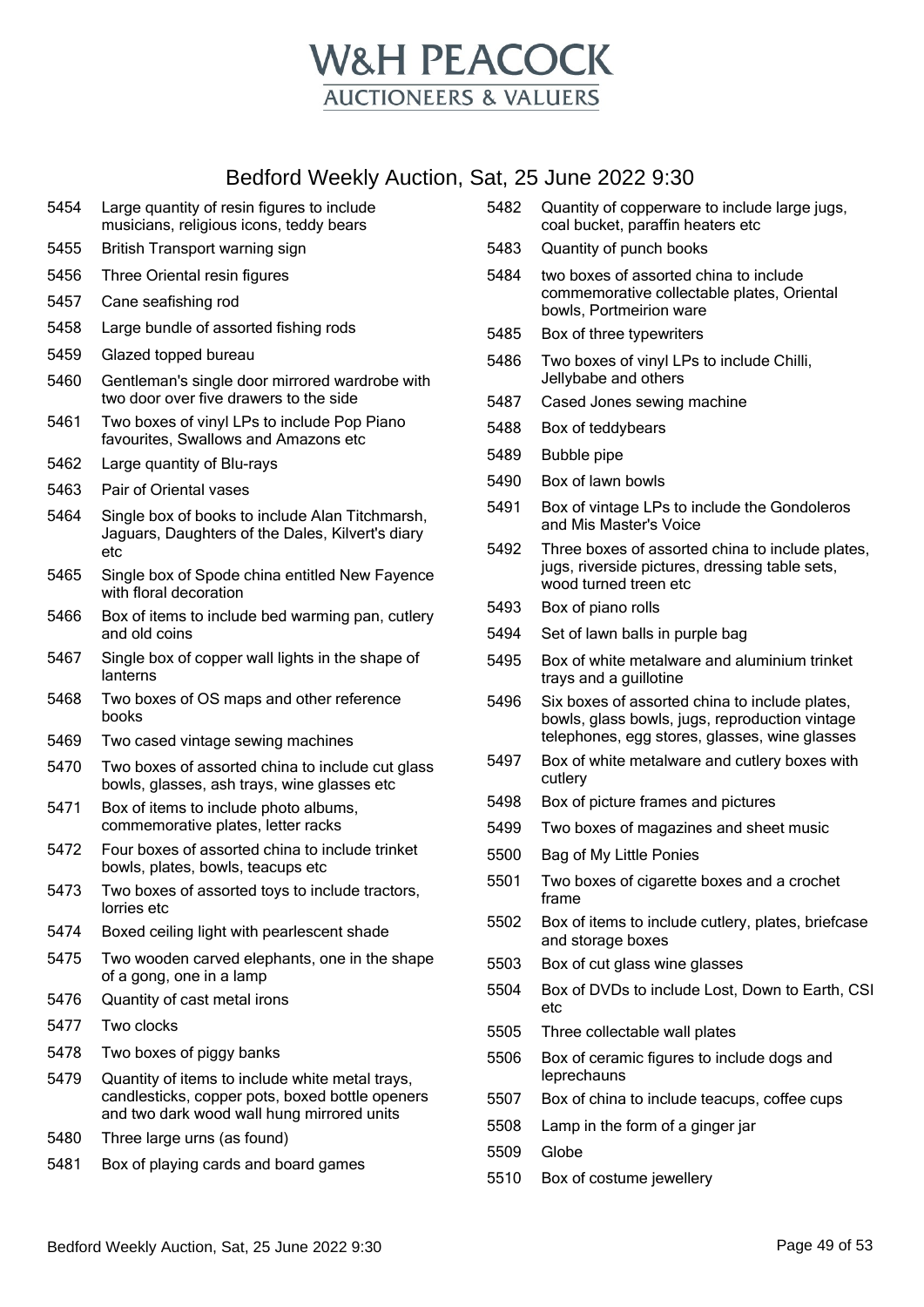

- Set of kitchen scales and weights (no bar or bowl) Box of three maps to include Herefordshire,
- Kent and Langleys- Lancashire
- Box of Haynes car manuals
- Box containing a quantity of decanters and wine glasses
- Box containing Classical Tractor magazines, animal reference books etc
- Two boxes of collectable grouse models
- Box of items to include mugs, ceramic stands, jugs, wall number plaques
- Folding trolley and a picnic basket
- Small quantity of military aircraft pictures to include Hurricanes, Spitfires etc
- Three boxes of items to include teapots, glass jugs, framed pictures
- Single box of typewriters and an onyx lamp
- Box containing steam and British Rail DVDs and videos
- Box containing chess sets, marjong and collectable figurines and jugs
- Three boxes of assorted items to include Anglepoise lamps, cups, water jugs, wine glasses, cutlery and condiment sets
- Box of Denby
- Three white and glass ceiling light shades
- +VAT Metal frameworked wall clock
- Box containing wine glasses and decanter stoppers
- Box containing metalware, vases, lidded pots, wooden masks
- Glass panelled table lamp
- Wall clock and a Napoleon's hat clock
- Box containing horse brasses
- Four boxes of china to include wine glasses, cut glass bowls, blue and white serving trays and blue and white plates
- Box of decanters
- Ceiling hung electrolier with hunting scene
- Box of white Limoges china to include plates, bowls
- Child's tea set with Disney decoration
- Part tabletop of white metalware, bud vases, anniversary clocks and collectable stamp books and tokens
- Box of Denby with floral decoration
- Singer cased sewing machine
- Two boxes of assorted items to include telephones, table lamps, glass bowls, figurines
- Single box of beer glasses, molded glass tray and jugs and wine glasses
- Single box of bed warmers
- Large single drum
- Two boxes of children's games and jigsaw puzzles
- Set of kitchen scales and weights
- Box of collectable glass bottles
- Five boxes of household items to include bowls, umbrellas, decorative figurines, door handles, handbags and scarves
- Six boxes of household items to include fondue forks, glass jugs, plastic jugs, white plates, saucers, bowls, blue and white plates, coffee cups etc
- Box of items to include collectable teapots in the form of butlers, teddybears etc
- Two boxes of horse figurines
- Box of floral decorated plates
- Cased Texet traveling typewriter
- Family bible
- Box of assorted items to include ceramic head dolls, radios, vases, world greatest paintings book and a condiment set
- Reproduction bow and arrow
- Child's tea set with nursery rhyme decoration
- Box of glass bottles
- Boxed underfloor heating mat
- +VAT Barlock vintage typewriter
- Box of resin figurines to include elephant, buffalo, fisherman, horse riders and golfers
- Box of eight tracks and vinyl LPs
- +VAT Double Dormeo mattress
- +VAT Double Dormeo mattress
- Four assorted framed and glazed paintings of coastal and river scenes
- 46" foam mattress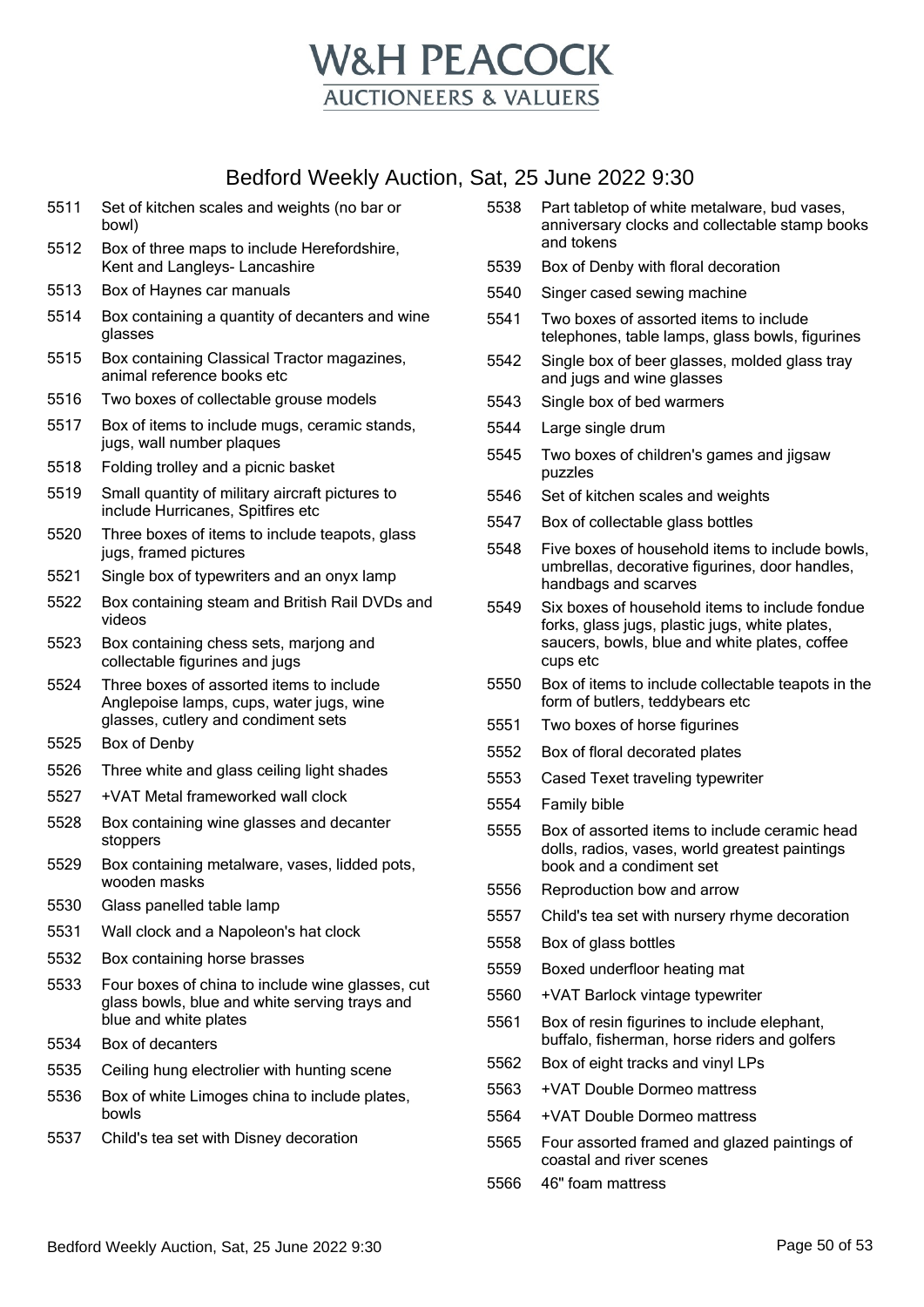

- 5567 Back care mattress in grey stripe
- 5568 +VAT Dormeo double mattress
- 5569 +VAT Double mattress
- 5570 +VAT Double mattress
- 5571 +VAT King mattress
- 5572 +VAT King mattress
- 5573 +VAT King size mattress
- 5574 Box of items to include teapots, decorative blue and white Dutch figurines and china
- 5575 Two boxes of collectable plates, photo albums, coffee cups etc
- 5576 Box of wooden jigsaw puzzles
- 5577 Box of small books by Tennyson and New Testament bibles
- 5578 Five boxes of LPs to include Alison Moyet, Locomotion, Big Band Gold etc
- 5579 Large box of Millers and other reference books
- 5580 3 boxes of household items incl. plates, candle sticks, teapots, blue and white jugs and tankards
- 5581 Quantity of Portland Galatta china and quantity of Broadhurst plates
- 5582 Single box of vintage cuddly toys incl. monkeys, dogs and teddy bears
- 5583 2 boxes of assorted china, costume jewellery, glasses, etc.
- 5584 2 military boxes
- 5585 Box of books by Dickens
- 5586 Two boxes of singles and LPs
- 5587 2 boxes of storage boxes
- 5588 2 boxes of household china, figurines and lamps
- 5589 2 boxes of pictures and picture frames
- 5590 Single box of cut glass bowls and jugs
- 5591 Box of childrens toys incl. Tonka, etc.
- 5592 2 boxes of assorted cutlery, earthenware jugs, bed warmers, wash bowl and jug set
- 5593 Single box of household items incl. jugs, illuminated lights and nativity set
- 5594 2 boxes of books
- 5595 Box of assorted umbrellas
- 5596 Set of Oertling scales
- 5597 4 boxes of assorted items incl. Greek style vases, enamelled pots, large West German studio vase pots, figurines, earthenware jugs, trays, etc.
- 5598 3 boxes of assorted items incl. storage jugs, collectible plates, carved wooden teddy bears, walking sticks, etc.
- 5599 Single box of cut glass, bowls, vases and jugs
- 5600 Box of metal ware incl. coal buckets, candlesticks, kettles, etc.
- 5601 2 boxes of vintage tins
- 5602 Quantity of items incl. brown beer bottles, metal storage box of small jugs and wine set
- 5603 Box of costume jewellery
- 5604 Quantity of dart boards, snooker cues and dart board mat
- 5605 Box containing lamp, treen, etc.
- 5606 2 boxes of assorted items incl. clocks, jugs, fish plaques, etc.
- 5607 4 boxes of various items incl. childrens toys, DVDs, ceiling lights, etc.
- 5608 3 boxes of assorted items incl. teapots, blue and white cheese dishes, swan figurine, wine glasses, pewter teapot, etc.
- 5609 Box of Royal Stafford china with floral decoration
- 5610 2 boxes of assorted china incl. pie dishes, saucers, cutlery, mason ware and collectible plates
- 5611 2 sets of kitchen scales by Salter and Siddons
- 5612 3 boxes of assorted ceramics and glassware
- 5613 Cage containing small framed pictures, paperweight, etc.
- 5614 Cage containing trench ware, paraffin lamps, scale weights and spears
- 5615 Cage containing china with floral decoration incl. gravy boat, saucers, plate, trinket storage baskets, etc.
- 5616 Cage containing money boxes, globes, piggy banks, etc.
- 5617 Cage containing costume jewellery (mainly clip on earrings)
- 5618 Cage containing white metal ware incl. candlesticks, fish knives, etc.
- 5619 3 boxes of assorted items incl. ginger jars, bowls, tea bowls, etc.
- 5620 Single box of mainly Oriental china incl. plates, fish bowls, etc.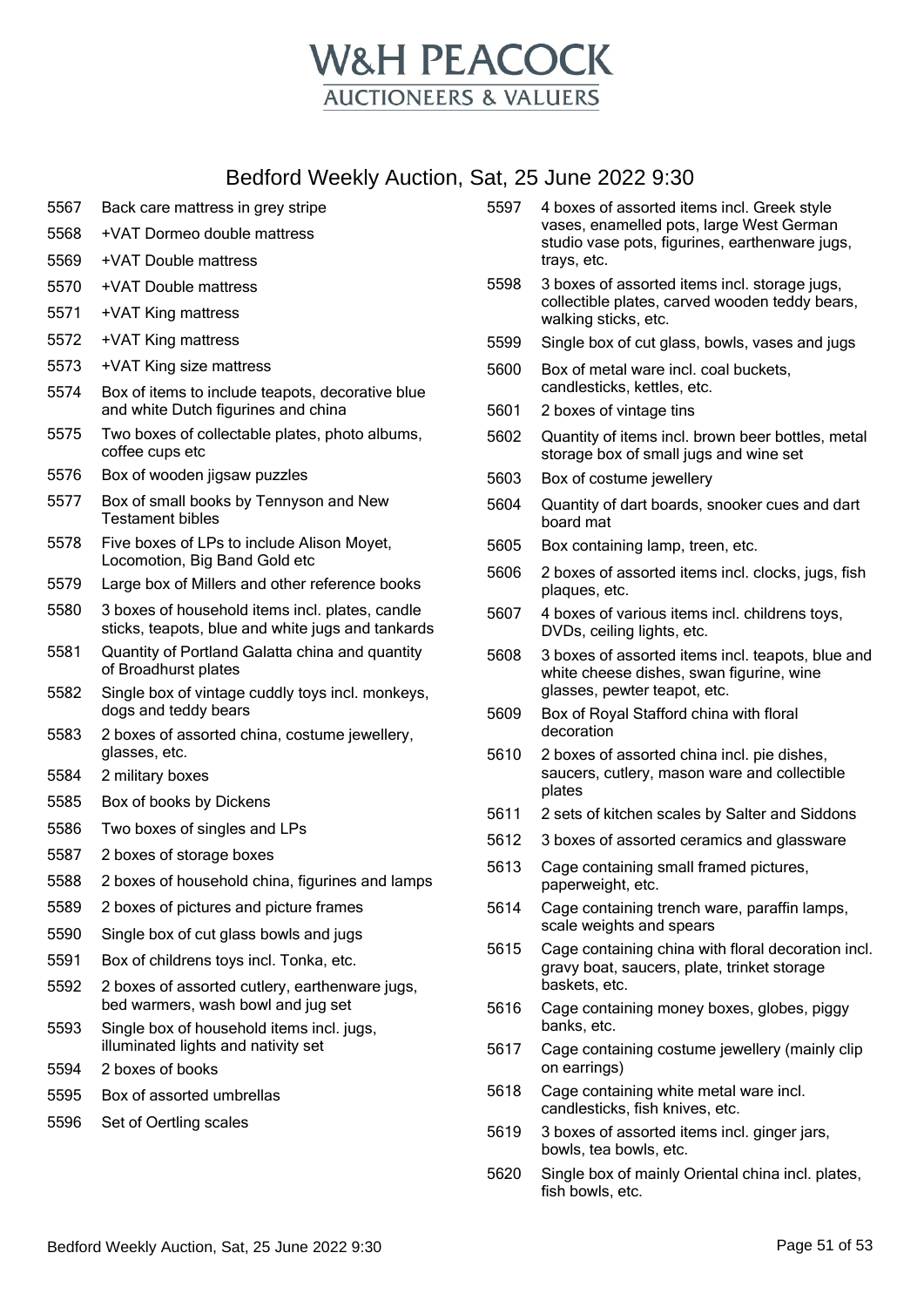

- 5621 Single box of picture frames and pictures (mainly portraits)
- 5622 Cage containing NVX coffee cups, saucers and collectible military figurines
- 5623 Cage of cutlery
- 5624 Cage containing glass candlesticks, collectible dolls and figurines
- 5626 Cage containing Easton decorated white metal ware incl. jugs, trinket boxes, small water jugs, etc.
- 5627 Cage of Old Country Rose china
- 5628 Quantity of fishing rods and poles
- 5629 4 boxes of collectible dolls
- 5630 Cage of metal ware incl. trophies, vases, cutlery, etc.
- 5631 Cage containing model trains and set of scales
- 5632 Cage containing chess pieces, chess boards, Big Ben figurine and collectible glass figurines
- 5633 6 boxes of assorted items incl. books, puzzles and games
- 5634 Cage containing blue and white china incl. teapots, onion vases, etc.
- 5635 Cage containing Lladro figures incl. swans, ladies with dogs and rabbits
- 5636 Cage containing Winnie-the-Pooh collectible plates
- 5637 Cage containing white metal ware incl. jugs, cut glass port decanter, bowls, etc.
- 5638 Cage containing Minton china incl. teacups, saucers, plates and serving bowls
- 5639 Cage containing fans and compacts
- 5640 2 boxes of assorted pictures and picture frames
- 5641 Cage containing collectible matchbox models of yester year
- 5642 Cage containing green glass dressing table set, resin figurines, cased floral brooch, etc.
- 5643 Cage of collectible figurines
- 5644 Cage containing mixed costume jewellery and jewellery boxes
- 5645 Cage containing china incl. floral decorated saucers, teacups, coffee cups, figurines, wine glasses, etc.
- 5646 Cage containing Royal Doulton china incl. teacups, tureens, gravy boats, etc.
- 5647 Cage containing assorted china incl. Oriental serving platters, blue and white plates and bowls, etc.
- 5648 Cage of Belleek china incl. teapots, figurines, tea cups, tea saucers, etc.
- 5649 Cage containing badges
- 5650 9 boxes of assorted books
- 5651 7 assorted table lamps
- 5652 Cage containing seashells, costume jewellery, masons ware, china, jigsaw puzzles, etc.
- 5653 Cage containing commemorative collectible tractor magazines and figures
- 5654 Cage containing Bohemian ware china with gold decorative finish
- 5655 Plastic crate containing blue and white china and glassware
- 5656 Cage containing badges, stamps, bottle openers, commemorative mugs, etc.
- 5657 Cage containing commemorative badges, soap stone figures, Oriental bowls, glass ships, Robin Hood figurines, fisherman figurines, jewellery, etc.
- 5658 Cage containing costume jewellery, watches and jewellery boxes
- 5659 1 Lloyd Loom style chair, 1 hall chair and commode
- 5660 Cage containing Oriental egg shell china incl. teacups, teapot, plate, etc.
- 5661 Cage containing Royal Doulton, Russian figurines, Lladro, cake stand, etc.
- 5662 2 cages of Johnson Brothers floral decorated china incl. plates, teacups, bowls, etc.
- 5663 5 boxes of assorted books
- 5665 Cage containing assorted items incl. Hornsea figurines, ice buckets, jugs, picture frames, etc.
- 5666 Cage of white metal ware incl. coffee pots, teapots, cream jugs and sugar bowls
- 5667 Cage of assorted china incl. boot shape planters, angel figurines, cut glass bowls, etc.
- 5668 Cage containing china incl. Oriental vases, onion vases, blue and white china, candlesticks, etc.
- 5669 Cage containing large quantity of watches, photos, candlesticks, etc.
- 5670 5 boxes of DVDs
- 5671 Cage containing models of Yester Year and Days Gone By models
- 5672 Cage of costume jewellery
- 5673 2 cages of blue Denby ware